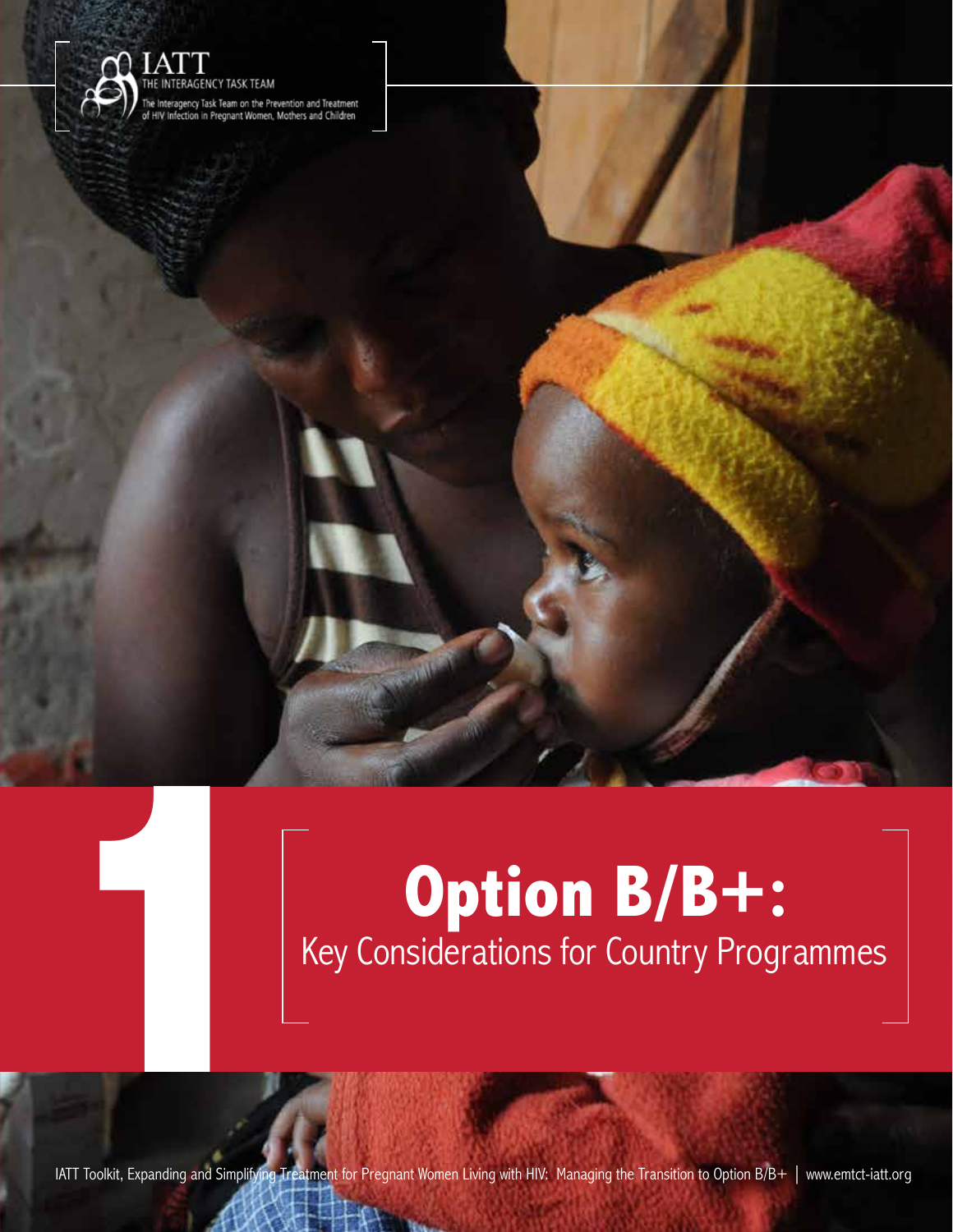# **1.1 Introduction**

# 1.1.1 The global context

The Global Plan towards the elimination of new HIV infections among children by 2015 and keeping their mothers alive is well underway, with ambitious goals of reducing the number of new HIV infections in children by 90% and HIV-related maternal and child deaths by 50%.<sup>1</sup> Now, there is unprecedented collaboration and political will to accomplish these goals, and many countries have made exceptional progress. According to UNAIDS estimates, in 2011, 57% of pregnant women living with HIV in low and middleincome countries received effective antiretroviral (ARV) drugs for PMTCT, an increase from 48% in 2010.<sup>2</sup>

Nonetheless, many implementation challenges remain, and chief among them is ensuring that high proportions of women and children in need of antiretroviral therapy (ART) can access it. Global access to ART among HIV positive pregnant women in need was lower than access among adults in the general population at 30% vs. 54% in 2011. $^{\rm 3}$  Low access of pregnant women to ART persists despite the fact that HIV testing is generally much higher in pregnant women than other adult populations. While poor ART access for pregnant women is pervasive, it disproportionately affects women and children living in areas far from ART sites or in settings with weak health systems.

An AIDS-free generation is within reach. But to achieve this goal, all partners will need to redouble their efforts and boldly move forward in the face of challenges. Reaching the majority of women attending antenatal care (ANC) at lower levels of care will require thinking "outside of the box" to take implementation to a higher level of efficiency and effectiveness. Indeed, with ever more limited resources, the move to Option B/B+ underscores the need to strengthen the broader maternal, newborn and child health (MNCH) platform and maximize synergies with other sectors, for example nutrition and social protection, care and support programmes to ensure long term retention and adherence.

# 1.1.2 Option B/B+: potential for more effective PMTCT and ART implementation

In considering which approaches to PMTCT implementation may be most effective to reach the goal of an AIDS-free generation, it is important to recognize that ARV regimen choice for HIV positive pregnant women is likely to be one key determinant of success. Under WHO's 2010 PMTCT ARV guidance, countries had the option to choose between two prophylaxis regimens for pregnant women living with HIV with CD4 greater than 350 cells/mm.3,4

Under Option A, women receive antenatal and intrapartum antiretroviral prophylaxis along with an antiretroviral postpartum "tail" regimen to reduce risk of drug resistance, while

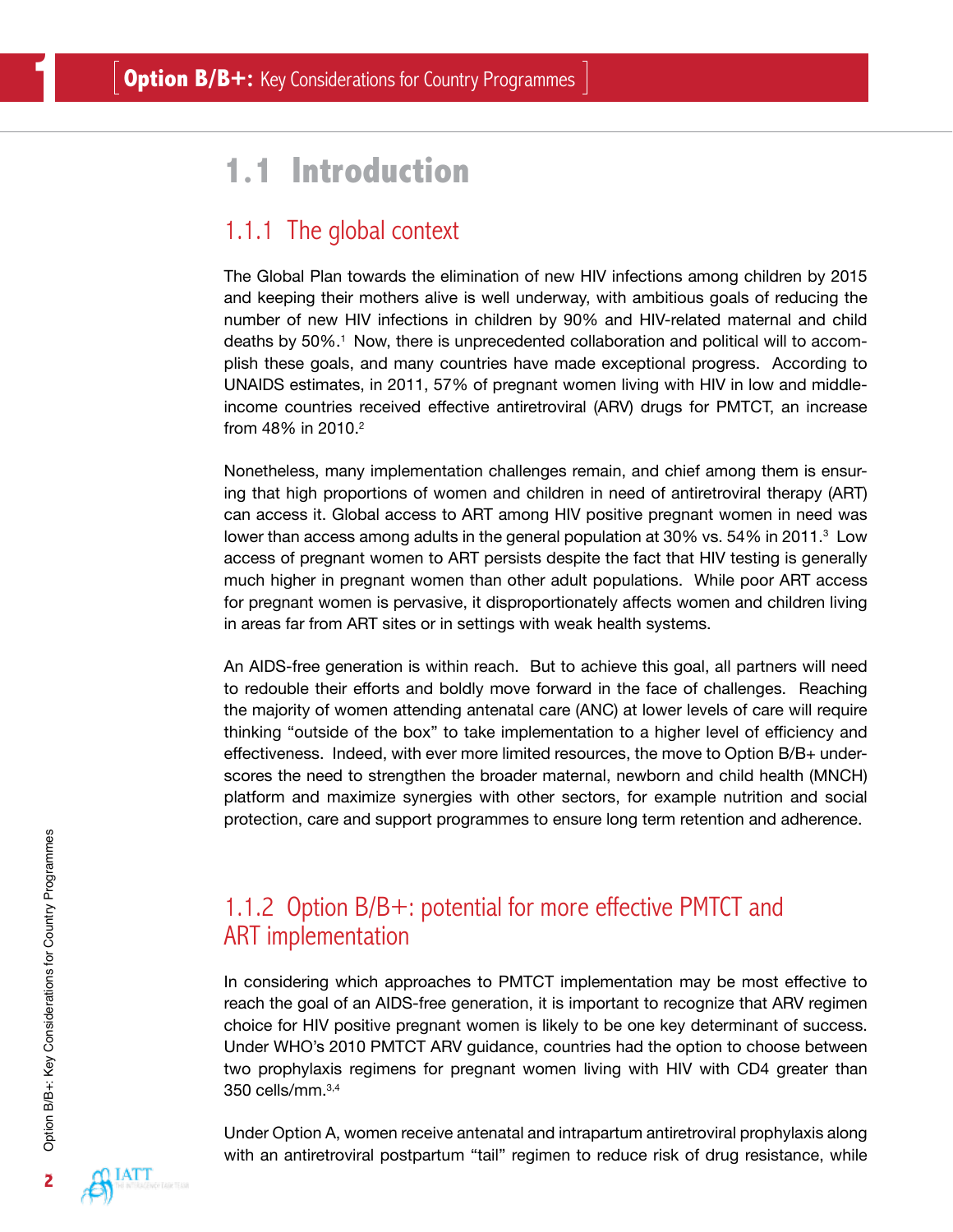infants receive postpartum antiretroviral prophylaxis throughout the duration of breastfeeding. Option B, on the other hand, has a simpler clinical flow in which all pregnant and lactating women with HIV initially are offered a triple combination of ARV drugs – beginning in the antenatal period and continuing throughout the duration of breastfeeding. At the end of breastfeeding, women who do not require ART for their own health discontinue the prophylaxis, re-starting ART when the CD4 count falls below 350 cells/mm.<sup>3</sup> Along with these two options, a third approach is now being used, Option B+, whereby all pregnant women living with HIV are offered lifelong ART, regardless of their CD4 count. Table 1 below, adapted from WHO, summarizes these three different options.

Option B+ was first conceived and implemented in Malawi where the national ART programme had already been functioning well using a public health approach which did not depend heavily on CD4 testing to determine who should initiate treatment. Malawi envisioned that Option B+ would be easier to implement due to its simplified approach which would enable women to access ART at high levels even in settings with poor access to CD4 testing. Early experience with Option B+ in Malawi has borne this out with a more than five-fold increase in the numbers of pregnant women being enrolled on ART in the first quarter of nationwide implementation<sup>5,6</sup> (see Malawi MOH website at<http://www.hivunitmohmw.org>for updated quarterly data on

| Table 1: Three Options for PMTCT <sup>a</sup> |                                                                                                                                                                                                |                                                                       |                                                                                                                                                                                      |
|-----------------------------------------------|------------------------------------------------------------------------------------------------------------------------------------------------------------------------------------------------|-----------------------------------------------------------------------|--------------------------------------------------------------------------------------------------------------------------------------------------------------------------------------|
|                                               | <b>WOMEN WITH CD4 COUNT ABOVE 350</b><br><b>CELLS/MM<sup>3</sup></b>                                                                                                                           | <b>WOMEN WITH CD4 COUNT</b><br><b>BELOW 350 CELLS/MM3</b>             | <b>CHILD RECEIVES</b>                                                                                                                                                                |
| <b>OPTION A</b>                               | During pregnancy: AZT starting as<br>early as 14 weeks of pregnancy<br>At delivery: single-dose NVP and first<br>dose of AZT/3TC<br>After delivery: daily AZT/3TC through 7<br>days postpartum | Triple ARVs started as<br>soon as diagnosed and<br>continued for life | Daily prophylaxis (NVP)<br>from birth until 1 week<br>after all breastfeeding<br>has finished; or, if not<br>breastfeeding or if<br>mother is on treatment.<br>through age 4-6 weeks |
| <b>OPTION B</b>                               | Triple ARVs starting as early as 14<br>weeks of pregnancy continued through<br>childbirth (if not breastfeeding) or until<br>1 week after all breastfeeding has<br>finished                    |                                                                       | Daily prophylaxis (NVP<br>or AZT) from birth<br>through age 4-6 weeks<br>regardless of infant                                                                                        |
| <b>OPTION B+</b>                              | Triple ARVs started as soon as diagnosed and continued for life                                                                                                                                |                                                                       | feeding method                                                                                                                                                                       |

<sup>a</sup> This table is adapted in a slightly modified form from Table 1 in WHO's 2012 Programmatic Update: "Programmatic Update Use of Antiretroviral Drugs for Treating Pregnant Women and Preventing HIV Infection in Infants", available at [http://whqlibdoc.who.int/hq/2012/](http://whqlibdoc.who.int/hq/2012/WHO_HIV_2012.6_eng.pdf) [WHO\\_HIV\\_2012.6\\_eng.pdf](http://whqlibdoc.who.int/hq/2012/WHO_HIV_2012.6_eng.pdf)

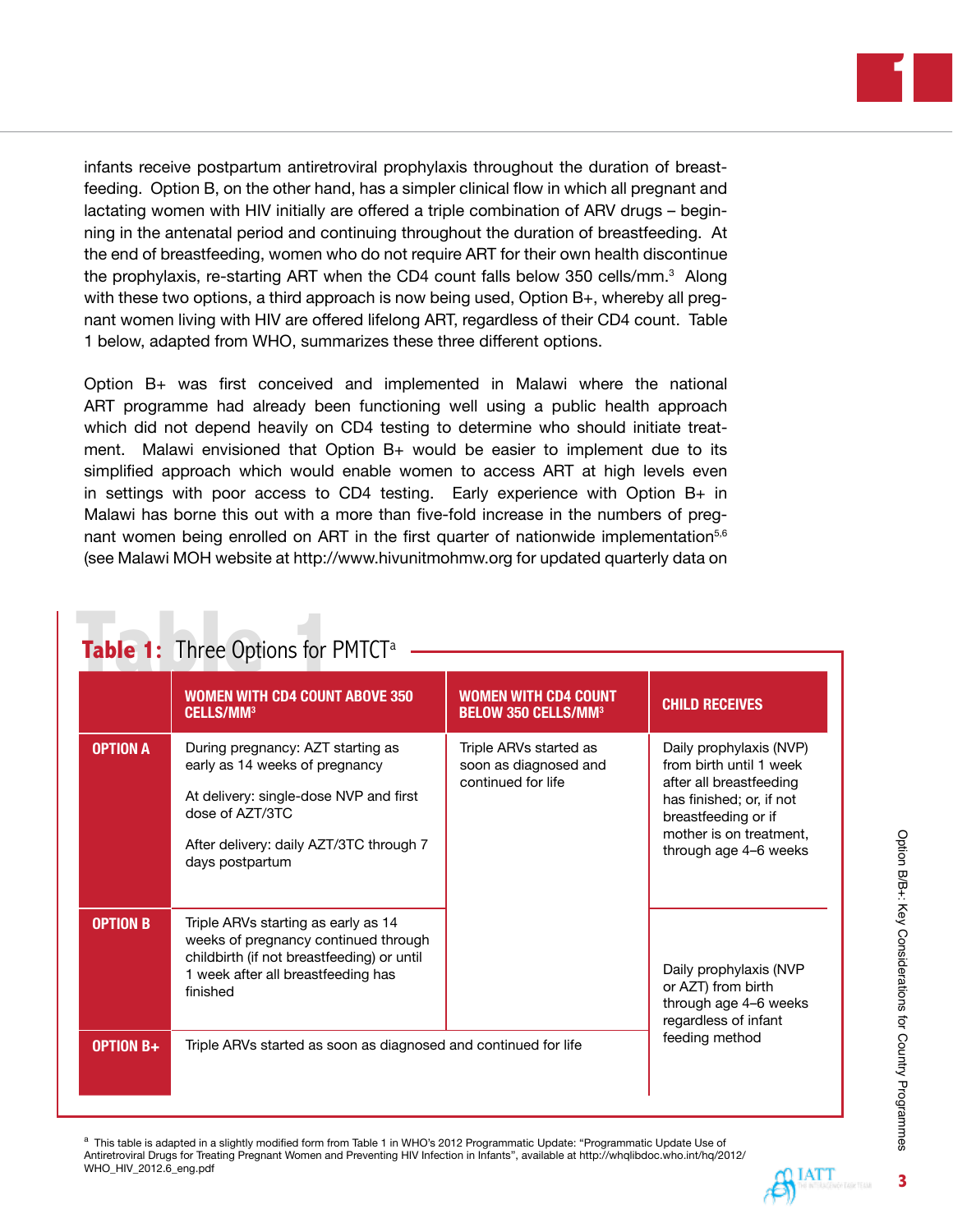ART initiation among pregnant women living with HIV). More importantly, implementation of Option B+ in Malawi involved much more than a change in ARV regimen. Option B+ was part of a larger strategy which rested on the full integration of Malawi's ART and PMTCT programmes so that ART could be administered by nurses at primary care facilities where women and children were already accessing MNCH services. By decentralizing ART services, Malawi has been able to rapidly expand access to ART for pregnant women in hard-to-reach areas throughout the country. While the early experience in Malawi has demonstrated the potential of the Option B+ approach, long-term success will depend on ensuring that women who initiate ART are retained in care over the longterm. (For more information on Malawi's experience implementing Option B+, please see the Report from the Malawi MOH: [http://www.hivunitmohmw.org/uploads/Main/](http://www.hivunitmohmw.org/uploads/Main/Quarterly_HIV_Programme_Report_2012_Q3.pdf) Quarterly HIV Programme Report 2012 Q3.pdf).

In April 2012, in response to Malawi's early success and other strategic and technical developments, WHO released an important programmatic update on the "Use of Antiretroviral Drugs for Treating Pregnant Women and Preventing HIV Infection in Infants,7 " urging countries to consider what the advantages of Option B/B+ may be in their contexts stating: "Options B and specifically B+ seem to offer important programmatic and operational advantages and thus could accelerate progress towards eliminating new paediatric infections." Along with discussing the potential operational benefits of both options, WHO's programmatic update also emphasizes additional advantages beyond PMTCT associated with Option B+ in particular (See Box 1).

While acknowledging the additional cost of Option B+ in terms of drugs, WHO notes that the cost of the fixed dose once-daily regimen of tenofovir/lamivudine/efavirenz

**Box 1:** WHO Programmatic Update High-<br>lights Potential Advantages of Option B+

- Better protection for maternal health
- Greater reduction in the sexual transmission of HIV than other options
- Streamline monitoring and evaluation of progress towards Global Plan
- Simplification of procurement supply chain management
- Wide scale implementation of Treatment 2.0 initiative
- Treatment as prevention
- Strengthen MNCH platform
- Optimal infant feeding practices for HIV free survival

(TDF/3TC/EFV) recommended for first line has decreased substantially, and that the overall cost-effectiveness of Option B/B+ is likely to be greater than Option A. However, the update also makes it clear that adopting Option B/B+ is "no easy" fix for PMTCT, and that the ultimate success of Option B+ will require an increased investment in interventions to improve long-term ART adherence and retention, including community and family based interventions to support families on treatment.

While implementation of Option B/B+ provides important opportunities, it also presents new challenges and unknowns. To be a successful public health strategy, the universal offer of ART to all pregnant women living with HIV will require an additional investment in health systems, and ARV drugs and commodities, while ensuring the rights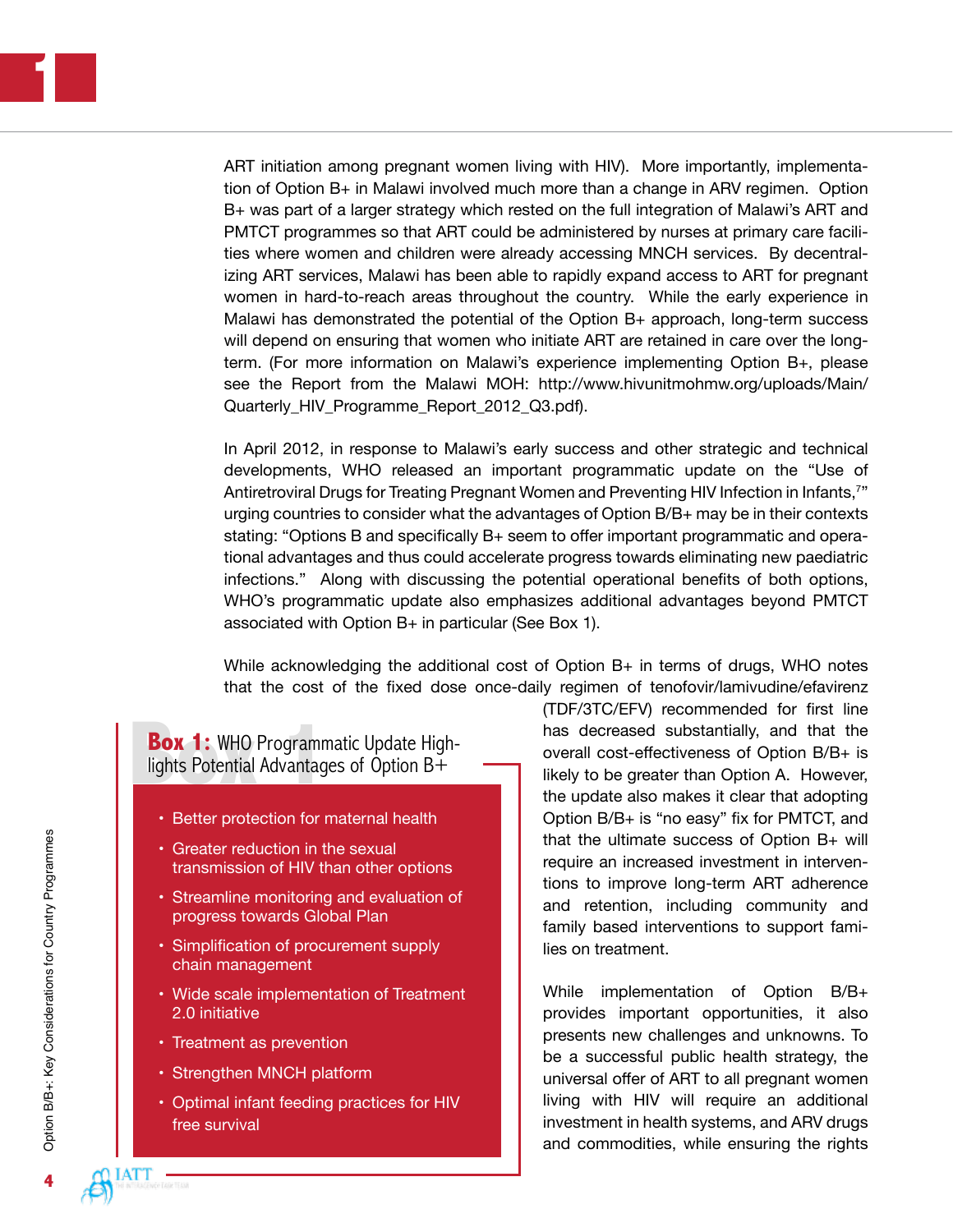

of women are protected and that women and their partners are able to make informed choices about their treatment options. It will be important for national authorities in consultation with community based organisations representing women living with HIV to weigh the advantages and disadvantages of Options A, B, and B+ in relation to their own contexts, resources, and national health objectives. This includes the opportunity costs of an increased investment in Option B/B+, compared with investing in other pressing health needs.

# 1.1.3 Purpose of this document

This document provides a broad overview of the programmatic issues and decisions that countries may face as they transition to Option B/B+. It does not provide formal technical guidance or tools related to specific technical issues; however, references are made throughout this document to relevant tools where these exist and to the complementary sections of the toolkit. The Key Considerations document ties together the more specific checklists and assessment tools and intends to help countries facilitate more nuanced programmatic discussions at the country level. It is also hoped that as countries move to the implementation phase, valuable lessons may be learned that can be shared more broadly and help to enrich this document.

# 1.1.4 More equitable access with a rights-based approach

Two guiding ethical principles underline the considerations outlined in this document. Firstly, achieving the Global Plan targets will require an **equity-focused approach,** meaning that programmes seek to bring quality PMTCT services to lower levels of care where the majority of women access ANC and delivery services, and to ensure women and children presently disadvantaged and excluded from treatment programmes receive quality and affordable treatment and are retained in care. Too often, HIV services have been rolled-out first to well-functioning, higher-level sites. If programmes only focus on sites already implementing ART or where external partners are providing technical support, progress will be slow, and lessons learned from these settings may not be applicable to primary care facilities where most women and children access MNCH services.

Secondly, a **rights-based approach** is emphasized, in which women are empowered to make an individual informed choice about HIV testing and treatment. Just as HIV testing is now universally offered to pregnant women in many countries, under Option B/B+, ART is universally offered to pregnant women living with HIV, with the right to opt-out. As part of the universal offer of ART to pregnant women living with HIV, it is essential that the rights of women be protected and that efforts to combat stigma and discrimination are intensified on all levels.

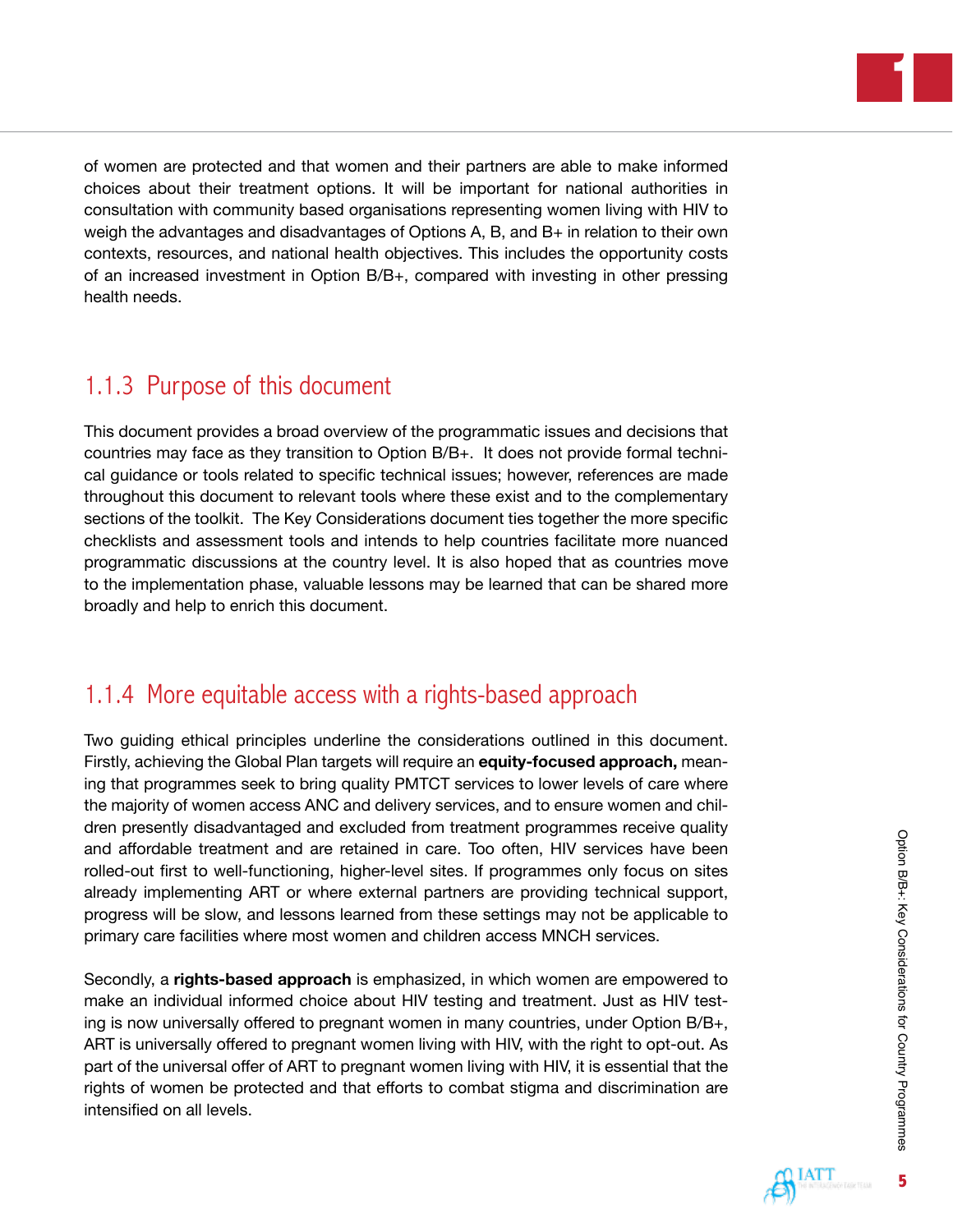### 1.1.5 Overview of this document

The documents are organized by programme category and aligned with the PEPFAR Country Readiness Assessment Tools (Section 1 of the toolkit).

For more specific discussion of the relative technical and business merits of Options A, B and B+, readers should see the aforementioned WHO's April 2012 Programmatic Update on Option B/B+ as well as UNICEF/Business Leadership Council's "A Business Case for Options B and B+: to Eliminate Mother to Child Transmission of HIV by 2015."8

# **1.2 Political Commitment & Policy Endorsement**

The following section outlines the key policy issues that may need to be addressed once the decision is made to move to Option B/B+. Additional tools are available in this toolkit to complement the considerations highlighted in this overarching document, optimizing systems that can be used for many years to come.

### 1.2.1 Aligning national structures responsible for coordination of PMTCT, ART, and other health programmes

Cultivating a collaborative and inclusive environment is important to achieving consensus at the country level on adoption of Option B/B+ guidelines and how best to implement them. Effective transition to Option B/B+ will require countries to assess the skills, competencies and resources needed to oversee and manage implementation and policy development on PMTCT and ART, facilitate this shift and ensure collaboration and agreement across different sectors. In most countries structures exist that provide technical guidance and oversight for PMTCT and ART implementation, often called technical working groups (TWGs). While PMTCT and ART technical structures are often somewhat separate from one another, for countries to move forward effectively for full integration of PMTCT and ART, it is critical that these two technical structures collaborate very closely, if not merge into a single group. In the case of Malawi, the ART and PMTCT TWGs effectively merged and continued to operate as one unit in planning for the roll-out of the implementation of ART in all facilities providing MNCH services.<sup>9</sup> Such high-level integration of the technical leadership and management functions of PMTCT and ART programmes is likely a prerequisite to seeing the full integration of these services at the primary health care level.

The ART-PMTCT technical structures should also be as inclusive as possible with regard to bringing other stakeholders into their deliberations. This includes health care workers (HCWs) with hands-on implementation experience at the facility level, technical advisors from international agencies, women living with HIV, and experts from other health

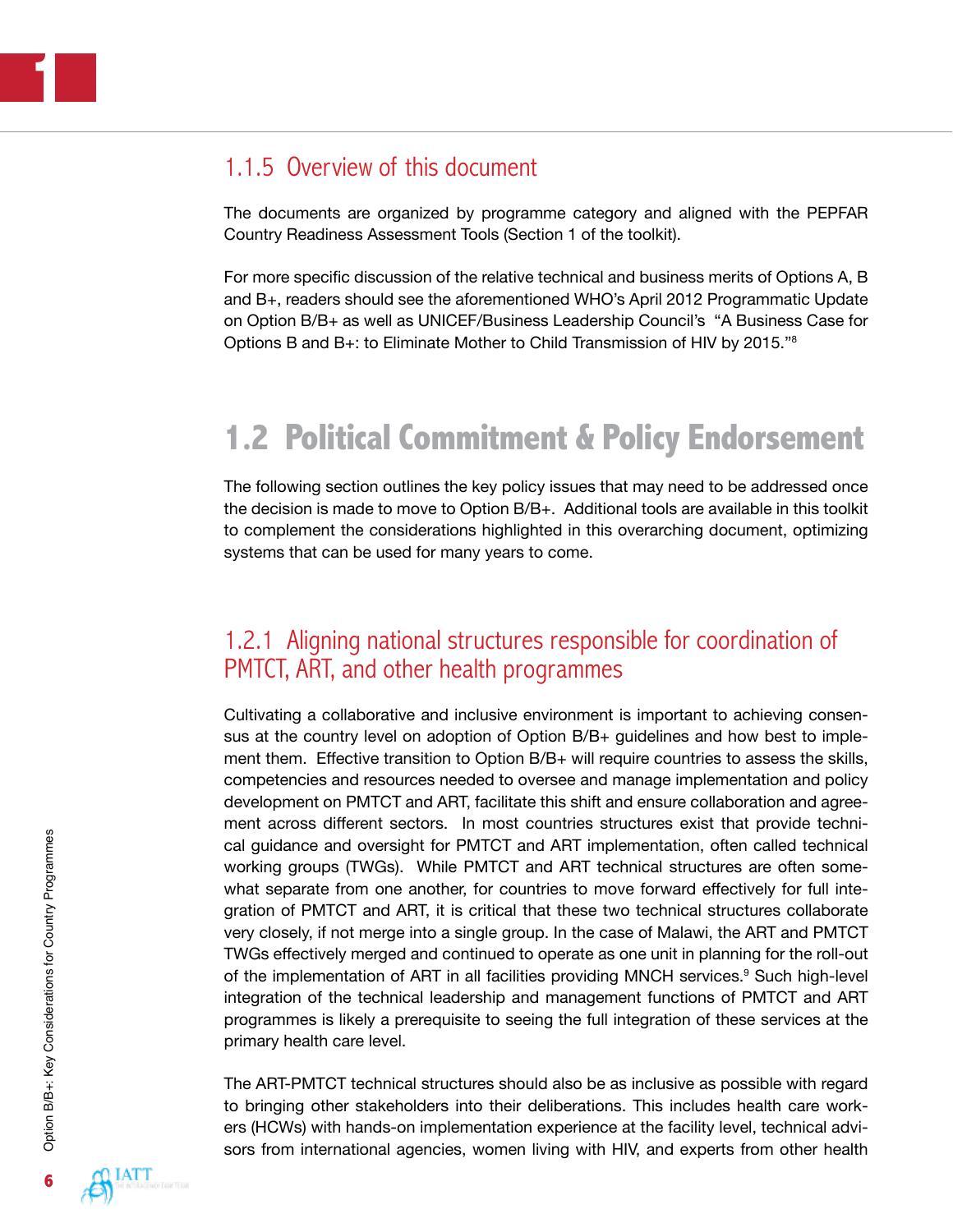programme areas, such as MNCH, family planning, infant feeding and nutrition, and child health.

In most countries, different levels of cooperation exist between HIV and other health programmes, such as MNCH and family planning. In light of this reality, other stakeholders beyond the HIV programme should be consulted and engaged in the planning process, recognizing that HIV programmes have mutual interests with MNCH programme. HIV treatment of all pregnant women and their infected infants in MNCH clinics would mean a large proportion of patients starting ART would be doing so in MNCH settings. In addition, many of these patients would also be followed-up at the primary health care level and through community based and family support programmes. The ART programme therefore needs the MNCH clinics to function well. Recognizing this, HIV, MNCH, and family planning (FP) programmes should come together to brainstorm about how to use this opportunity to collaborate more effectively.

# 1.2.2 Rapidly assess PMTCT progress, focusing on ART access for pregnant women and their children

As a first step to inform the discussion on how to manage the transition to Option B/B+, countries will need to evaluate their current PMTCT progress. An in-depth and timeconsuming review of the national programme may not be necessary, and would not be advisable in most cases, as this could lead to unnecessary delays. Analyzing select core indicators, including quality improvement (QI) indicators, to take stock of performance should be prioritized in order to identify areas that need strengthening or to recommend additional activities for effective implementation of Option B/B+.

In conducting a rapid assessment of PMTCT program progress, the two most critical areas to examine are: a) the proportion of HIV positive pregnant women in a given country, state, region/province, district, and facility accessing ARV regimens for  $PMTCT<sup>b</sup>$  and; b) ART coverage among HIV infected infants and children. Facility level performance data is a good barometer for how well the PMTCT programme is doing at the different levels of care. Data should be readily available at this level (though unfortunately in many cases it may not be – which in and of itself, would be a strong indication that change is urgently needed.)

ART access for pregnant women and children should be evaluated at the *sub-national level* to determine both the numbers and proportions of pregnant women and children accessing ART, as well as the types and locations of facilities that are providing ART for pregnant women and children, and whether access is a function of income or education levels. If ART services predominantly remain at higher level facilities, urban areas, and "centers of excellence" supported by external partners, this should be weighed against population in need.



<sup>&</sup>lt;sup>b</sup> The number of pregnant women in need of ARV regimens can be roughly estimated in a given area (i.e. district, facility) by multiplying the estimated antenatal HIV prevalence applicable to that local area X the number of pregnancies per year X 40%, which is roughly the proportion of pregnant women living with HIV that qualify for treatment with a CD4 cut-off of 350.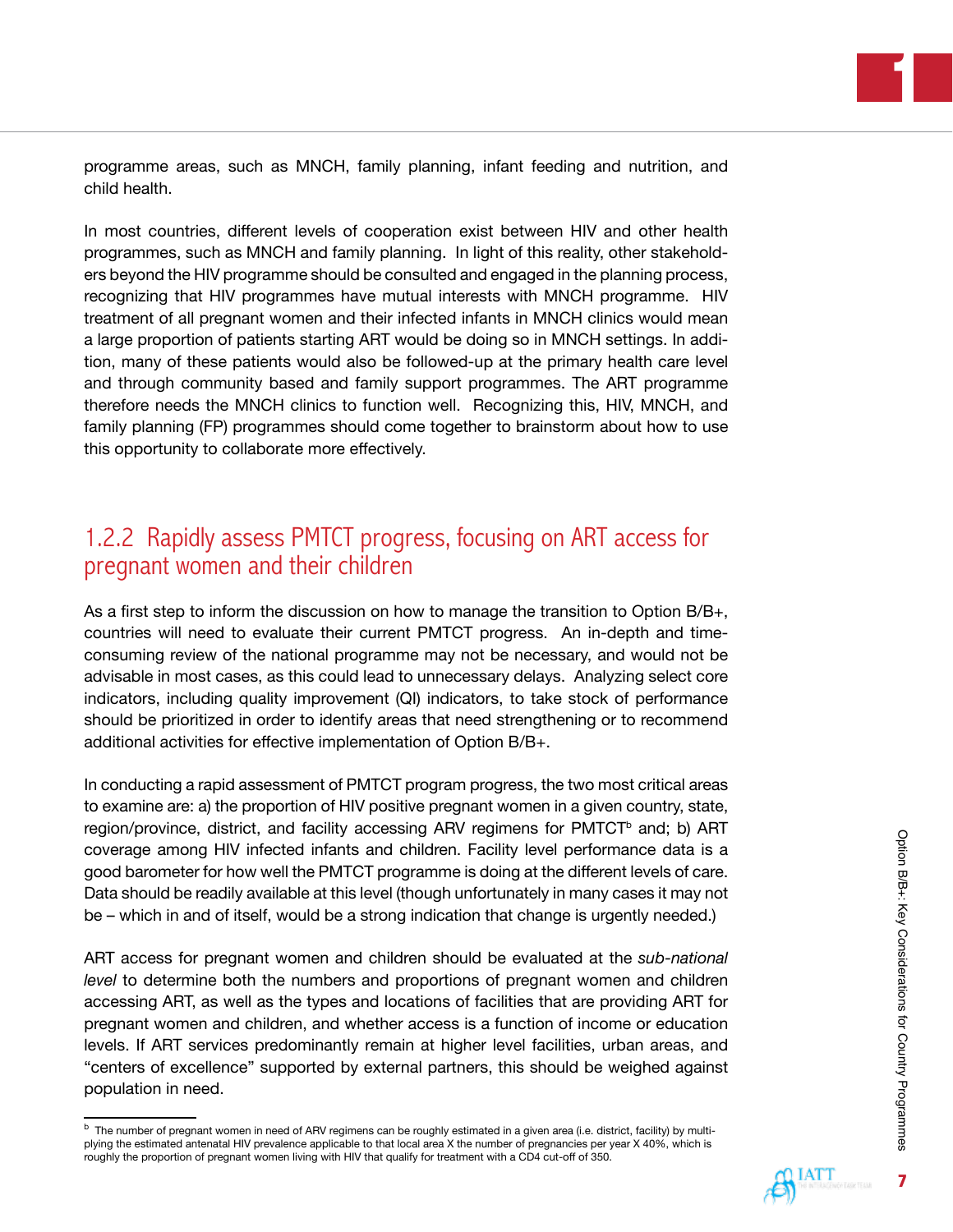In addition to looking at quantitative data, programmes may want to incorporate qualitative feedback from health workers and the users of health services. This information may be readily available from site visits that have been conducted as part of regular supervision or programme reviews, or could be rapidly obtained via a survey of health workers or women living with HIV using mobile phones or other technology. Health workers and women living with HIV can be asked simple questions focused on what is working and what is not working with regard to ART access for pregnant women and children and what practical measures could be introduced to ensure sustained access to services.

Results from a rapid assessment should be used to inform MOH decision-making on the most appropriate implementation model for Option B/B+ and to determine the policy and programme changes that will facilitate a smooth transition to a more simplified and integrated approach.

A single mode of implementation for reaching mothers and children will probably not be a good fit for every facility in a given country. However, it may be helpful for each country to come to consensus about the *predominant* mode of implementation it will use to reach all pregnant women in need of ART and to provide care and treatment for HIV-exposed and infected children. Overall, to facilitate decentralized care and maximize effectiveness, it is strongly recommended that countries with intermediate and high HIV prevalence consider an approach that emphasizes nurse-administered ART and paediatric care in primary health care facilities that provide MNCH services. $\circ$ 

### 1.2.3 Come to agreement on the choice of PMTCT Option B/B+

Many countries may be specifically interested in differentiating between Option B/B+, considering the comparative advantages and disadvantages of each. With this in mind, Table 2 on the following page provides a list, though not exhaustive, of some potential advantages and disadvantages of Option B+ relative to Option B.



c Provision of ART within such facilities may not be practical in some contexts, particularly low prevalence settings where very small proportions of women are HIV-positive. If ART is not provided in the same clinics or facilities where women test positive, active, and timely referrals need to be implemented to ensure that pregnant women start ART as soon as possible after diagnosis.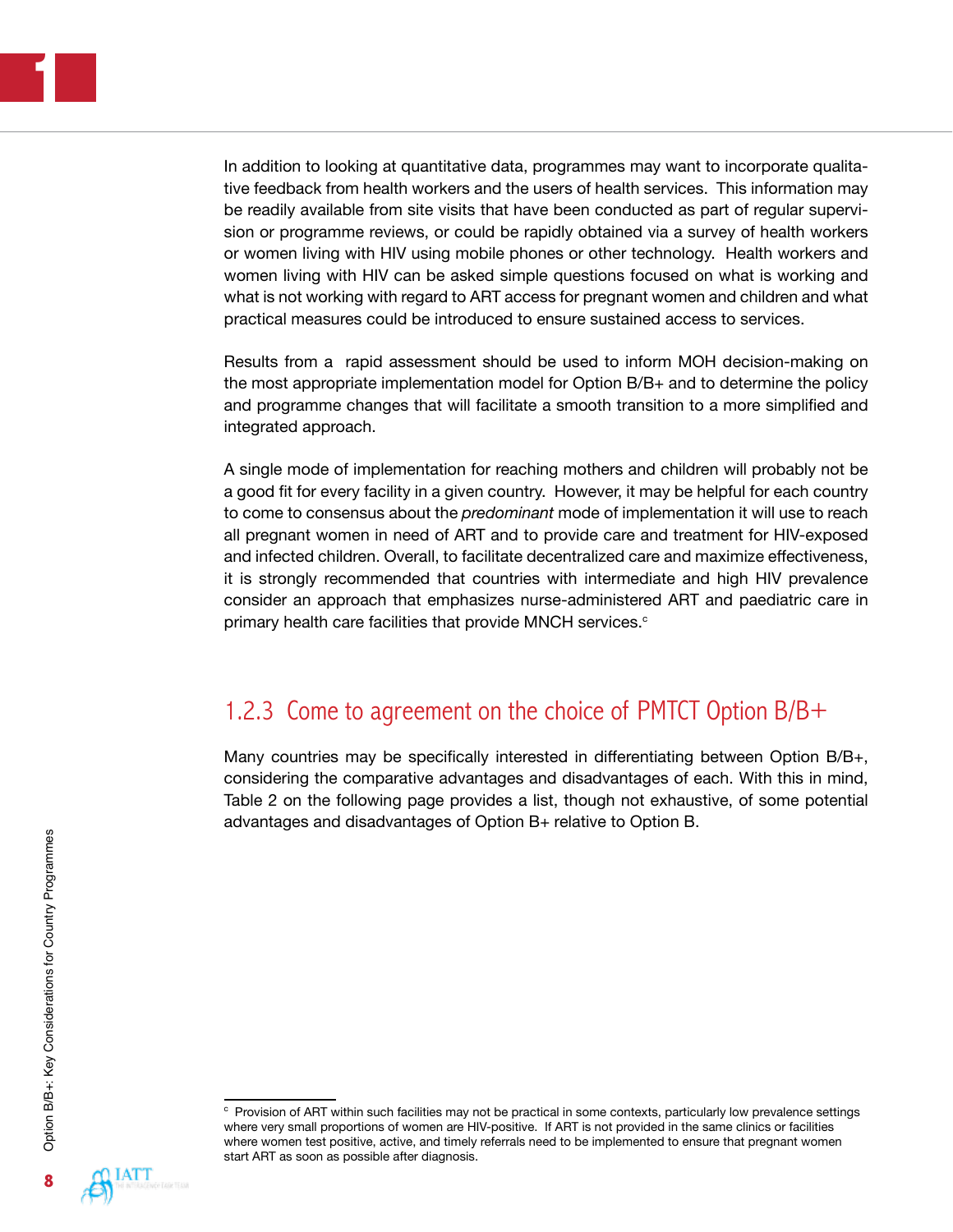# **Table 2:** Potential Advantages & Disadvantages of Option B+ compared to Option B

| <b>POTENTIAL ADVANTAGES OF OPTION B+10</b>                                                                                                                                                                                          | <b>EXPLANATION</b>                                                                                                                                                                                                                                                                             |  |
|-------------------------------------------------------------------------------------------------------------------------------------------------------------------------------------------------------------------------------------|------------------------------------------------------------------------------------------------------------------------------------------------------------------------------------------------------------------------------------------------------------------------------------------------|--|
| Initiating treatment is not dependent on CD4 testing                                                                                                                                                                                | Ensures that lack of access to CD4 testing does not<br>prohibit women from receiving needed treatment                                                                                                                                                                                          |  |
| Streamlines implementation with a "one-size-fits-all"<br>approach at the service delivery level                                                                                                                                     | This may be easier for patients & providers to understand<br>and more suitable for nurse-administered ART at primary<br>health care centers                                                                                                                                                    |  |
| Avoids the "stop-start" approach of Option B for<br>women with $CD4 > 350$                                                                                                                                                          | Under Option B women who might have more than one preg-<br>nancy may need to start and stop treatment more than once.<br>The risk of resistance associated with starting and stopping<br>treatment has not been well-studied. This may be particularly<br>important in high fertility settings |  |
| Decentralization of ART services provides an opportu-<br>nity to provide ART in primary health care centers and<br>increase ART access to more disadvantaged groups<br>and rural populations                                        | A positive HIV test is the only lab test needed to initiate<br>ART with Option B+. However, with Option B one could<br>also start triple ARV, and decide at a later point, with CD4,<br>whether this is lifelong prophylaxis                                                                   |  |
|                                                                                                                                                                                                                                     | A fixed dose regimen of one pill once a day makes it<br>possible for lower cadres to deliver                                                                                                                                                                                                   |  |
| Provides a clear message to all in the community that<br>ART, once started, needs to be adhered to for life                                                                                                                         | With Option B, there could be a "spillover" effect on<br>adherence if some in the community think it is OK to stop<br>and start ART                                                                                                                                                            |  |
| Longitudinal monitoring of mother-infant pairs can<br>provide important information on the quality of the<br>PMTCT program from 1st ANC visit until confirmation<br>of HIV diagnosis at 18 months or at the end<br>of breastfeeding | Monitoring transfers out after breastfeeding and back into<br>the ART programme is a particular complicated issue that<br>needs to be addressed with Option B, but not B+                                                                                                                      |  |
| Integrated ART-PMTCT programme management                                                                                                                                                                                           | Option B+ may provide the opportunity to more fully inte-<br>grate ART and PMTCT at the service-delivery<br>level as well as with regard to the higher-level<br>programme functions                                                                                                            |  |
| Health benefits to women living with HIV                                                                                                                                                                                            | Reduced risk of tuberculosis and other<br>opportunistic infections                                                                                                                                                                                                                             |  |
| Prevention of sexual transmission to an<br>uninfected partner                                                                                                                                                                       | Starting treatment early more likely to reduce viral<br>load and thereby decrease risk of transmission to<br>uninfected partner                                                                                                                                                                |  |
| <b>POTENTIAL DISADVANTAGES OF OPTION B+</b>                                                                                                                                                                                         | <b>DESCRIPTION</b>                                                                                                                                                                                                                                                                             |  |
| Greater medication costs                                                                                                                                                                                                            | Women with CD4 > 350 stop ART after breastfeeding with<br>Option B so fewer ARVs need to be purchased                                                                                                                                                                                          |  |
| Potential for more drug toxicity and increased<br>drug resistance                                                                                                                                                                   | Some women are exposed to ARVs for a shorter time with<br>Option B and may therefore experience fewer<br>side effects. Increased risk of drug resistance if poor<br>adherence or retention                                                                                                     |  |
| Other additional costs of service delivery                                                                                                                                                                                          | With more women on treatment, there will be additional<br>staff, space, & other infrastructure needed to support this                                                                                                                                                                          |  |
| Potential re-direction of scarce resources away from<br>non-pregnant PLHIV with CD4 $\leq$ 350                                                                                                                                      | Pregnant women obtain relatively more health benefit<br>from treatment than non-pregnant women with $CD4 > 350$<br>after they have ceased breastfeeding                                                                                                                                        |  |

**1**

**IATT** -8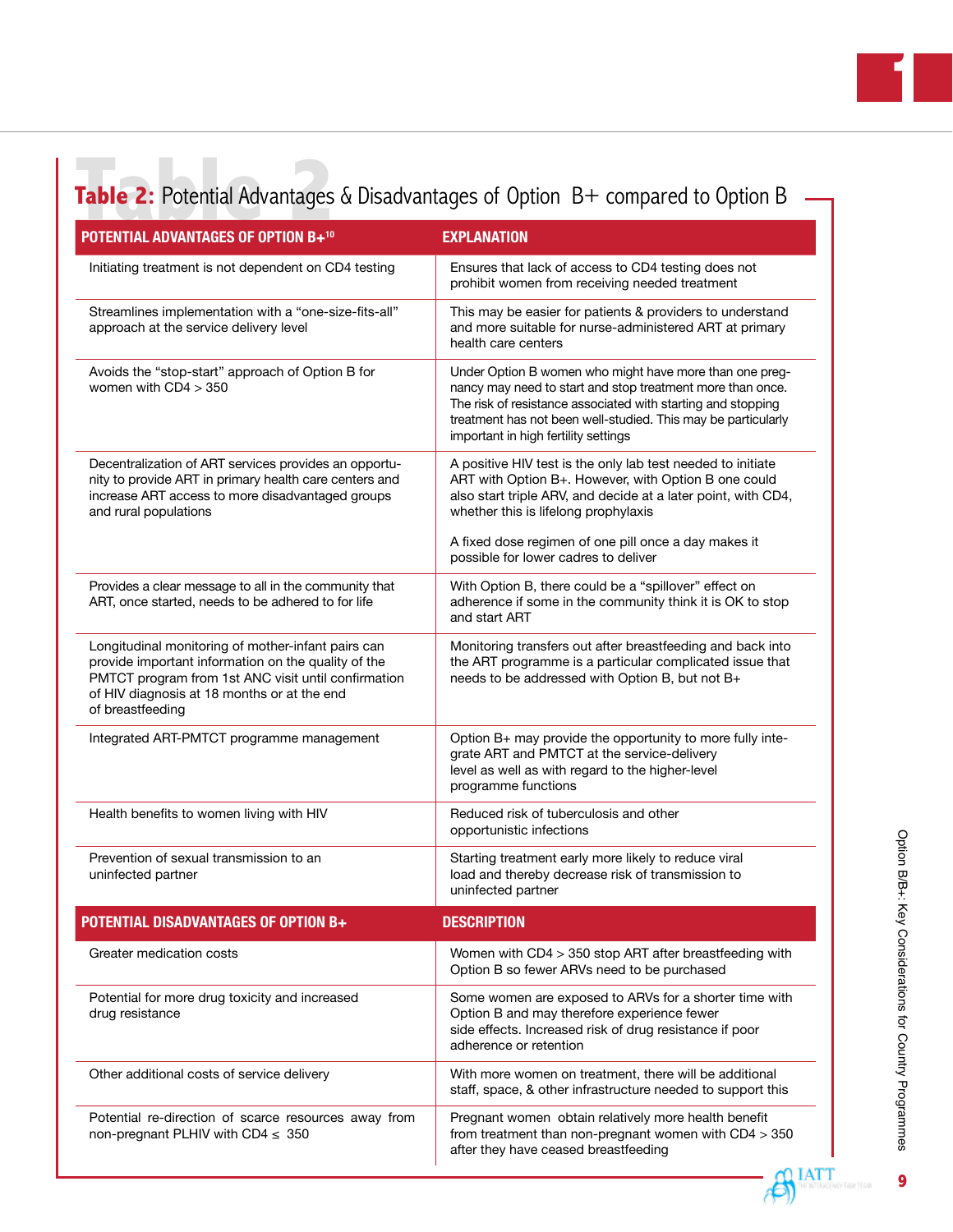# 1.2.4 What do women want? Exploring the acceptability of Option B/B+

A critical component for how well a transition to Option B/B+ will work is how acceptable it is to women living with HIV. In choosing ARV regimens for PMTCT, the efficacy of a regimen has typically been a much more important criterion than its acceptability, given that it has been justifiably assumed that women will want to use the most effective regimen. However, in cases where two options may have similar efficacy for an individual woman, understanding the relative acceptability of the options becomes especially critical from a human rights perspective. Therefore, when comparing options, it is important to hear from women living with HIV themselves regarding their preferences and whether they would like to have the opportunity to choose between the two options. Option B and especially Option B+ may have health benefits for women with higher CD4 counts (see Box 2 for further discussion of this). Nevertheless, the health benefits of Option B+ may not be dramatic compared to Option B for women with CD4 greater than 350, and some women with CD4 >350 may prefer to stop ART after the cessation of breastfeeding and only re-start again when it is clearly necessary for their own health.

# **Box 2:** Benefits of Option B+ Beyond PMTCT

- **Reducing the sexual transmission of HIV:** Randomized clinical trials have demonstrated that "treatment as prevention" is highly effective in preventing sexual transmission of HIV, with a greater than 95% risk.
- **• Reducing the incidence of tuberculosis:** Starting treatment in women with CD4 counts higher than 350 dramatically reduces incidence of active tuberculosis $^1$ .
- **• Reducing maternal mortality:** Observational data supports the contention that there may be a benefit of HIV treatment in reducing HIV-associated maternal mortality, even in women with  $CD4$  above  $350<sup>1</sup>$ .
- **• Increasing uptake of ART and retention in ART programmes:** By requiring that ART services be decentralized to all facilities providing MNCH services, the Option B+ approach has the potential to improve ART access for pregnant women and children in remote areas and avoids mixed messages being sent to communities about the need for everyone who starts ART to adhere to it for life.
- **• Benefits for other MNCH and family planning services:** Enrolling all women living with HIV in one pathway of follow-up at facilities can also help make the routine offer of family planning services to HIV-positive women more straightforward to implement.
- **• Increasing child survival and reducing stunting:** For exposed infants, maternal ART during breastfeeding (Option B/B+) provides both high levels of protection from HIV infection and the many benefits of exclusive breastfeeding may reduce child mortality related to diarrhea and chronic malnutrition such as stunting linked with not breastfeeding.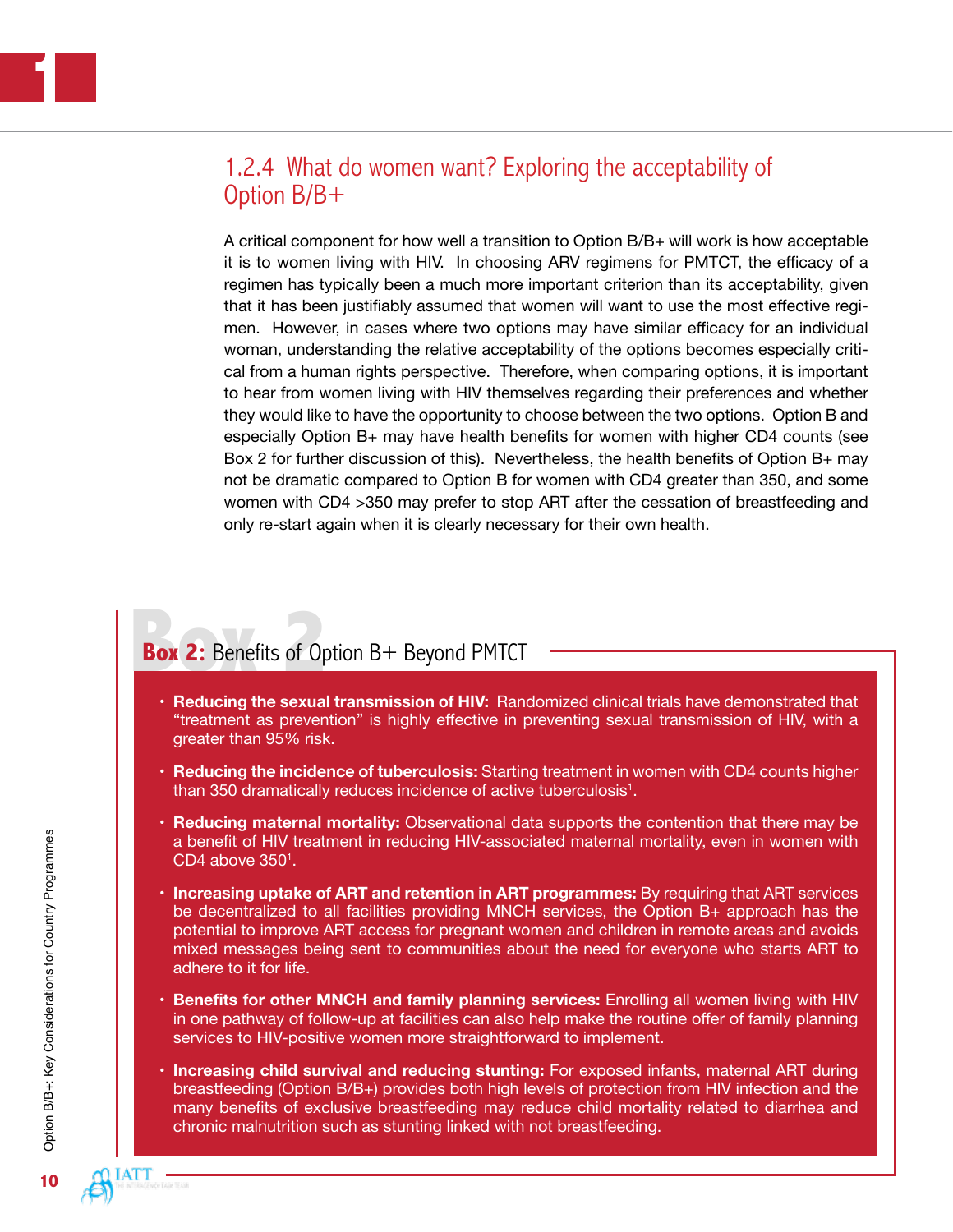**1**

With this in mind, countries will need to engage closely with national stakeholder groups and community based organisations representing women living with HIV to understand women's perceptions, attitudes, and preferences with regards to treatment options. These consultations can also identify critical barriers to treatment access and adherence, for example, the cost of accessing treatment, nutritional needs and stigma and discrimination, which can be used to inform policy decisions as well as future implementation plans at the national and district level. In this regard, some countries may want to invest more time and resources to conduct more in-depth qualitative "formative research," which can inform future behaviour change communication (BCC) messages to increase ART uptake, retention, and adherence (see more on this topic in the section on Community Involvement). Countries may also want to explore the community and individual-level acceptability of ARV regimens in relation to infant feeding practices, particularly breastfeeding.

Regardless of the national policy chosen, respect for individual choice and human rights requires that the risks, benefits, and alternatives to a recommended course of treatment be communicated to patients to realize true informed consent. To balance individual choices and rights with operational effectiveness, countries may learn from prior HIV policy changes that have been successfully implemented, most notably the adoption of "opt-out" HIV testing or the WHO 2010 infant and young child feeding recommendations.11 In each of these cases, women are given clear recommendations, but also given the right to make a different choice. Based on these models, countries adopting Option B+ should strongly consider an approach where all pregnant women living with HIV are recommended to continue on ART, where women with CD4 > 350 receive specific counseling on the potential benefits, risks, and alternatives to ART, so they maintain the choice to stop treatment after the cessation of breastfeeding, if they so desire.

# 1.2.5 Clarify policies and procedures necessary to adopt Option B/B+

There are a number of inter-related policy decisions that countries will need to make that might be best addressed through a comprehensive revision of national HIV prevention, care, and treatment guidelines. Performing such a comprehensive revision in the case of Malawi resulted in fully integrated national guidelines on HIV for all populations to set the stage for the transition to Option  $B_{+}$  (for reference Malawi's integrated guidelines are publicly available on the internet).<sup>12</sup> The revised WHO guidelines on ART, due for release in 2013, can also inform decisions on country specific policies.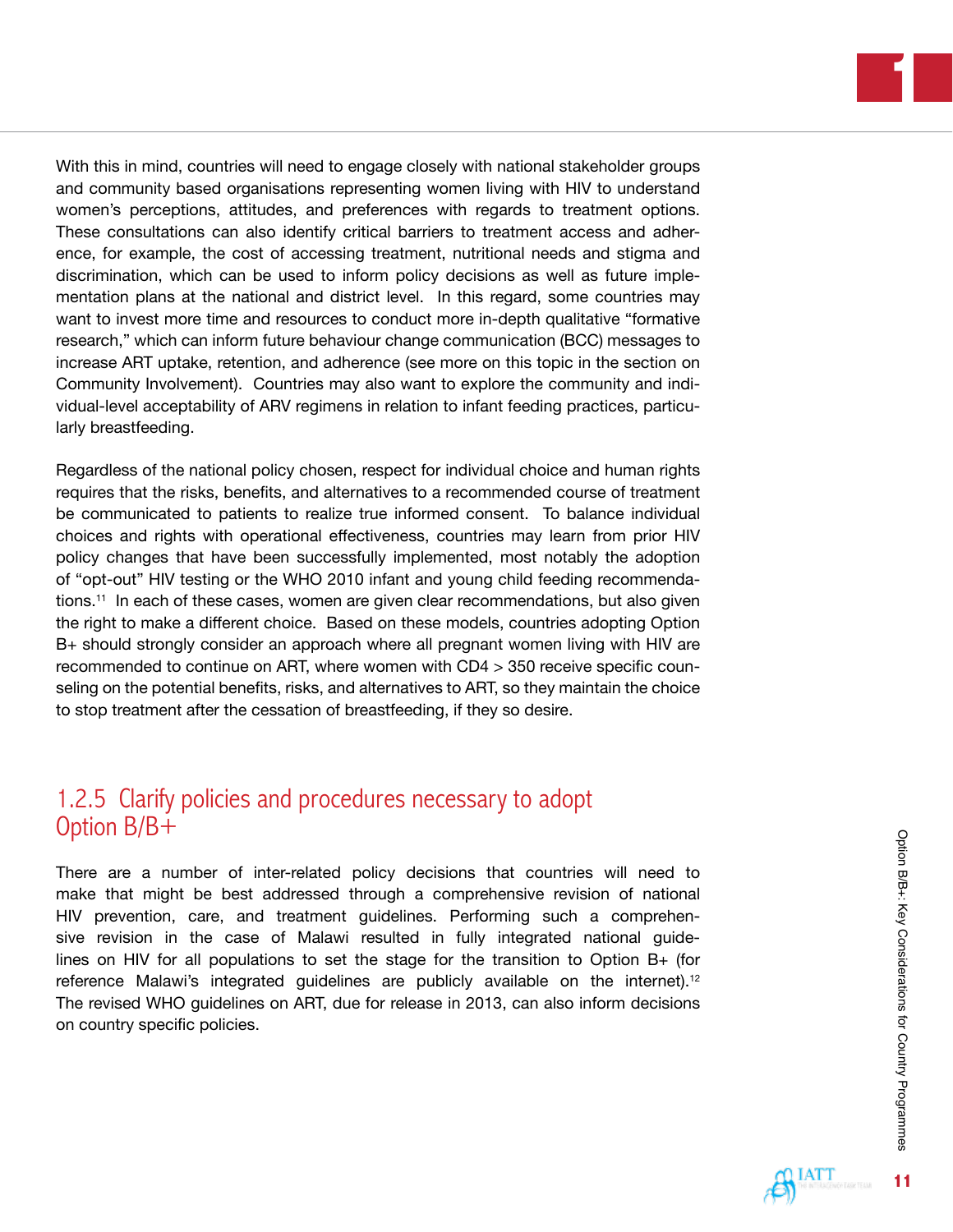# 1.2.6 Garner high-level endorsement of Option B/B+ and associated policies

Having conducted the various analyses and consensus-building activities, the ART-PMTCT technical structure should be well-prepared to present the case for change to the highest levels of the government body with authority to make policies. Showing that recommended changes are not only technically sound, but also cost-effective, broadly supported by many partners, and aimed at addressing HIV-related problems, and improving broader maternal and child health will increase chances for successful implementation. A summary of the key process and policy considerations related to adopting Option B/B+ is outlined in the PEPFAR Country Readiness Assessment Tool.

# **1.3 Financial Considerations**

### 1.3.1 Estimate the cost and cost-effectiveness of providing ART for all women in PMTCT

Estimating both the cost and incremental cost-effectiveness of implementing each option is critical to inform implementation decisions and to develop a roll-out strategy. Costing and determining cost-effectiveness requires specialized expertise which may not be present among ART and PMTCT programme managers or policymakers. Various partners, namely Clinton Health Access Initiative (CHAI), PEPFAR and the Futures Institute have developed models to estimate costs for the different options. In addition, UNICEF, CHAI and the Business Leadership Council (BLC) have produced "A Business Case for Options B and B+: to Eliminate Mother to Child Transmission of HIV by 2015,"<sup>8</sup> which describes a model that projects impact and cost over time.

Option B+ is more expensive relative to A or B due to the cost of ARV drugs. Relatively straightforward to estimate, the current annual cost for a TDF/3TC/EFV regimen is on average \$159 per patient year,<sup>13</sup> but this estimate is likely to continue to decline. However, it is also crucial to include additional operational costs that may be incurred in implementing Option B/B+, such as additional nursing time required to administer ART, as well as financial support for community structures to expand treatment adherence and other ancillary support services. Additional costs for training, supervision, and revising monitoring and evaluation systems should also be included. Assessing the fully cost implications of implementing Option B/B+ also means taking into consideration the financial resources required to support a fair share of the human resources (HR) at primary health facilities implementing MNCH services that will now be responsible for administering ART to a potentially greater number of pregnant women living with HIV. Similarly, operational costs such as electricity, maintenance, security, etc. should be included in costing estimates.

Short-term and long-term costs should be differentiated from each other as well as initial outlays and recurring costs. With regard to short and long-term costs for individual

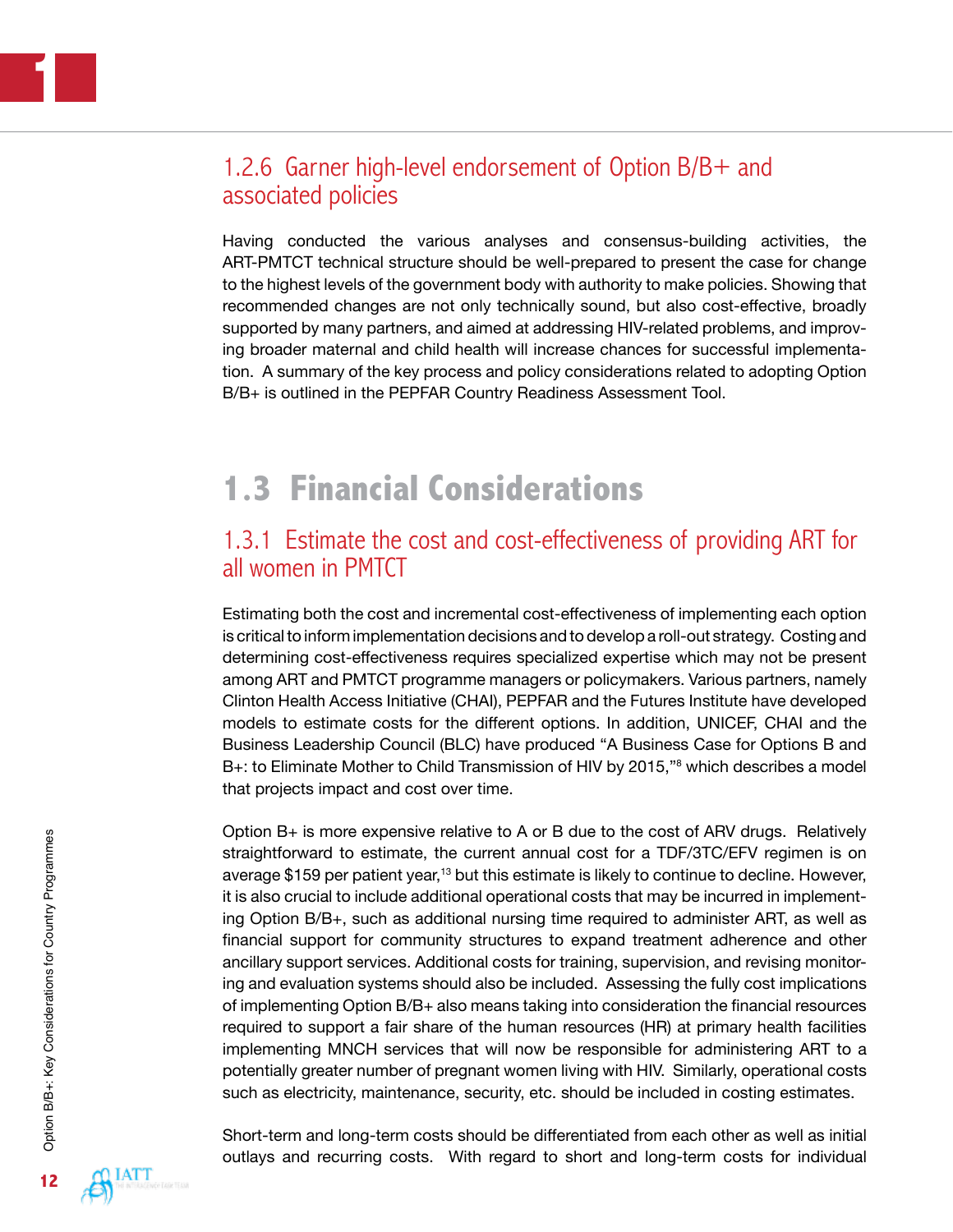**1**

patients, it should be recognized the women with higher CD4 levels under Option B who would stop ART, need to start ART again in a few years. There is only a small proportional difference in the absolute life-time cost of ART in a young individual who will be on treatment for decades when comparing costs between Option B+ and B.

Comparing the incremental cost-effectiveness of various treatment options by using their estimated "real world" public health effectiveness in a given country context, rather than simply using efficacy estimates based upon clinical trial results is essential. As part of a feasibility analysis, PMTCT-ART technical structures may have derived ranges of how effective Option B/B+ will be in their country context and these estimates can be used for the incremental cost-effectiveness calculations. Estimation of cost-effectiveness should also include other benefits of earlier treatment, most notably reduction of sexual transmission and incident tuberculosis cases. The costs of failure should also be included in the overall analysis, given that an option that has less public health effectiveness creates additional costs based on the need for paediatric treatment (and adult treatment if the benefits of earlier treatment for prevention of sexual transmission are taken into account). Countries may also want to analyze how cost-effectiveness is sensitive to the price of ARVs, as ARV prices continue to decline and may become much less expensive to manufacture in the future. Accounting for such possibilities in costing estimates may encourage stakeholders to see that Option B/B+, despite high investments at the outset, will become more cost-effective and potentially cost-saving in the future.

For more on cost and cost-effectiveness related to Option B/B+ see the costing tool in Section 3 of the toolkit and "A Business Case for Options B and B+: to Eliminate Mother to Child Transmission of HIV by 2015."

# 1.3.2 Finance: mobilizing adequate resources and strengthening the health system

Mobilizing adequate resources for implementation of Option B/B+ is challenging, since it often takes a year or more to successfully apply for new funding, either from internal and/or external sources. Given that adopting Option B/B+ involves providing ART to all PMTCT women, one alternative may be reprogramming funding that is already budgeted for ART to facilitate implementation. Although the two programmes have increasingly overlapped in recent years, many country budgets and donors separate ART and PMTCT activities, and ART is generally better resourced than PMTCT. In adopting Option B+, Malawi used this approach, reprogramming resources from an existing Global Fund grant. However, using such reprogrammed funds to support initial implementation without a clear commitment for longer-term funding carries some risks.

Whatever the case, long-term commitments of additional resources will be necessary to fund the increased cost of Option B/B+, particularly the ARV drug costs. At minimum, this will require additional internal resources that countries make available through domestic public sectors funds, and in most cases this will also require additional external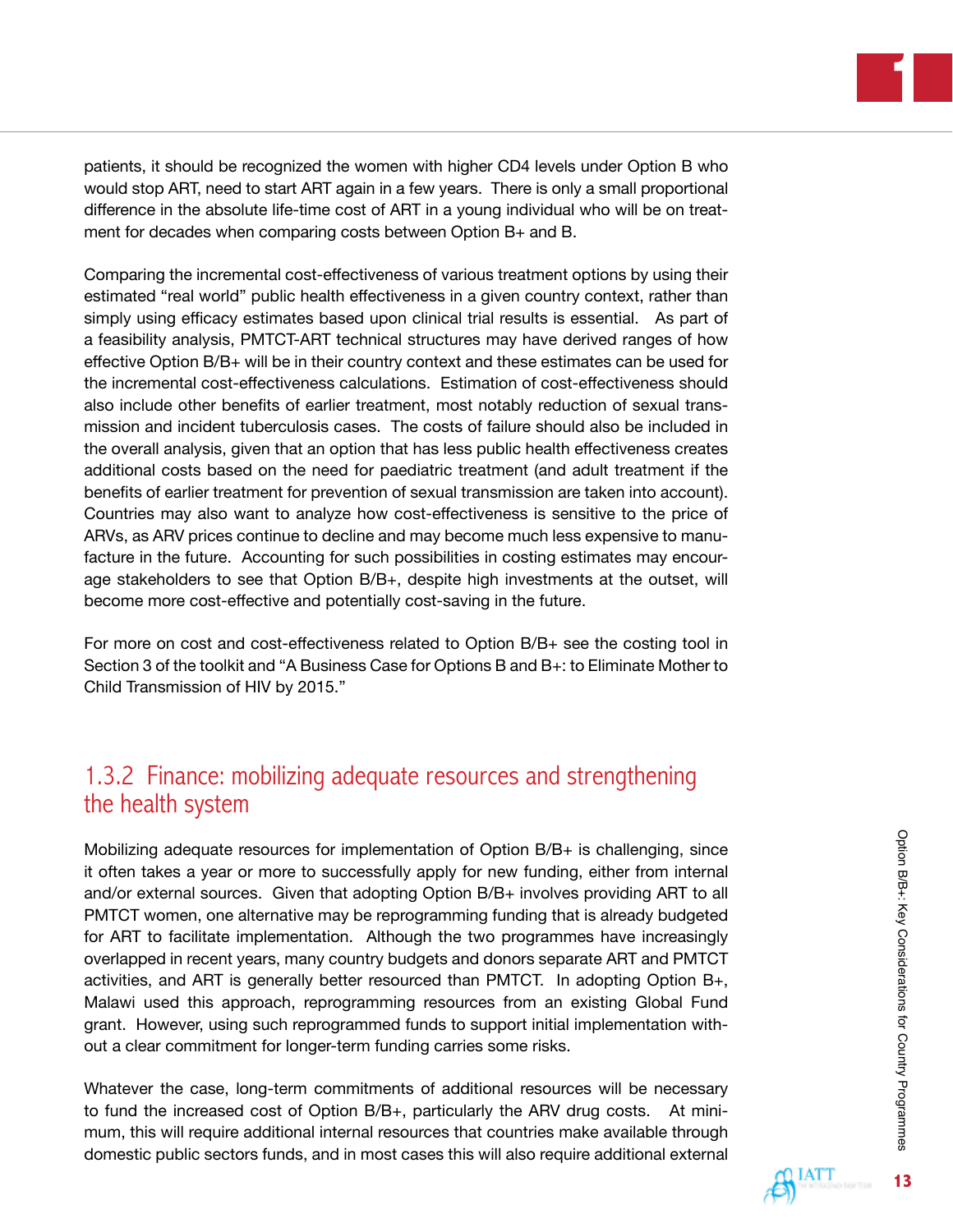resources. Countries that develop costed elimination of mother-to-child transmission (EMTCT) plans and commit a substantial amount of their own internal resources will have a stronger case when requesting external funding. Illustrating the cost savings associated with Option B+ in the longer term due to the larger number of paediatric infections averted, as well as the decline in ARV drug prices driven by larger patient volumes is important.

Utilizing resources effectively to strengthen the health system is another key challenge when rolling-out Option B/B+. Scale up of ART in all MNCH facilities demands a significant investment in human resources (health and community-based), supply chain management, monitoring and evaluation, and physical infrastructure. Given the move toward integration, MNCH and ART programmes should find ways to pool resources and to jointly strengthen the systems that are essential for the provision of all health services at the primary care level. Budgets for both PMTCT and ART should reflect increased funding needs for implementation of national EMTCT plans. However, more effective PMTCT programs that further reduce the number of new pediatric HIV infections will likely reduce the need for spending on pediatric ARV drugs.

For a more detailed list of typical costing inputs see the tool on Costing in Section 3 of the toolkit.

# **1.4 Service Delivery Model**

### 1.4.1 Come to consensus on optimal modalities of PMTCT-ART service delivery

Reaching consensus on the mode of ART implementation best suited to the particular goals and context of a country is a critical step in the planning phase for transitioning to Option B/B+. Given the costing and human resource implications associated with decentralisation, it is vital that service delivery models and decentralisation are evaluated during the initial planning phase. Key questions to consider when choosing the most appropriate mode of implementation include:

- where ART for pregnant women and children will be implemented (location)
- *who* will initiate it (providers) and;
- when ART will be offered to women and children (timing).

With regard to location, several models are possible including:

- location of ART services within the same MNCH clinic that provides PMTCT ("fully integrated" location);
- ART services located in a separate building or section within the same overall health care facility as PMTCT; (so-called "proximal partially integrated<sup>14"</sup> location); or

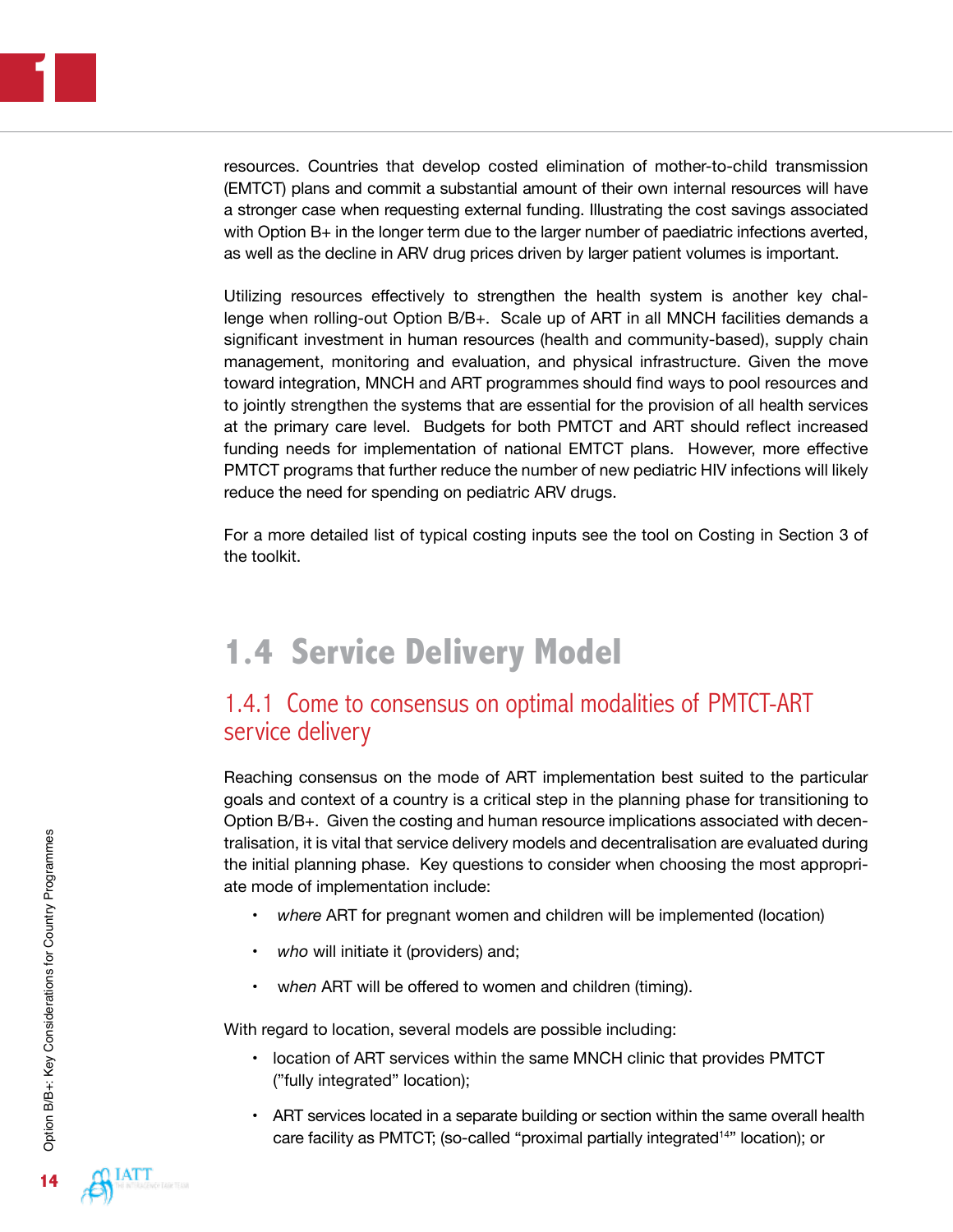• ART services in a separate health facility than the PMTCT services ("not integrated" location).

With respect to providers, options include ART initiated by medical doctors only or ART initiated by other cadres as well, including nurses/midwives and clinical officers. With respect to timing, possible models include coordinating ART consultations with ANC and MNCH visits in the antenatal and postnatal period versus relatively uncoordinated visits (i.e. ART is only offered at certain days or times that do not overlap with ANC or other MNCH visits).

Evidence indicates that implementation of ART for pregnant women and children within MNCH clinics can result in much higher levels of uptake than when clients are referred out to higher level facilities, which tend to be more distant from where women live. A cluster-randomized trial in Zambia showed that the provision of ART in MNCH facilities approximately doubled the uptake of ART by pregnant women compared to when ART was provided by out-referral.<sup>15</sup> Although referring pregnant women and infected infants from MNCH clinics to separate ART clinics within the same facility, which often occurs in large hospital settings, is preferable to referring patients to distant facilities, co-location can be associated with high rates of loss to follow up.<sup>16</sup> Therefore, it is more desirable, at least in most high HIV prevalence settings, to initiate ART for pregnant women and infants in MNCH settings whenever possible. Yet, in doing so, it is important to bear in mind that offering ART to HIV positive pregnant women in primary health care facilities may create demand for services for partners, post-partum HIV positive women and children as well as other ART patients living in the catchment area. Therefore, plans to initiate ART in ANC at lower level health facilities, should be well aligned and linked to decentralisation plans for the adult ART programme and viewed as an opportunity to strengthen family-centered approaches to HIV care. In the same vein, clinical standards for ART provision within MNCH settings should be comparable to national standards for the adult programme and equally robust systems used to monitor the quality of care provided to pregnant women living with HIV.

While co-location of PMTCT-ART services for pregnant women is important, it is generally not sufficient for optimizing ART-PMTCT uptake. In one observational study, there was little difference between uptake among three clinics using a full-integrated, partially integrated, and un-integrated approach to delivering ART-PMTCT services.<sup>14</sup> Although services were co-located at the clinic, different providers were providing ART and PMTCT services and at different scheduled times. This underscores the importance of integrating all three aspects of services - location, providers, and timing – to maximize the likelihood of women and children initiating ART. Arguably, the most critical ingredient of the Malawi's early success with Option  $B<sub>+</sub>$  was the decision to implement ART in all sites providing MNCH services, with nurses initiating ART in a coordinated fashion with ANC visits.

Given that space and staffing in MNCH is often limited, hybrid models can also be considered in which ART is initiated by nurses in MNCH, but women and children are carefully transitioned at some point after delivery, to another clinical space where lifelong ART can be provided. The optimal timing and location of transition from PMTCT to a separate

**15**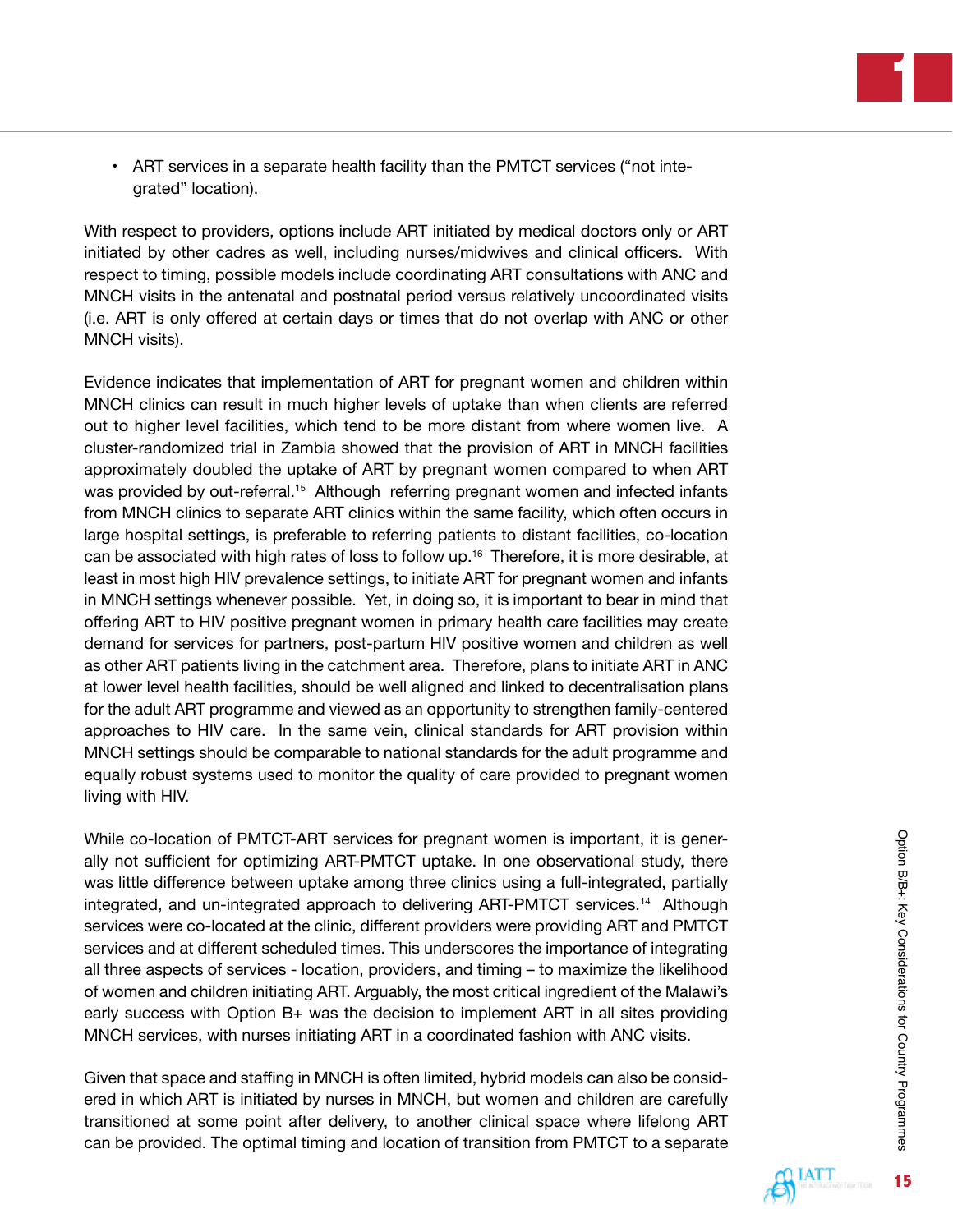long-term ART programme will vary somewhat based upon the specific characteristics of sites within a country, though in most cases it will likely be preferable to transition after weaning.

In addition to coming to consensus about the preferred modality of ART initiation and follow-up of pregnant mothers, it is also important to agree on the recommended mode of follow-up of HIV-exposed and infected infants and young children. In countries where ART will be initiated in primary care facilities that provide MNCH services, it is logical for the same health care workers and clinics providing ART for the mother to be given the primary responsibility of ensuring HIV-exposed and infected infants receive the necessary interventions in the postnatal period. $d$  A family-centered approach whereby mothers and infants have the same "home" for care has been implemented successfully in many contexts, and also offers the potential to bring male partners in for testing and treatment. Testing and treating partners and family members is vital to optimizing the benefits of treatment as prevention and to providing psychosocial support for pregnant women initiating HIV at the time of diagnosis.

### 1.4.2 Decentralisation and scale-up

Systems will need to be revised and strengthened for ART to be reliably delivered in primary care facilities providing MNCH services. Provision of ART to women and children involves new responsibilities, and it is important to ensure that health systems are adequately equipped to optimize treatment outcomes. For example, measures must be taken to minimize stock-outs of ART and to establish a system for patient monitoring and retention. In some cases, countries may want to consider a phased approach to roll-out of Option B/B+, which focuses on learning by doing, while maintaining a mindset of urgency. In this regard, countries may want to learn from Malawi's example, which prioritized certain districts to implement B+, followed by implementation in all districts nationwide within less than a year. This approach allows rapid learning from a variety of sites within a district, including primary care centres, while optimizing higher-level health systems functions at the district level. Furthermore, it is necessary to take into account the workload implications of decentralizing HIV services from ART sites or higher level health facilities to primary care facilities based on all ART patients in a given district or catchment area.

For high and intermediate prevalence settings, two challenges must be overcome to provide more equitable access to ART for pregnant women living with HIV:

- 1. The need for ART to be implemented at sites providing MNCH services bringing ART to the women and children who need it; and
- 2. The need for coordinated and comprehensive care and support for ART adherence and retention at the community and facility level

 $d$  This includes early infant diagnosis, support for breastfeeding and nutrition, cotrimoxazole, nevirapine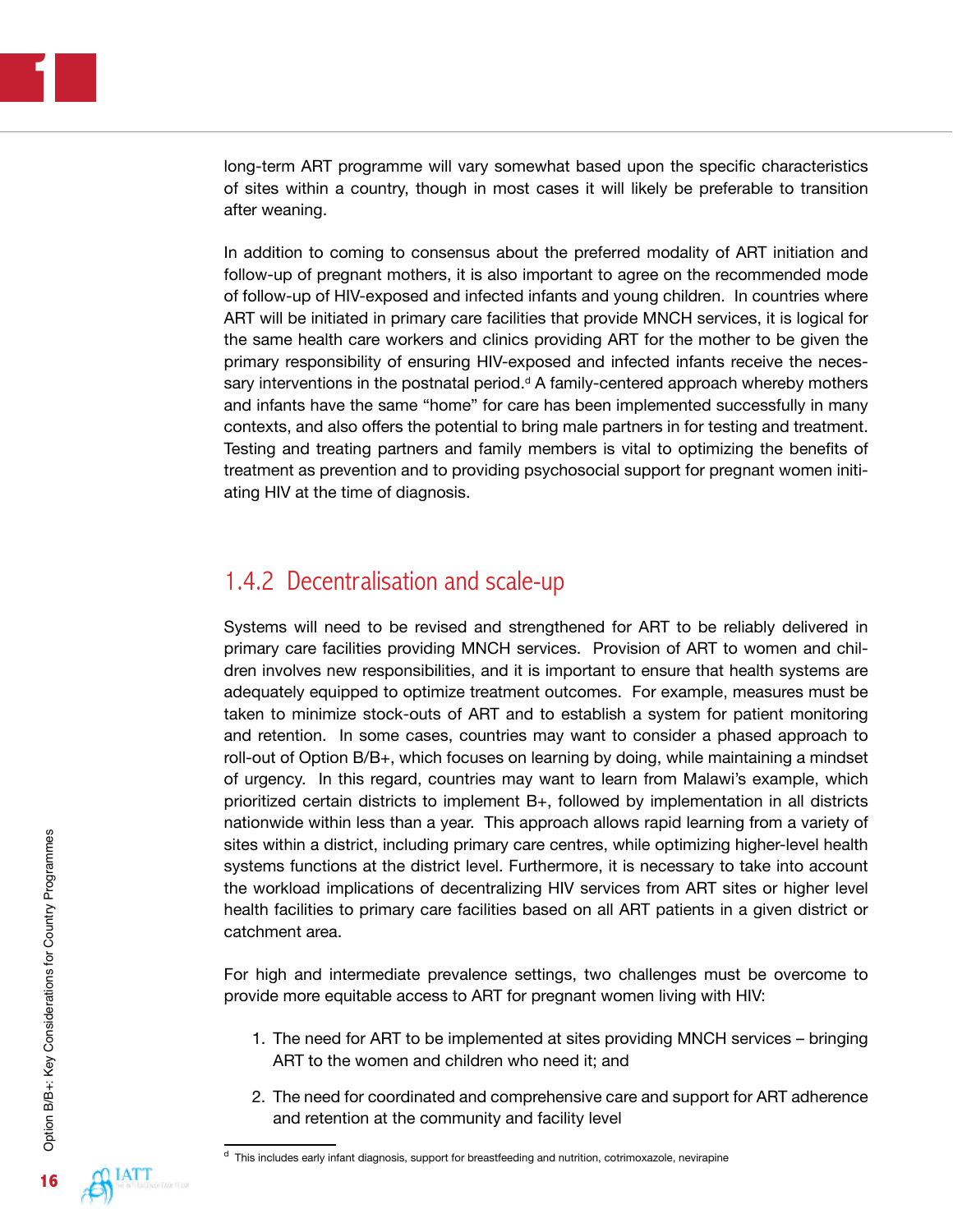# 1.4.3 Bringing ART services to women and children: preparing the health system to support ART within all primary health care clinics offering MNCH services

Health system bottlenecks vary from country to country and across different regions within the same country. Therefore, it may be helpful for national programmes to work closely with district health teams to conduct health system bottleneck assessments to better understand where they need to focus their local resources to enable facilities that provide MNCH and PMTCT services to also provide high quality ART services.

In addressing supply-side and demand-side bottlenecks to accessing services, it is important to look not only at individual health system components, but also to keep in mind the continuum of care for women and children. Loss-to-follow-up occurs at multiple points in the antenatal and postnatal periods, with missed opportunities existing both with regard to MNCH and HIV services. For HIV goals to be met, women and children first need to access general MNCH services at high levels. Further investments in the broader MNCH platform are required to address barriers to HIV and MNCH service integration and to strengthen linkages where these are weak.

# 1.4.4 Infrastructure: making adequate space for ART within MNCH facilities

Perhaps one of the more straightforward health systems issues to consider in transitioning to Option B/B+ is the physical infrastructure required to administer ART in MNCH settings. A health center that has adequate space to provide ART may not necessarily need renovations to switch to Option B/B+. However, the longer duration of adherence counseling prior to ART initiation and the potentially more frequent visits over a longer period of time may put a strain on available space.

The amount of space required and whether or not renovations are needed will differ from site to site, depending on the patient volume anticipated, other services in operation at the facility, and existing condition of and space available at the facility. Improving patient flow or the organisation of services within the clinic by scheduling ART consultations at times when the facility is less busy (often the afternoons for facilities that provide MNCH services) may minimize the need for extensive renovations in many cases.

Adequate and secure storage space for ARVs is another factor to take into account when initiating ART at primary care clinics. Assessing space and renovation needs should be done by district teams as part of the planning process, and preferably done in a way that maximizes the security of all commodities used at the health facility, including ARVs and other drugs.

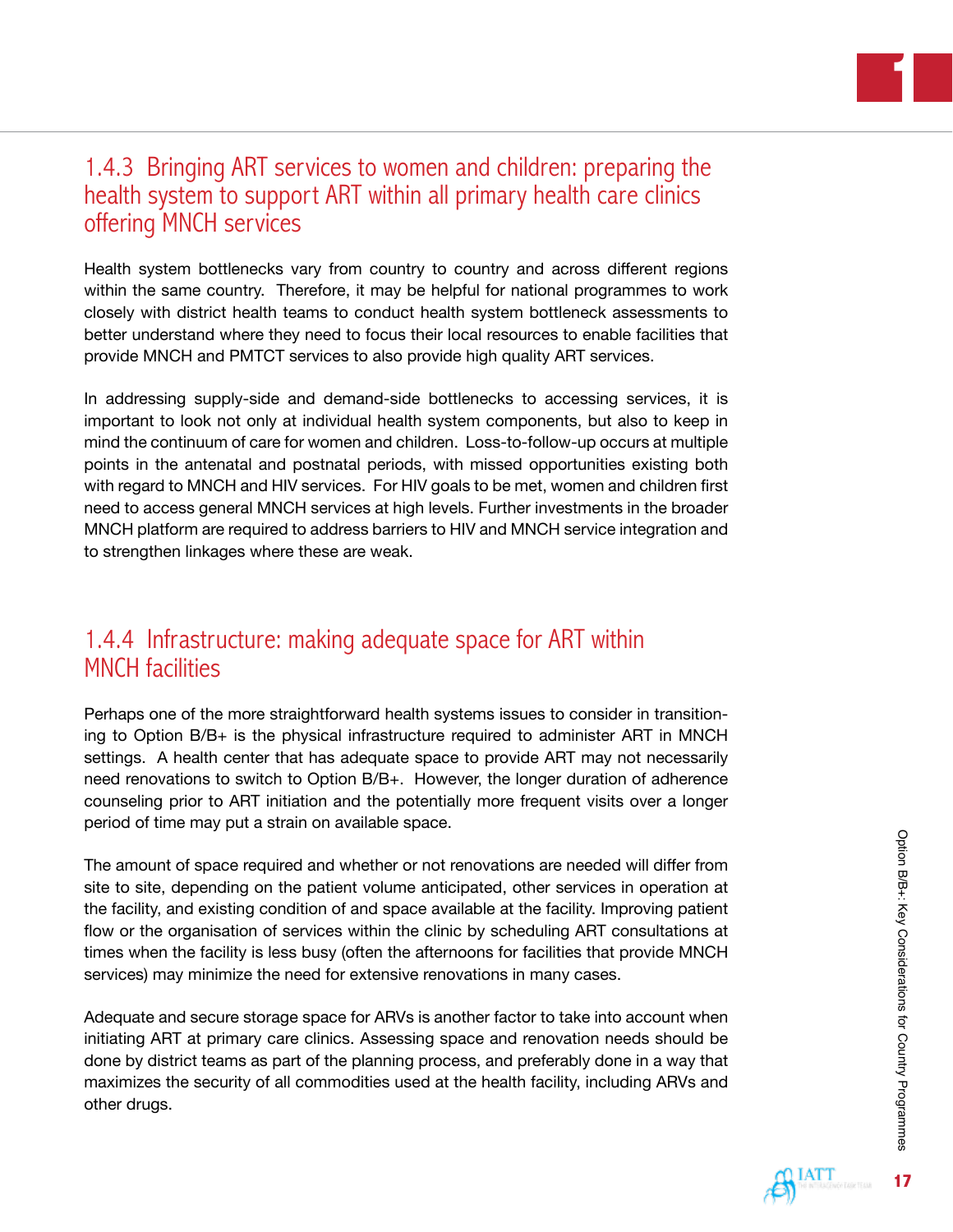To assess their readiness to provide ART for all pregnant women living with HIV, countries may find it helpful to utilize the Country Readiness Assessment Tool developed by PEPFAR in Section 2 of the toolkit.

# **1.5 Human Resource Capacity**

### 1.5.1 Human resources: implementing nurse-initiated ART and task-shifting

Initiation of ART by nurses and clinical officers in MNCH settings may be necessary in most contexts for successful implementation of Option B/B+ and to improve ART access for infants and children. Evidence strongly supports that nurse-initiated ART is safe and effective.17,18,19 Clear task-sharing and task-shifting policies should also be in place outlining how peer educators and community based care workers can support nurses in different tasks involved in providing care to ART patients. Consideration needs to be given to how these cadres can be appropriately remunerated and supported (For more on this, see the Community Involvement section). National policies and guidelines must be revised to enable nurses to initiate ART, and should clearly spell out the indications for patients to be referred to medical doctors or higher-level facilities. The majority of women starting ART in PMTCT settings are in WHO stage I or II disease, and therefore only a small number of patients will likely need to be referred. Policies should also be clear that trained nurses can initiate ART in children.

The in-service and pre-service training curricula also need to be updated for nurses and other cadres to reflect any new responsibilities related to ART management. Better training in paediatric diagnosis and treatment is especially important for nurses and clinical officers in MNCH settings

Along with these clear guidelines and curricula, there need to be adequate numbers of nurses at MNCH clinics to provide ART without detracting from their existing patient duties. District teams, in coordination with provincial and central managers, should conduct an analysis to ensure each MNCH facility slated to initiate ART has adequate nursing staff. Although Option B/B+ is actually simpler to administer from a provider perspective, it may be reasonable to assume that nurses already providing PMTCT prophylaxis could switch to providing ART without additional human resources. However, nurses initiating pregnant women on ART may need more time to provide adherence counseling which is lengther for patients starting ART compared to PMTCT. Defining retention strategies to minimize the loss of health care professionals and community care workers due to burn out as well as providing continuous professional development opportunities for these cadres is necessary, as they assume more responsibilities.

Nurses will also need to be trained as ART providers, as well as other relevant members

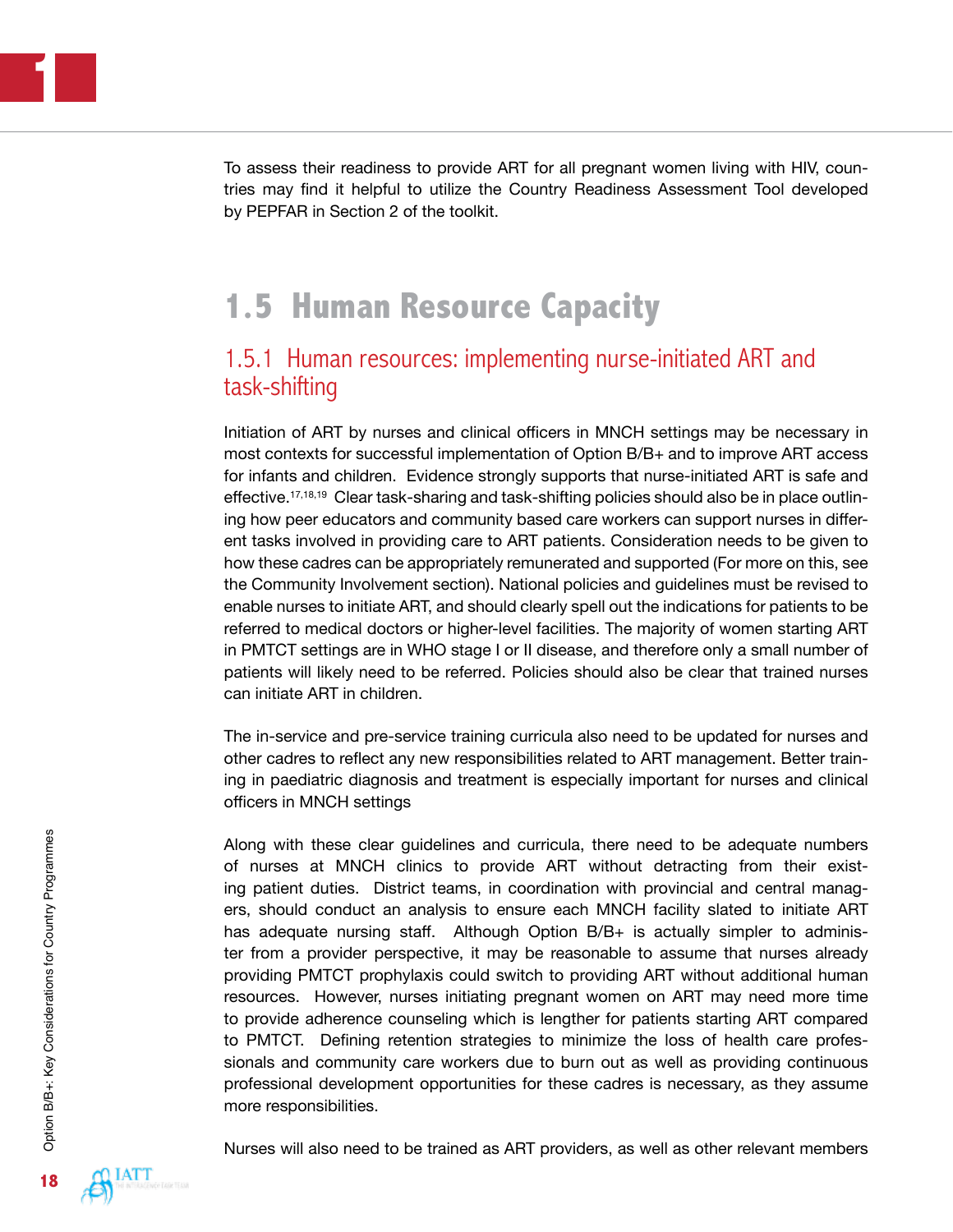of the teams at health facilities that will be involved in providing ART (i.e. clinical officers, pharmacists, data clerks, support staff, etc.). In the case of Malawi's Option B+ roll-out, teams were trained together in the new national guidelines which included integrated PMTCT, adult and paediatric ART, and other related topics such as infant diagnosis and the routine offer of family planning for HIV-positive women. Given the expense of off-site training, it may be more effective and a better investment of resources to train teams of providers on-site using a comprehensive approach.

Please consult the checklist on Human Resources for Health in Section 4 for more details on this topic.

# **1.6 ART Regimen Choice**

### 1.6.1 Reach consensus on a recommendation for the optimal regimen

Deciding which regimen class to recommend for PMTCT and whether this will be the same regimen as all other patients initiating ART in the national programme lays the foundation for many subsequent activities. To the greatest extent possible, this decision should take into account the advantages of harmonizing PMTCT, adult and paediatric ART regimens to simplify forecasting and quantification and reduce fragmentation of commodity markets. Aligning these regimens has the added benefit of simplifying administration of ARVs for health providers.

To limit the risk of nevirapine-associated hepatoxicity in women with higher CD4 counts and to simplify implementation of a once-daily regimen, WHO's programmatic update recommends an efavirenz and tenofovir disoproxil fumarate (TDF) containing regimen for pregnant women initiating ART under Option B/B+, which is aligned with WHO's preferred 1st line drug regimen for adults. Despite previous caveats about the use of efavirenz in the first trimester of pregnancy, recent data has been reassuring about the long-term safety of efavirenz in pregnancy. The cost of an efavirenz/ TDF/3TC regimen at \$159 per patient year is much less than a protease-inhibitor based regimen and increasingly more cost-effective. Recent developments with the MOH in South Africa announcing a new tender in November 2012 for even lower prices per patient per year (approximately \$120 USD) for fixed dose combinations (FDC's) indicate

### **Box 3: WHO Technical Guidance.**

For more information on WHO recommended adult ART regimens, see the 2011 Treatment 2.0 publication "Short Term Priorities for ARV Drug Optimization." [\(http://](http://whqlibdoc.who.int/publications/2011/ 9789241501941_eng.pdf) [whqlibdoc.who.int/publications/2011/](http://whqlibdoc.who.int/publications/2011/ 9789241501941_eng.pdf) [9789241501941\\_eng.pdf](http://whqlibdoc.who.int/publications/2011/ 9789241501941_eng.pdf))

For more information on the safety of using EFV in pregnancy, including pharmacovigilance, please refer to see WHO's document: "Technical update on treatment optimization: use of efavirenz during pregnancy in a public health perspective," published in July 2012. ([http://whqlibdoc.who.int/](http://whqlibdoc.who.int/ publications/2012/9789241503792_eng.pdf) [publications/2012/9789241503792\\_eng.pdf](http://whqlibdoc.who.int/ publications/2012/9789241503792_eng.pdf))

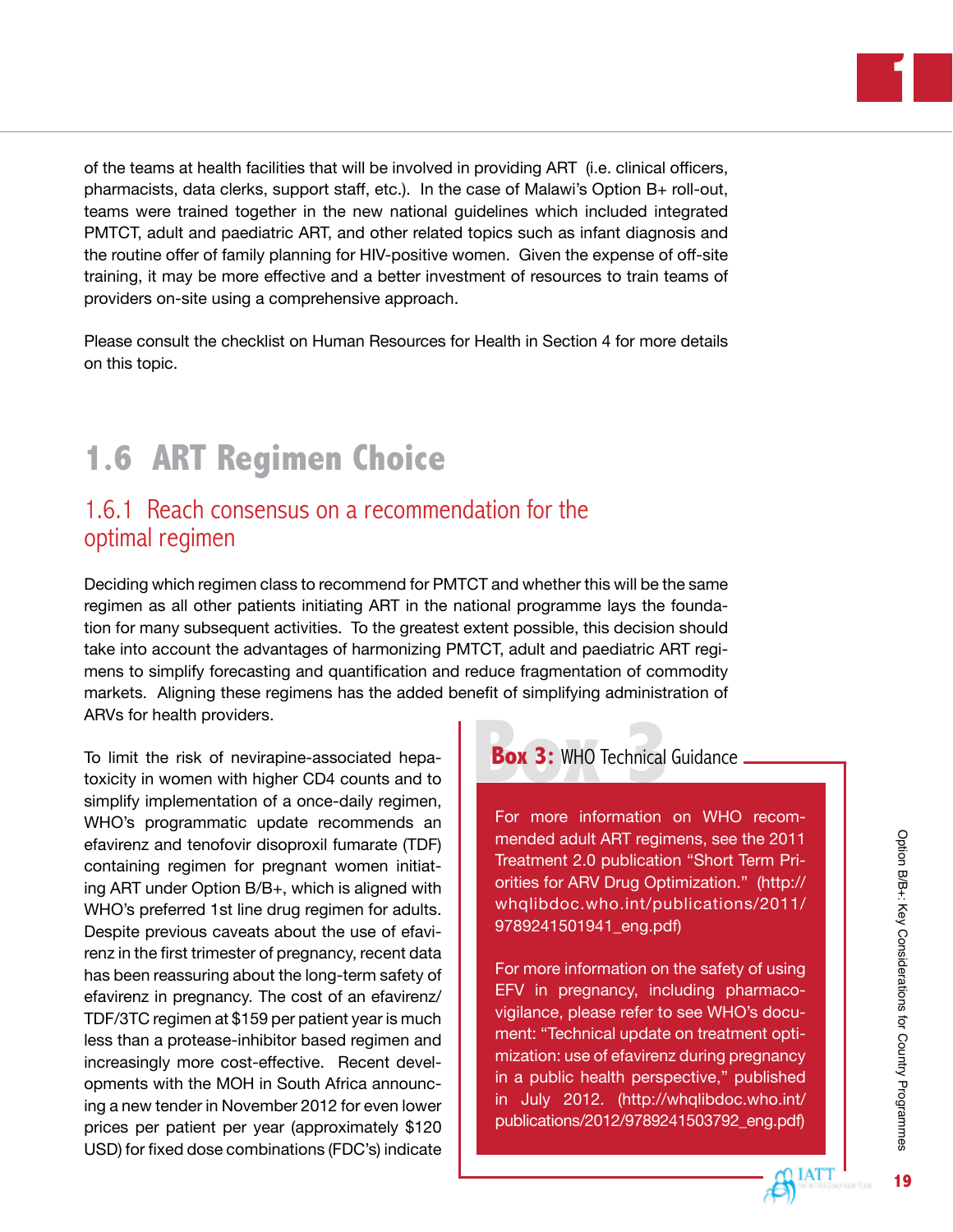that optimal drug regimens are becoming more affordable and that further price reductions are possible.<sup>20</sup>

For simplification of supply chain, monitoring and evaluation, and service provision, the ideal approach would be to use the same initial regimen for all patients in the national ART programme. However, in some cases funding constraints may require that different types of patients are initiated on different regimens. Countries where resources are insufficient to provide the same first-line regimen for other ART patients outside of PMTCT may consider a phased approach with the long-term goal of harmonizing to one regimen. National guidelines should also clearly indicate alternate 1st line regimens for pregnant women who experience adverse drug reactions to the approved 1st line regimen.

# **1.7 Supply Chain Management**

### 1.7.1 Procurement and supply chain: ensuring ART supply in all MNCH facilities

Moving to Option B/B+ provides some advantages with respect to procurement and supply chain management, but also presents new challenges. With regard to *procurement*, quantification of ARVs becomes simpler because there is only one rather than multiple regimens. However, the absolute cost of procuring ARVs may be greater with Option B/B+, compared with currently available ARV regimens. In transitioning to Option B/B+, countries will need to consider interrelated issues of mobilizing resources for the additional costs of drugs, forecasting and quantification, deciding what procurement mechanisms to use, and coordinating procurement lead times based on both funding availability and the implementation schedule of rolling out Option B/B+.

Regarding procurement mechanisms, coordinated central procurement approaches are supported by major donors such as the Global Fund and PEPFAR, who often finance a large fraction of ARVs. Where applicable, countries can work closely with these donors and the procurement mechanisms they support to reduce the costs of drugs or procurement lead times.

Greater investment in strengthening the supply chain system is required to deliver ART reliably to all sites providing PMTCT services, rather than only to a smaller number of higher-level ART centers. Stock-outs of PMTCT commodities at lower level MNCH facilities have been commonplace in some countries. Once MNCH sites have initiated ART services, such stock-outs would be even more harmful, as they would increase rates of vertical transmission, and put mothers and children at increased risk for developing resistance. Equally important, stock outs are a reflection of the quality of care and have implications for retention rates, as pregnant women may be less likely to return to a health facility with frequent stock-outs. As demand for testing and treatment increases, it is imperative to ensure that forecasting takes into account the needs of both public and

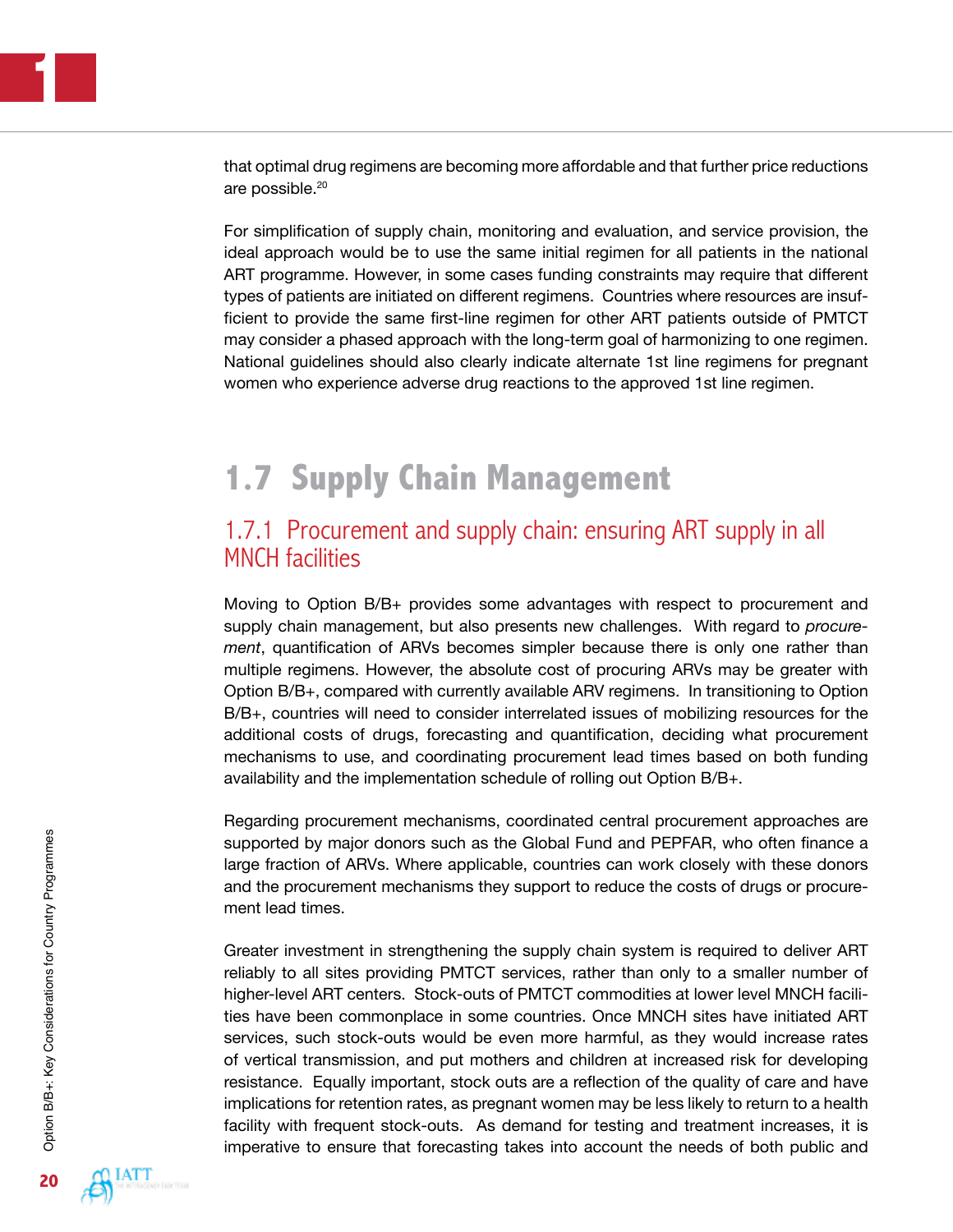private sectors and places equal emphasis on test kits and ARV drugs.

With this in mind, it is critical that a clear plan and system for managing the supply of ARVs to all facilities is developed. Standardized tools for forecasting and consumption reporting are one important component. Planning should not be done in a top-down fashion, but should include micro-planning at the district level. Given the relative predictability in the numbers of HIV positive pregnant women and infants identified each quarter it may be reasonable to use either a "push" or a "pull" system depending on the country needs. Wherever feasible, programmes should seek to fully integrate the ARVs into the supply chain system that serves primary care facilities providing MNCH services, rather than using a separate vertical system for HIV commodities. Ensuring a reliable supply of other MNCH commodities is a critical element in the continuum of care for mothers and children. In places where essential MNCH commodities are lacking, women may be less likely to attend ANC, which can translate into low uptake of HIV testing, PMTCT, and ART. Training of mid-level pharmacists is necessary to ensure there is sufficient human resource capacity to accommodate the increase in demand for ARV drugs and commodities and for more effective integration of the supply chain management system. Setting up a pharmacovigilance system to collect and manage information on adverse drug reactions and drug utilisation may be considered.

Measures to ensure commodity security are also critical, given the risk that leakage will increase as the supply chain expands to many lower-level primary health care sites. These should be integrated with other commodity security systems at MNCH facilities where other valuable commodities such as artemisinin combination therapies (ACTs) are also widely used. Installing or scaling up the use of logistic management information systems (LMIS), at the national, provincial/regional and district levels may help improve the accuracy of forecasting and facilitate monthly pipeline reporting.

Please refer to the checklist on supply chain management for more detail on the specific elements to consider when preparing the SCMS to accommodate Option B/B+.

# **1.8 Monitoring, Evaluation & Data Use**

### 1.8.1 Monitoring and Evaluation (M&E): clear targets, integrating PMTCT and ART systems, and utilizing data

Adopting Option B/B+ can simplify monitoring and evaluation of plans for elimination of mother to child transmission and help all stakeholders have a clearer understanding of progress towards elimination goals. Instead of multiple regimens to track for different categories of women and different drugs used during the antenatal, intrapartum and postnatal periods, Option B/B+ offers one regimen for all women at all times.

To begin with, developing and communicating clear targets for pregnant women on ART

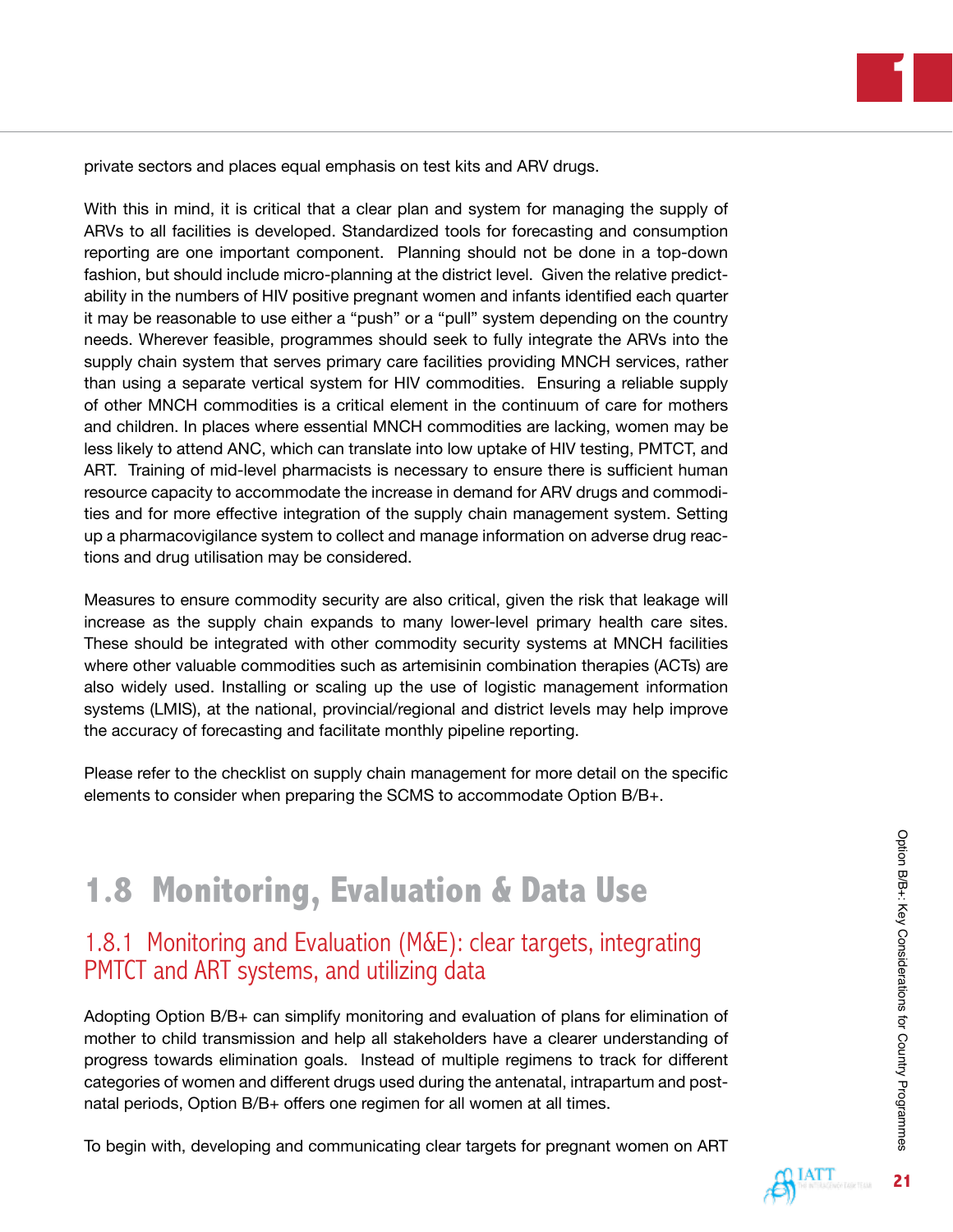can help promote accountability at all levels. Clear targets are especially critical for the: 1) number of pregnant women initiated on ART and; 2) the numbers of women retained on ART at different time points. Targets should be set at the facility, district, and national levels through a participatory upward process rather than a top-down one.

Secondly, integration and linkages between ART and PMTCT monitoring systems is critical. One major potential advantage of Option B/B+ is the opportunity to link PMTCT monitoring and evaluation with ART M&E. Monitoring and reporting is further simplified by providing ART in primary care facilities where women access MNCH services rather than by referring women out to other facilities.

Nevertheless, other changes may need to be made to enable such integration of PMTCT and ART M&E systems. Firstly, ART registers can be revised to enable 1) longitudinal monitoring of mother infant pairs from first ANC to at least 18 months post-partum and 2) recording of CD4 counts. Adding a space for family planning on ART registers may be needed to better integrate the routine offer of family planning into the ART programme. Furthermore, if option B, rather than B+, is used, how to deal with transfers out of the ART programme for women with CD4 >350 (and the subsequent transfers back-in at some later point in time) is a challenging problem that needs to be clearly addressed.

In many cases ANC, maternity, and infant follow-up registers also need to be revised to reflect the new Option B/B+ regimen. It is critical that programmes have a national register in place for follow-up of HIV-exposed infants and children, which includes necessary interventions in the postnatal period, such as early infant diagnosis, infant feeding, co-trimoxazole, and postnatal zidovudine or nevirapine prophylaxis from birth through ages 4-6 weeks (with Option B/B+). A unique patient identifier for pregnant women that follows them through ART and is linked to Under 5 registers is recommended to enable monitoring of pregnant women across services and help ensure more robust follow up of mother infant pairs. Patient health cards are also a critically important tool that will need to be updated. For example in Malawi, four different health cards were revised as part of the integrated PMTCT-ART programme: adult formulations, paediatric ARV formulations, an exposed infant card, and a pre-ART card for children. Revising the various M&E registers and tools is a difficult task, but fundamentally important to the entire programme.

For examples of patient registers and M&E tools for Option B+, please see the Malawi MOH website for more specific guidance on enhancing M&E systems [\(http://www.](http://www.hivunitmohmw.org/uploads/Main/Quarterly_HIV_Programme_Report_2012_Q3.pdf) [hivunitmohmw.org/uploads/Main/Quarterly\\_HIV\\_Programme\\_Report\\_2012\\_Q3.pdf](http://www.hivunitmohmw.org/uploads/Main/Quarterly_HIV_Programme_Report_2012_Q3.pdf)) and see Section 6 in the toolkit.

# **1.9 Site Supervision & Quality Management**

While revising various registers and M&E tools is important, systems for data quality assurance are also of critical importance. Health care workers need to be trained in

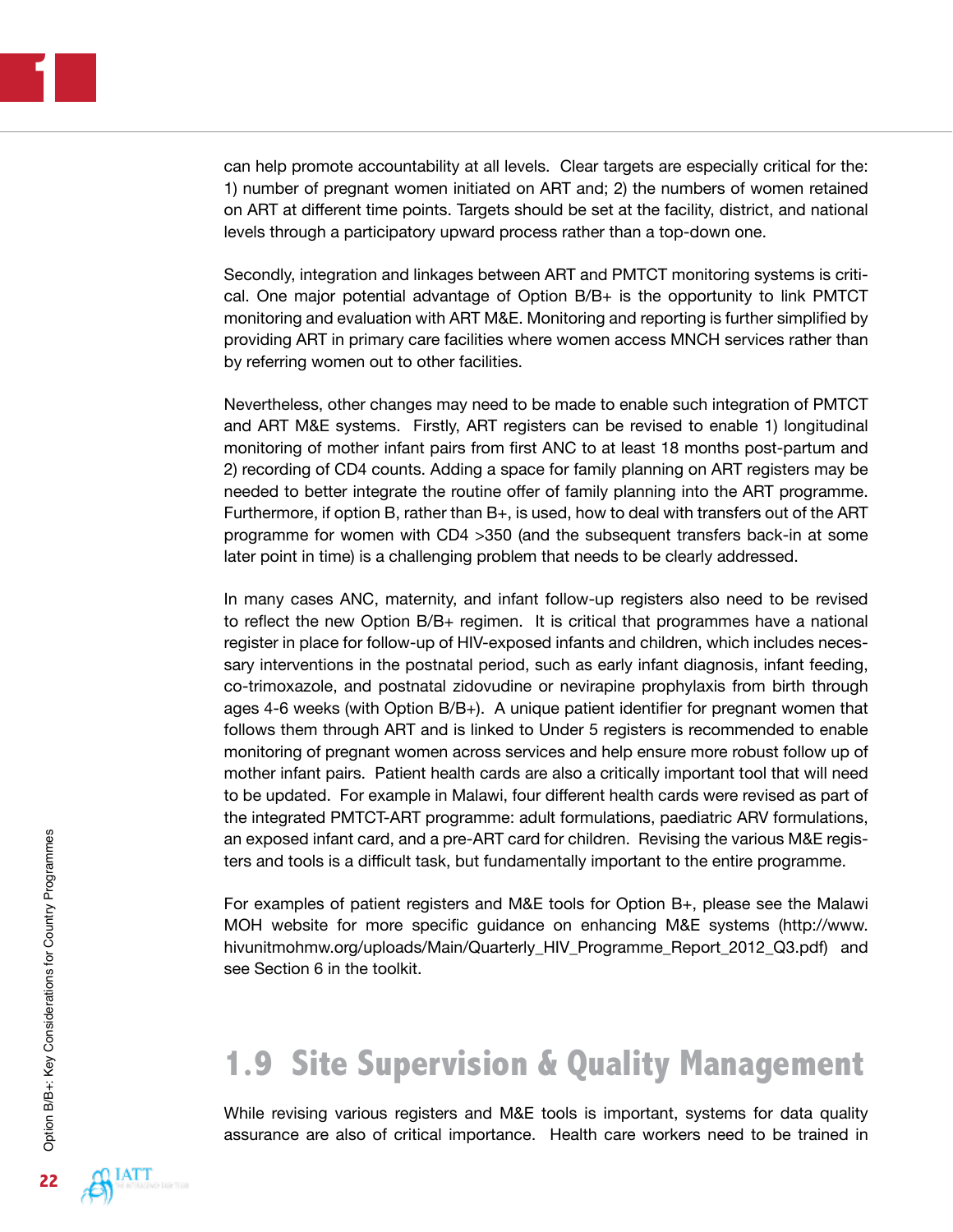how to use the revised tools and encouraged to use the data to improve programmes at the district and primary levels of care. Clear targets for the number of pregnant women initiating ART and for ART retention will provide a strong foundation for district managers and health facilities to continuously improve services and measure progress. Quality assurance and improvement tools to assess standards of care will have to be updated. To ensure data quality, adequate human and financial resources must be allocated to conduct data quality assessments and perform supportive supervision at the facility, district and national levels. Drawing from Malawi's experience, it is important to balance data collection with data use and analysis to ensure that data collected is streamlined and informs programme decisions while also minimizing the burden on health staff. Countries also may consider introducing or expanding existing electronic systems, where feasible to collect longitudinal data on mothers and infants receiving PMTCT services.

Under Option B+, quality improvement interventions will be more important than ever for assessing short term results and long-term benefits of PMTCT scale-up. By regularly reviewing programme data at the district level, identifying bottlenecks and setting quarterly targets, PMTCT program managers can monitor and document incremental changes which contribute to longer-term improvements in standard PMTCT indicators.<sup>21</sup>

Initiating ART is a substantial new responsibility for various cadres, which demands regular and structured supervision. Supportive supervision is most effective when a system is in place at the district level where sites are visited on a quarterly basis, and more frequently during the first six months following the provision of ART for all women enrolled in PMTCT.

Mentoring and on-site coaching provided by health workers with more clinical experience in ART to providers at sites with less experience is a potential strategy for accelerating the expansion of PMTCT services to lower level health facilities. On-site mentoring was used by Malawi in rolling-out Option B+, with more than 350 mentors employed to support sites throughout the country.<sup>9</sup>

Supervision should be integrated, involving both PMTCT and ART services, and coordinated and/or combined with supervision visits by other MNCH programme areas where feasible to minimize cost and foster collaboration between different programme areas. A mechanism should be put in place that ensures rapid monitoring and assessment, with an immediate correction component and follow up. Site supervision is an ideal platform to use QI to monitor performance. Supervision should focus on verifying data, analyzing this data with the staff at the site, and collecting it as needed for further analyses at the district or national level. Other important items to be addressed during supervision include assessing whether the standards of services are being met, ensuring adequate stocks of drugs and test kits are available, and identifying specific challenges that sites are facing. Technology can strengthen the supervisory process. One example is the use of smart phones to increase objectivity and provide a score for comparison at a future visit.

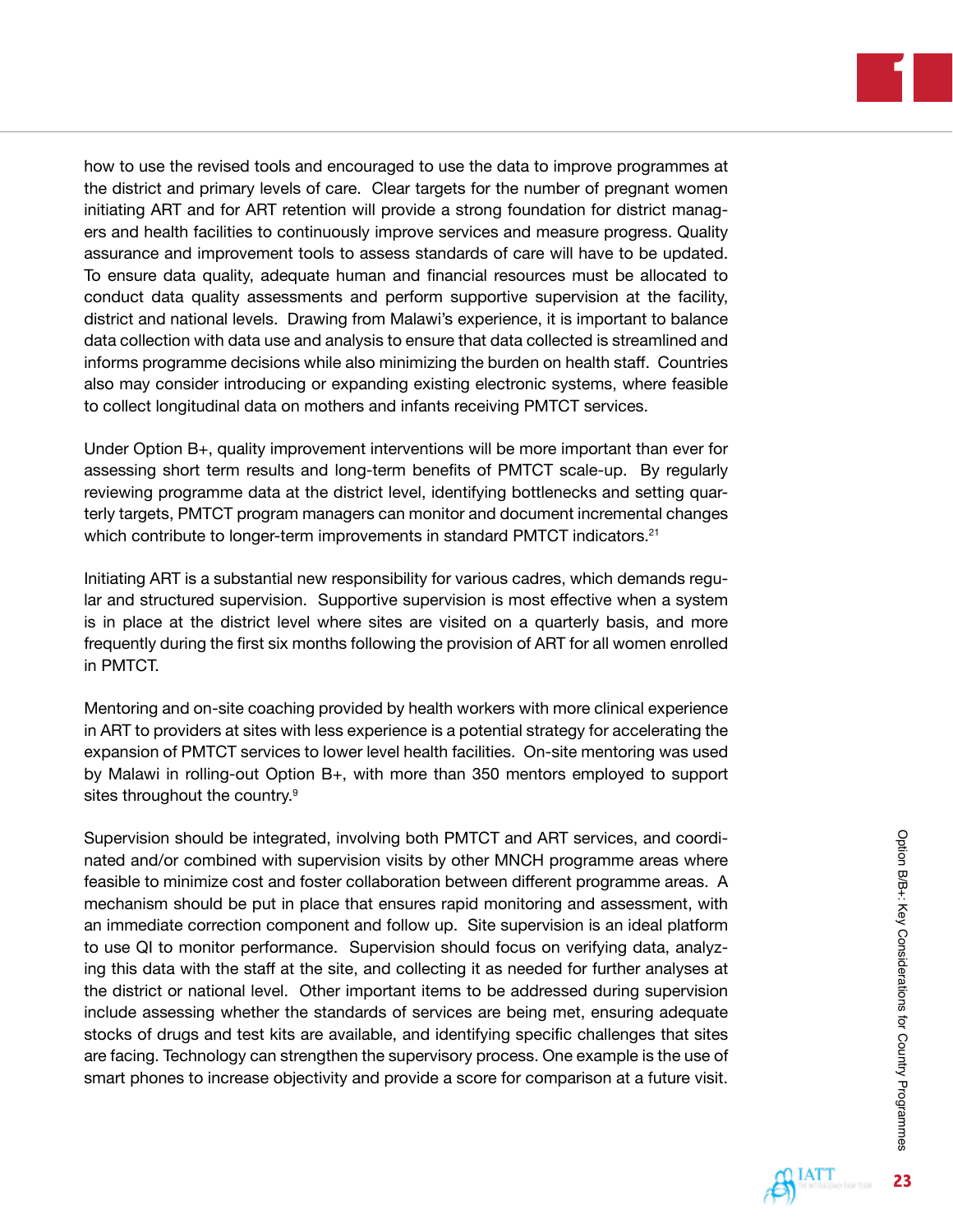# **1.10 HIV Testing & Counseling in PMTCT Settings**

# 1.10.1 Quality assurance for rapid HIV testing in PMTCT programmes

As HIV testing & counseling (HTC) services offered in ANC are further decentralized with the scale-up of PMTCT under Option B+, there will be a need to ensure the quality of HIV rapid testing is not compromised and that HIV-negative women in particular are not mistakenly initiated on lifelong ART. Quality assurance systems need to be in place to monitor that testing is done properly and that the correct results are recorded and conveyed to women. Standard operating procedures for HIV testing should therefore be clear at the level of primary care facilities. Linked to this, a system is needed that will enable a sample of tests from all primary care facilities providing PMTCT to be sent back to a central lab for verification of the accuracy of the site-level results.

Such a strategy centers on training and supervision of nurses and lower cadres of HCWs (where relevant) who perform tests and updating testing algorithms and guidelines on quality control. Integrating quality assurance into HTC is critical with task-shifting and the decentralisation of PMTCT services. Results of quality control (QC) testing should be viewed during supervision and used to provide feedback on quality of PMTCT programmes. Costs for conducting quality control on specimens must be considered and integrated into the overall transport network for lower level health facilities that send samples to a referral laboratory.

# 1.10.2 Couples HIV testing and counseling

National policies and procedures for testing and treatment of male partners of pregnant and lactating women should also be clarified as part of the process of considering Option B/B+. Since ART is highly effective in reducing sexual transmission within discordant couples, and because acute HIV infection of pregnant and lactating women is likely associated with higher risk of mother-to-child transmission (MTCT), testing male partners and treating those who are infected is an especially important component of PMTCT programmes. WHO published guidelines in 2012 on Couples Testing and Counselling, including recommendations for treating all people living with HIV (PLHIV), regardless of CD4 count, in serodiscordant relationships.

ANC and PMTCT settings are an ideal entry point to offer HIV counseling and testing for partners and family members of pregnant women living with HIV. Inviting male partners to get tested for HIV can influence the uptake of PMTCT services by promoting communication and disclosure of HIV status. Couples HTC also provides a gateway for preventing transmission in discordant couples, helping HIV-negative couples to remain negative and improving support for follow-up care for HIV-positive pregnant women and

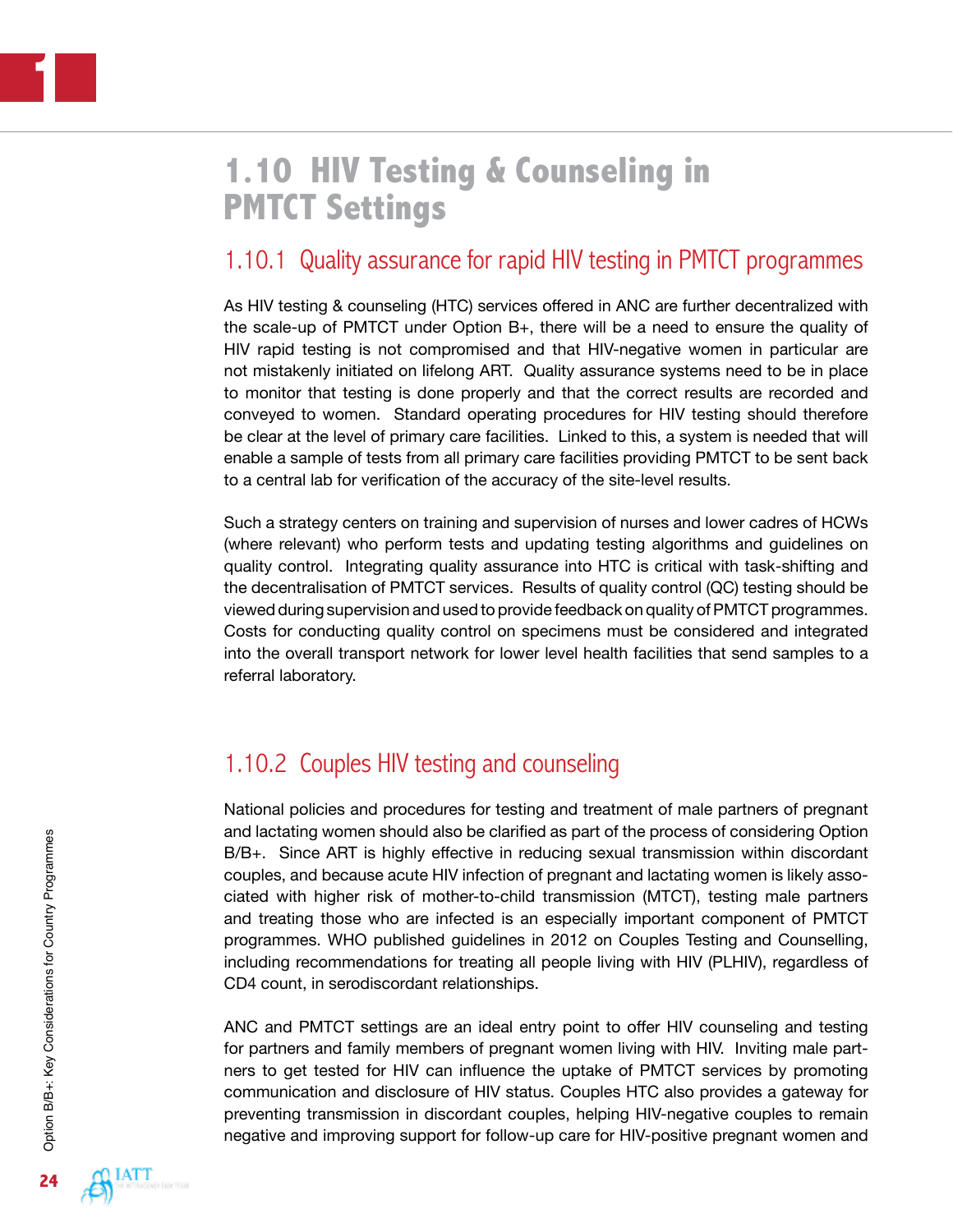

HIV-exposed infants.<sup>22,23</sup> Establishing specific guidelines and job aids on couples HTC and training health care workers, including lay cadres, in their use is crucial to ensuring that male involvement becomes an integral and routine part of the PMTCT programme. Strengthening linkages to the ART programme to ensure that male partners who test positive in PMTCT settings are promptly registered and initiate treatment, if eligible is imperative and facilitates a family-centred approach to HIV care.

# **1.11 Counseling on ART Initiation & Adherence**

Adherence counseling is a critical component of ART initiation and policies should state extent to which adherence counseling should be required before ART initiation and after starting ART. Policies should also be clear on which cadres of workers should be able to provide different types of counseling and which adherence strategies works best for that locality. Malawi required pregnant women starting ART under Option B+ to receive the same amount of adherence counseling as other ART patients. While it is important that such structured adherence counseling is provided, policies should clarify that the timing of initiation of ART among pregnant women is a matter of urgency, and that delays in providing or scheduling adherence counseling for women in PMTCT are unacceptable.

# **1.12 Laboratory & Clinical Monitoring**

### 1.12.1 Clinical monitoring

One of the advantages of adopting Option B+ is that treatment initiation is not dependent on availability of CD4 testing, which is limited in many contexts. However, Option B+ still requires regular clinical monitoring of patients. To this end, proxies for renal and liver functioning, notably hemoglobin tests, a urine dipstick for protein and bilirubin, and tuberculosis screening may be appropriate prior to starting a pregnant woman on lifelong ART. In addition, CD4, syphilis, biochemistry and EID tests should be available – either on site or through referral – for patient monitoring purposes.

A country's decision to adopt Option B+ prioritizes access to ART for all pregnant women in need over ensuring every woman in PMTCT has a CD4 test before starting treatment. But nevertheless, eliminating CD4 testing as an absolute requirement before starting ART does not mean that countries should not make efforts to provide access to CD4 testing to women before and after they start treatment. When CD4 testing is not available at a PMTCT site that provides ART, women should be offered a clear means of accessing a CD4 test, preferably through the establishment of a network to transport samples to a lab, or perhaps by referral to a higher-level site specifically for CD4 testing (though the women would in such cases continue on ART at the lower-level site where they initiated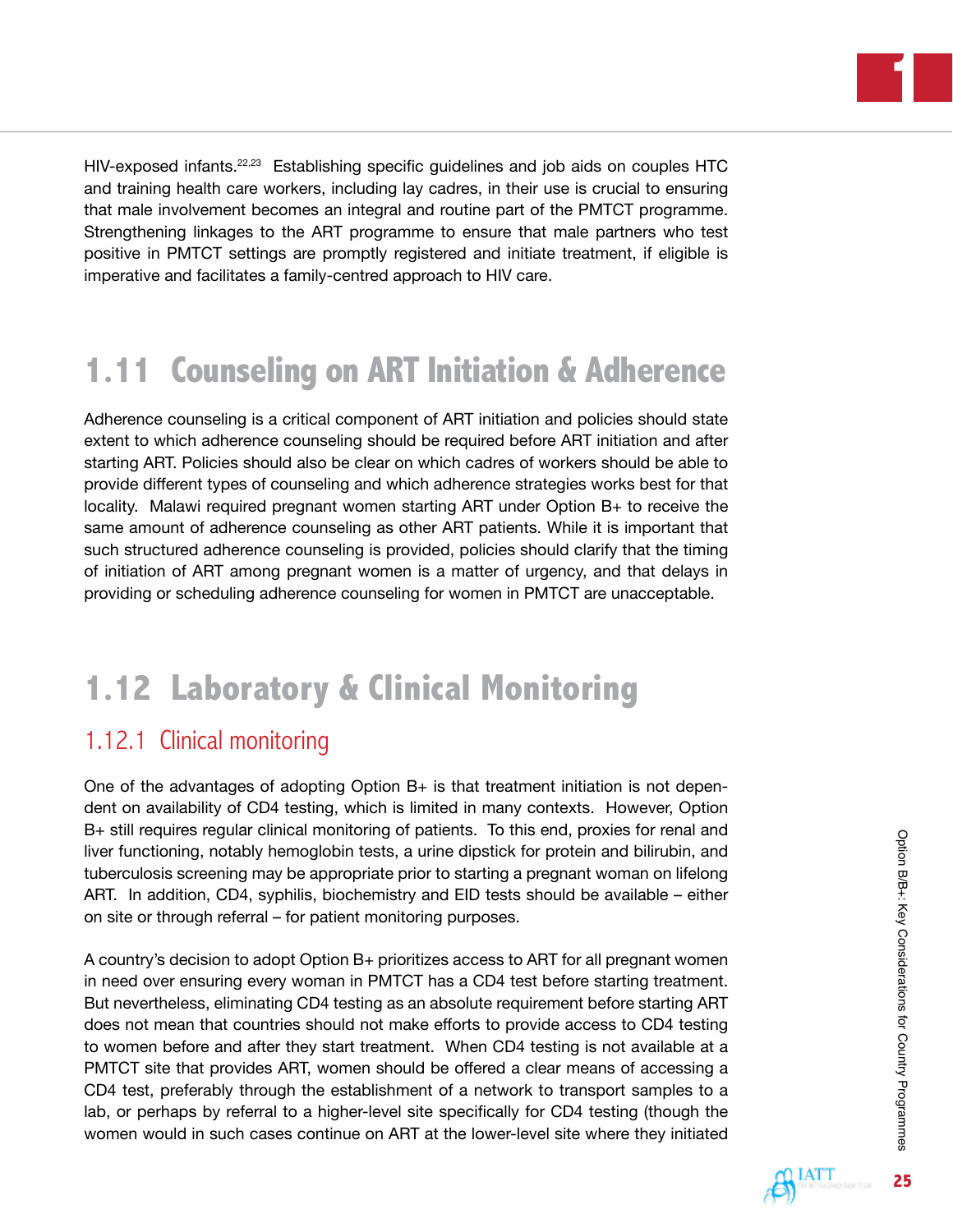it). Countries should also continue to expand use of point-of-care (POC) CD4 testing machines to lower level facilities, as these machines have shown promise in improving access to CD4 testing.<sup>24</sup> Laboratory monitoring will need to be enhanced to determine the efficacy of the regimen and drug toxicities. With more pregnant women starting ART under Option B+, a larger number of tests will need to be performed and laboratory services will need to be improved to make this possible.

## 1.12.2 Laboratory systems: quality assurance and expanding virologic testing

Increasing access to virologic testing should be given high priority. This includes continuing to scale up early infant diagnosis via dried blood-spot (DBS) testing to all sites providing PMTCT services, as well as expanding access to quantitative methods to detect treatment failure. Virologic testing is extremely sensitive for screening for treatment failure at an early stage, which is an important indication for laboratory testing among women initiating ART in PMTCT, the vast majority of whom are clinically well. (CD4 testing on the other hand is very insensitive for detecting early treatment failure).<sup>25</sup> Access to virologic testing can occur either through on-site testing, sample transport systems or via referrals to other sites. Many quantitative virologic assays need to be transported on ice and performed within a short time of when a sample was collected, in which case women would need to travel to higher-level sites to provide plasma for virologic testing, with these samples then rapidly linked into a transportation network. However, some machines can now use DBS samples to do quantitative virologic testing, and countries may want to consider such an approach due to its greater logistic feasibility in many settings. Furthermore, new technologies for point-of-care virologic testing hold great promise for improving access and several such quantitative tests may begin to become available by 2013.<sup>26</sup> Especially given the complexity of establishing transport and referral networks to enable widespread access to currently available virologic testing platforms, countries may want to consider investing in these new technologies. (See new WHO guidelines, expected for release mid-2013, for updated guidance on viral load and CD4 monitoring.)

# **1.13 Early Infant Diagnosis**

### 1.13.1 "A better test": point of care infant diagnosis and tests for treatment failure

Early infant diagnosis is an important barometer for assessing the effectiveness of PMTCT programs, determining the impact of providing lifelong treatment to pregnant women living with HIV on vertical transmission rates and providing timely initiation of ART for HIV infected infants. Although scale-up of PCR testing has occurred in many countries, in

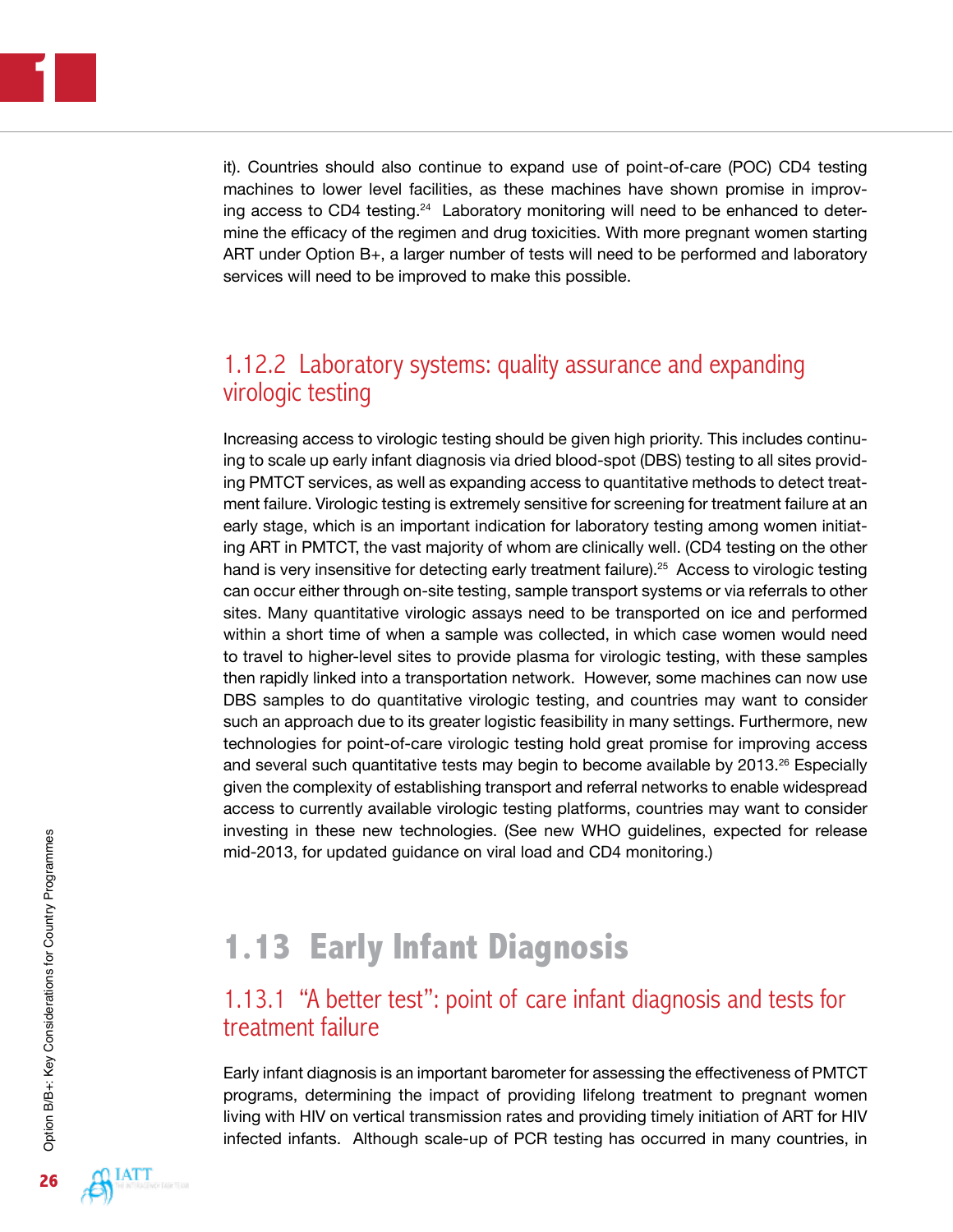

2011 only 35% of HIV exposed infants were EID tested within 2 months of age in the 22 priority countries.<sup>27</sup> In resource-limited settings, many challenges remain in scaling up PCR testing, including difficulties transporting samples from sites, returning the results to facilities, and ensuring that infants testing positive receive their results and initiate ART in a timely fashion. The obstacles facing EID exist at all levels of facilities, but are more prominent in rural primary health care facilities far from laboratories.

An inexpensive and simple point-of-care test would be invaluable, as children could be tested at the clinics where they are already presenting for primary health care, receive same-day results, and initiate ART as soon as possible at the same site. Such a simplified early infant diagnosis (EID) test, together with a "better pill" for paediatric treatment, could help streamline a "test and treat" strategy for infants and young children at the primary care level. It also can provide sites real-time feedback on the effectiveness of their interventions. Several point of care EID polymerease chain reaction (PCR) tests are being piloted and some have shown high degrees of sensitivity and specificity based on preliminary data. These tests are expected to be available in 1-2 years and have the potential to significantly increase the number of HIV positive children identified and starting treatment.26, 28

A different approach would likely be needed for simpler assays to detect treatment failure, rather than attempting to do testing at many lower-level facilities. Currently, virologic testing for treatment failure is primarily done in centralized labs. This makes it difficult to extend virologic testing to primary care facilities, although the potential use of dried blood spots for quantitative virologic testing may help somewhat in this regard.<sup>29</sup> Point-of-care devices for quantitative or semi-quantitative virologic testing machines, while likely too expensive to place at all primary care facilities, would have potential to greatly increase access to virologic testing in one of the following ways: 1) either they could be placed at intermediate level facilities so that women could periodically be referred up to those centers for testing, or 2) mobile labs could periodically be scheduled to visit primary health centers to offer such testing to patients on ART. A large number of such devices are now in development, and at least 3 or 4 may become available by 2013.

Improved technology will go a long way to improving EID; however, even with current diagnostic methods, it is equally important to ensure rapid turnaround times for delivery of results from the laboratory to the health facility and from the health facility to the caregiver. Increasingly, health facilities use text messages (i.e. short message service [SMS]) to communicate test results to health facilities thereby reducing delays in diagnosis and ART initiation. Active case finding of sick and/or HIV exposed infants, through community health workers (CHWs) should be expanded to complement EID performed at the health facility as many HIV exposed infants are lost to follow up or present late despite being tested and identified HIV positive.<sup>30</sup> Reinforcing the linkages between ANC, EID and ART services, including aligning follow up care for HIV exposed infants with immunisation may help to increase the proportion of HIV exposed infants initiating ART and retained in care.

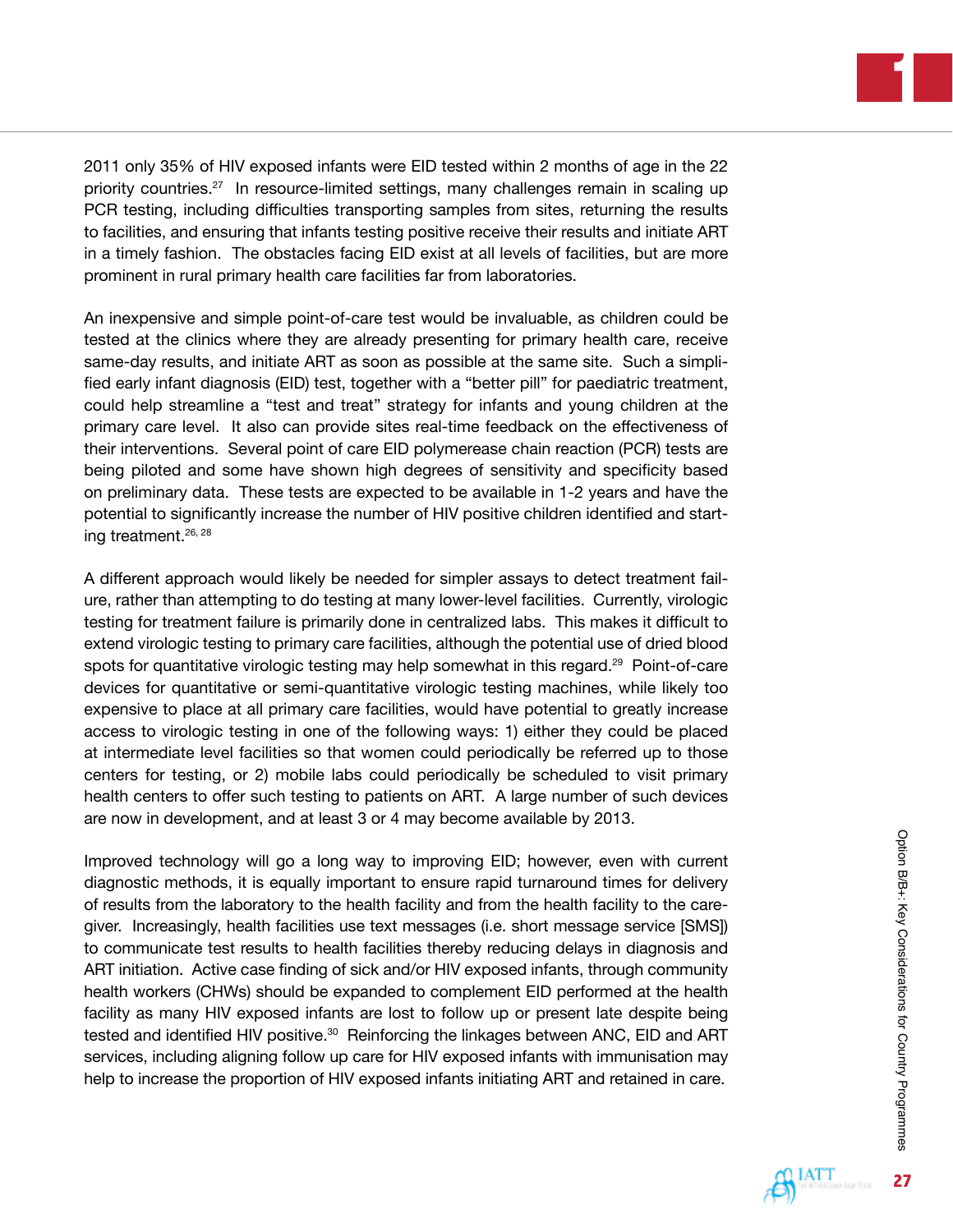# **1.14 Retention in Care & Treatment**

To eliminate MTCT and keep mothers alive, ART services not only need to be available at the primary care level, but women and children need to continue to utilize them over time. Even a highly effective, tolerable, and simple regimen will not make a difference if women cannot or do not access it. Low rates of care-seeking behaviour, poor adherence, and high rates of loss-to-follow-up (LTFU) are systematic problems for both PMTCT and ART that need attention regardless of which regimen is implemented. While the benefit of Option B/B+ is that many more pregnant and lactating women are rapidly enrolled on ART, the corresponding risk is that many more women will not adhere to treatment or will be lost-to-follow-up, particularly if the appropriate systems are not put in place. Given that ART requires adherence for life, it is essential to invest in evidence-based interventions that create and sustain demand for services, in addition to investing in the services themselves.

With the adoption of Option B+, some improvements in ART and PMTCT retention may naturally follow as the two services integrate with one another. Firstly, decentralizing services to the primary care level through provision of ART within MNCH should help improve retention in care, as evidence indicates that rates of LTFU are lower at primary care facilities providing ART compared to higher level facilities.<sup>31</sup> Additionally, having the same regimen for all women may increase ART uptake, adherence, and retention, as this can simplify messages provided to patients, providers, and communities about the necessity to adhere to ART for life once started. Further, if PMTCT and ART services are integrated, this reduces the number of women being referred out to different sites or services, which can improve retention.

The decision to implement Option B+ will require increased focus on interventions to improve uptake, client education for treatment literacy, adherence and retention across the continuum of care. In particular, optimizing the contributions of community-based platforms and linking these platforms more intentionally to facilities providing ART services is critical to improving the retention of mother-infant pairs in care and providing testing, treatment and psychosocial support to family members.

Poverty hinders access and adherence to treatment. WHO emphasizes the role of reforming health financing systems to reduce financial barriers to access and achieving universal health care coverage. Greater efforts are needed to replace out of pocket payments at clinics with more efficient and equitable financing mechanisms to ensure ART is provided free of charge at the point of delivery. This can be achieved by more equitable health insurance schemes. In addition, measures are needed to reduce cost of transport – for example through transport allowances, free bus passes for chronic care patients or cash transfers for poorest households on treatment.

A strategy for improving adherence and retention that focuses only on what happens at the facility-level is likely to be ineffective. With this in mind, two inter-related types of interventions should be areas of increased focus for improving adherence and retention:

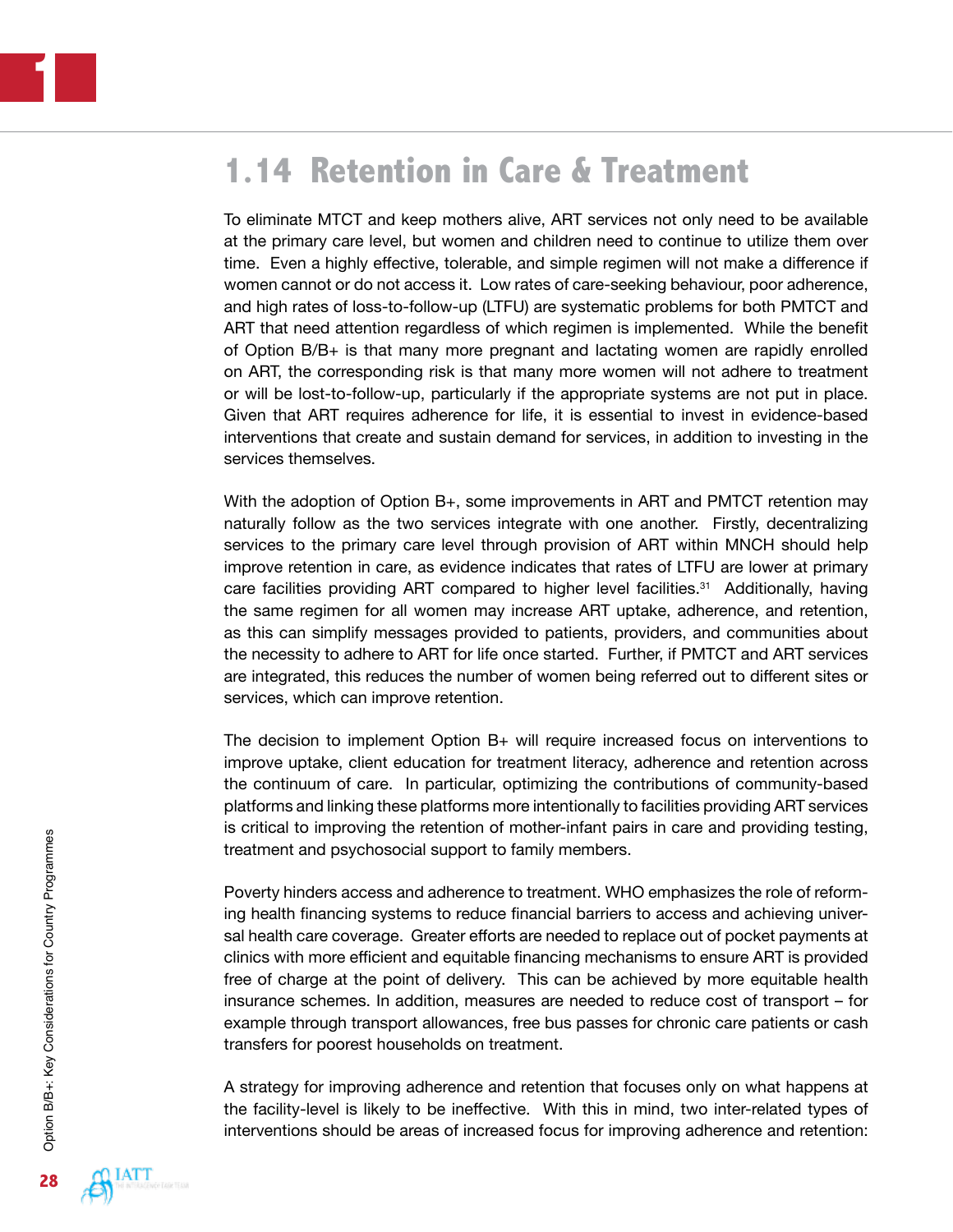**1**

1) more efficient use of lay cadres and support groups and 2) use of targeted behaviour change communication in both clinical and community-based arenas.

# **1.15 Family Planning**

Transitioning to Option B/B+ provides a unique opportunity to better address the second prong of the Global Plan – preventing unintended pregnancies and facilitating the integration of family planning and HIV services, with ANC as a primary entry point for HIV positive pregnant women. The importance of family planning integrated within HIV services is paramount to a successful transition to Option B+ given that the global unintended pregnancy rate is 38%, with even higher rates (51–90%) among women living with HIV in some settings.32 Not only do unintended pregnancies contribute to maternal morbidity and mortality, but reducing maternal mortality is closely linked to improving a child's survival. Fewer unintended pregnancies among women living with HIV will also reduce the potential number of new paediatric infections.32

Pregnant women living with HIV on ART during breastfeeding or for life will need to make informed choices on contraceptive use and receive adequate family planning counseling within MNCH settings where the majority of pregnant women and lactating mothers living with HIV receive care and treatment settings under Option B/B+. Implementation of Option B/B+ provides an opportunity to more effectively integrate FP and HIV services, as ART will be provided in the majority of MNCH settings. To facilitate integration, governments first can create an enabling environment by developing a national strategic framework or policies to formally endorse the integration of MNCH, including family planning, HIV and other health services. Assessing family planning commodity needs beyond male and female condoms to ensure a wide range of choice of contraceptive methods and procuring them is a vital component to ensuring that women receiving ART can effectively act on their choice to have, prevent or delay subsequent pregnancies. Integrating family planning, MNCH and ART commodities will become even more important as demands for FP services increase over time with integration at the service delivery level and increased investments in primary prevention and prevention of unintended pregnancies (Prong 1 and Prong 2). Training providers in family planning for HIV positive pregnant women, adapting family planning messages, and revising protocols should accompany the change in ARV regimen for PMTCT.

Concerns regarding the interaction of hormonal contraception and ART have recently been investigated and debated. However, the WHO continues to recommend that there are no restrictions on the use of any hormonal contraceptive method for women living with HIV or at high risk of HIV. The shift to Option B/B+ will require more robust pharmacovigilance to monitor and gather more evidence on the effect of ART use during pregnancy and breastfeeding and among women living with HIV who are trying to conceive.

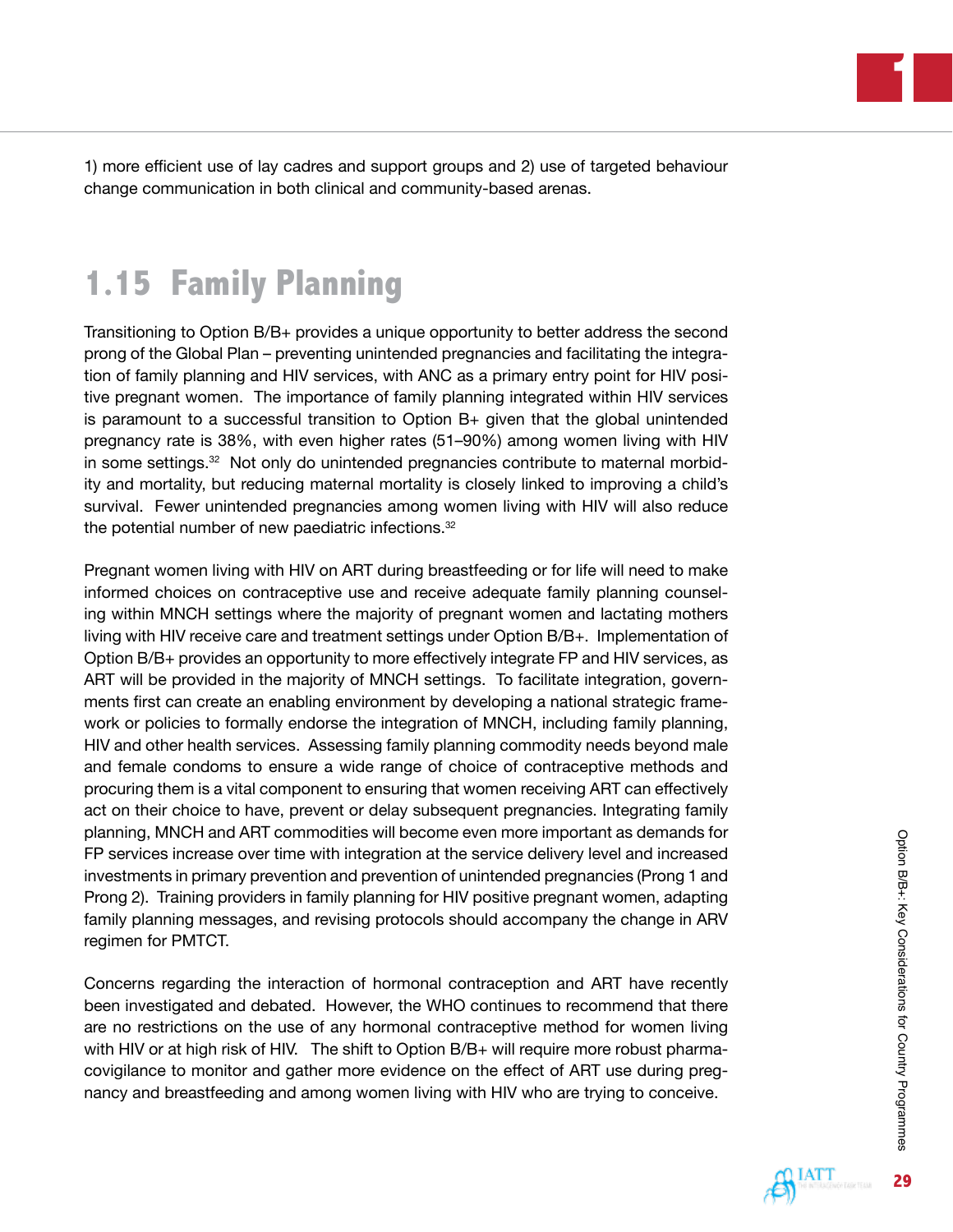# **1.16 Community Involvement**

### 1.16.1 People living with HIV: driving the implementation of the response

Just and lasting change occurs when "communities own their future."33 At its core, health is fundamentally about people. As people living with HIV plan, implement, and monitor programmes intended for them, deep and sustainable impact can occur. In addition, networks of PLHIV can also help refer disadvantaged households to other nutrition and social protection programmes (e.g. transport allowances and cash grants) to reduce some of the persistent barriers to care – most notably, high transport costs.

**PLHIV should play a leadership role** both in implementing approaches to support adherence and retention, as well as in refining approaches to more effectively involve lay cadres and support groups. While there are many ways in which PLHIV will be involved in the effort to simplify ART delivery, combining both clinical services and psychosocial support through self-selecting PLHIV support groups is a promising practice. Networks of PLHIV have played a critical role in providing direct support to men, women and children on treatment – for example, linking those on treatment to health facilities to refill medications and providing adherence counseling.

Such group medical visits have been increasingly shown to be effective when delivering care for a variety of chronic medical conditions, including HIV.34 Indeed, patients often have better outcomes and express greater satisfaction in such environments, as they are able to help one another solve clinical problems based upon their own experiences. Along with group medical visits, home based ART is another innovative service-delivery approach that has shown excellent results, and can be led by PLHIV.<sup>35</sup>

As part of this process, the integration of pregnant and lactating women living with HIV into other existing support groups is an important consideration. Women continuing on ART for life after the cessation of breast-feeding, may be best served in some settings by having one PMTCT-ART support group.

### 1.16.2 Local communities: owning the future and demanding accountability

Along with PLHIV, communities affected by HIV and AIDS are actively involved in efforts to eliminate new HIV infections among children and keep their mothers alive. There is still the need for simple behaviour change communication messages to raise awareness of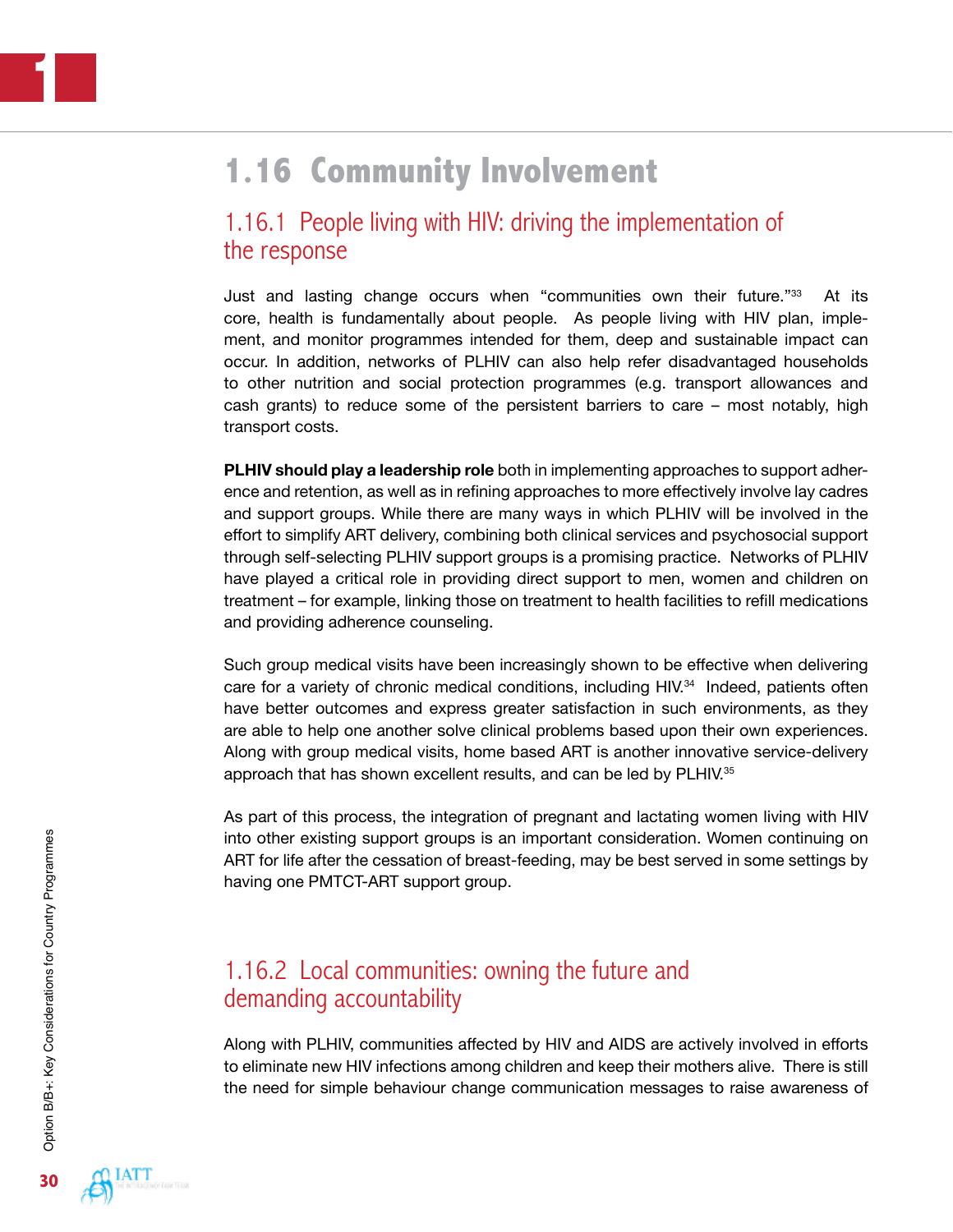**1**

treatment availability. As ART for all pregnant women is implemented at the primary care level, communities can join with PLHIV to lead the way in driving services even closer to where women and children live, developing better ways to provide HIV care and treatment that are more efficient and responsive to peoples' needs.

In addition to taking on an increasing role in planning and implementation, communities and their leaders will need to actively hold their own governments and other partners accountable for progress towards an AIDS-free generation. Simple and clear targets for the number of women initiating ART and the proportions retained in treatment should be developed and communicated at all levels. Communities should be involved in working with their local health facilities and district health managers to set these targets and benchmarks. Simplified targets will not only help motivate facilities, districts, and countries to perform, but also enable local communities to exercise greater ownership over the effort to eliminate new paediatric HIV infections. Community health committees can also check whether treatment is being delivered according to national guidelines and guard against unofficial payments being charged by health workers. By monitoring progress with respect to these simple targets, local communities can demand accountability for results.

# 1.16.3 Maximizing effectiveness of lay cadres and community health workers

Lay cadres, at the clinic and community level, have played an essential role in both ART and PMTCT programmes. Existing in many forms in different countries and settings, PLHIV are often employed as expert patients, support group leaders, or mentor mothers. Many varieties of community-health workers and other ancillary health workers also play an important part in supporting PMTCT, often in an integrated way with other essential health and nutrition activities at the community level. These cadres already play a critical role in reducing loss to follow up among PMTCT and ART patients, by disseminating messages on adherence or tracking patients who have defaulted from care. They can also support nurses with critical duties related to ART and PMTCT, including adherence counseling, HIV testing, and infant feeding support.

Given the increased needs to promote ART adherence and retention, particularly with option B+, there will be a corresponding need for more investment in these lay cadres. Formalizing the roles and tasks with respect to PMTCT and ART may be an important first step in optimizing their impact. In many cases lay cadres are heavily involved in supporting PMTCT, but their scope of work is not always clearly defined, including what they will precisely do for PMTCT and ART and how it will be measured. Clarifying the role of these workers can help them feel fully a part of the health care team and be more effective.

Equipping the lay cadres with appropriate training and tools for their work is another important step to maximize their effectiveness. This includes ensuring that lay cadres

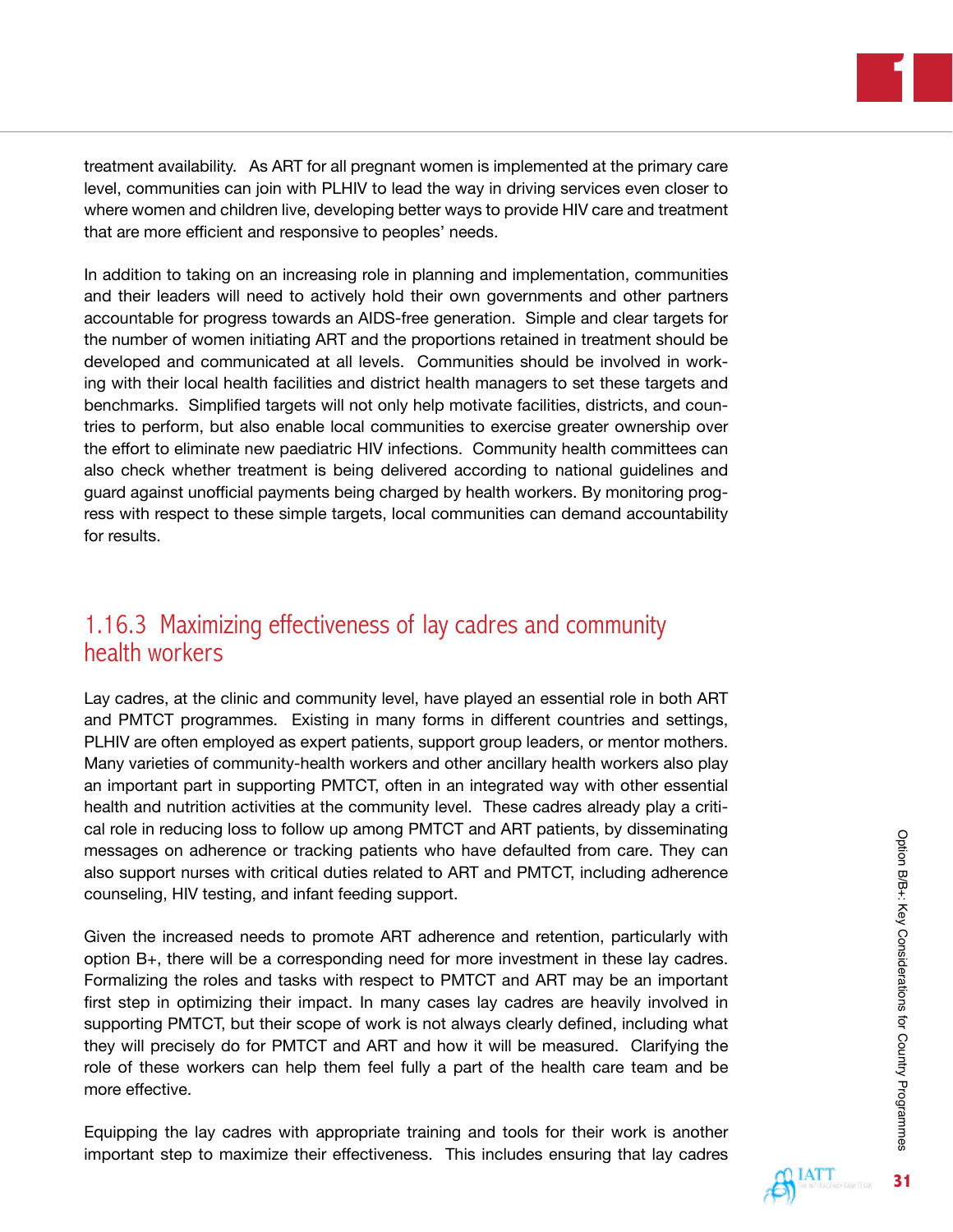have been trained to disseminate targeted messages and provide adherence counseling. Lay cadres should be equipped with simple and useful M&E tools that can help them and their supervisors at health facilities to measure retention of the patients they are supporting and to follow-up in a timely manner with patients who default. As these lay cadres help link clinical and community-based platforms, programmes should also consider using mobile technology to facilitate communication between the lay cadres and facilities.

Motivating and appropriately remunerating lay cadres is also an important approach to enhance their effectiveness and retention as care workers. Many of these workers, even if they are "volunteers", often have no other job and in some cases even pay out of their own pockets to serve families in need. Poor renumeration may demotivate lay cadres, lead to burn out and hinder retention of a skilled cadre of community care-givers. While it may not be possible to pay lay cadres in all contexts, countries should seek to standardize the renumeration that these workers receive to the extent possible. Given the increased need to focus on retention and adherence, national governments and donors should prioritize more funding to support community care workers and devise policies that promote continuing education and professional development of highly motivated community care workers.

At the national level, countries may also find it helpful to develop a framework that clearly describes the vision for how lay cadres and support groups can contribute to implementation of Option B/B+, including the lifelong follow-up of mothers initiated on ART.

### 1.16.4 Maximizing effectiveness of lay cadres and community health workers

Messages provided to patients regarding adherence and retention do not always draw from formative research that seeks to understand beneficiaries concerns and the reasons why they might not adhere to medication or be retained in care. Engaging the technical expertise to conduct such research and using it to design appropriately targeted messages to bring about effective behaviour change in a specific cultural context should be standard practice for developing appropriately targeted messages. In particular, such formative research should ascertain the views of men and women in the community and prevailing gender norms that may prevent disclosure of HIV status within families. Gender disparities are often powerful unseen barriers to HIV testing, disclosure, and accepting/ adhering to treatment.

Behaviour change communication interventions have potential to increase the proportion of women accessing ANC and HIV testing, and can also play an important role in improving adherence to ART and retention in ART. However, the use of behaviour change interventions aimed at increasing ART adherence and retention among pregnant women and male and female ART patients more broadly is an area of programming that has been neglected in many settings. Most programmatic support for BCC related to adherence and retention has been heavily facility-based, focusing on messages from providers

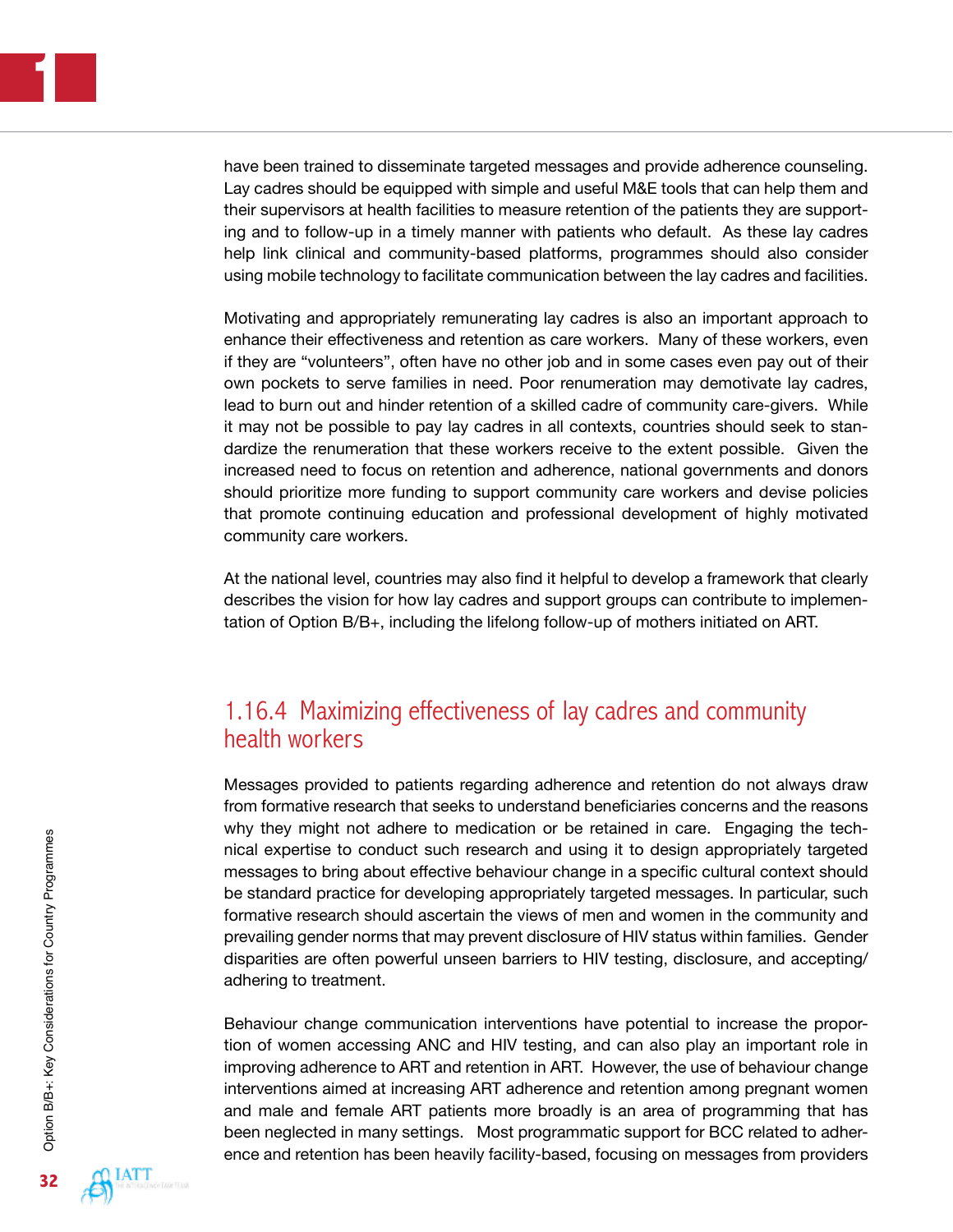**1**

in clinical arenas. Adherence counseling in ART and PMTCT in many settings largely involves the providers giving directions and information to patients, rather than using patient-centered techniques such as motivational interviewing to help patients develop their own strategies to overcome obstacles to adherence.

Adopting Option B, and especially Option B+, provides an opportunity for ART and PMTCT programmes, as well as broader HIV prevention programmes to implement integrated BCC interventions on multiple levels with targeted messages that reinforce one another. The messages should focus on need for adherence and retention, but can also be harmonized and linked to other issues related to sexual prevention of HIV, including "treatment as prevention", partner reduction, and condom utilisation. While adherence support in clinical arenas remains important, these efforts would be most effective if the messages were implemented in concert with a larger campaign that included linked messages provided through multiple channels in other non-clinical arenas, including community-based groups, peer-to-peer interpersonal communications, and mass media. Suboptimal retention rates currently seen in many national ART and PMTCT programmes might be improved if more attention was paid to implementing such state-of-the-art BCC approaches.

Please refer to the tool on Community Involvement which contains a checklist to guide Ministries of Health on how to best engage with communities as they roll-out Option B/B+ as well as guidance for how civil society organisations can raise the concerns of communities and people living with HIV in national level discussions on regimen choice.

# **1.17 Roll-Out Strategy**

Managing the transition to Option B+ will require a detailed roll-out plan with realistic timelines and clear roles and responsibilities to ensure the shift to a new regimen is seamless. This includes identifying existing structures and partners to support implementation, assist in training health care workers on new guidelines and monitor programme results and health outcomes. A core element of a roll-out strategy is communicating the change to agencies and partners involved in implementation as well as the general public. Defining key messages on the transition to Option B+, taking into account biomedical and psychosocial perspectives and with the support of clinical experts, community members and women living with HIV will be important to enlisting the support needed for successful implementation. Although the Malawi experience can serve as an example, it is essential for each country to establish mechanisms for real-time monitoring and evaluation of implementation on a quarterly basis to add to the evidence base, monitor clinical and programmatic implications of HIV positive pregnant women starting lifelong treatment and make adjustments to their programme approach based on effectiveness.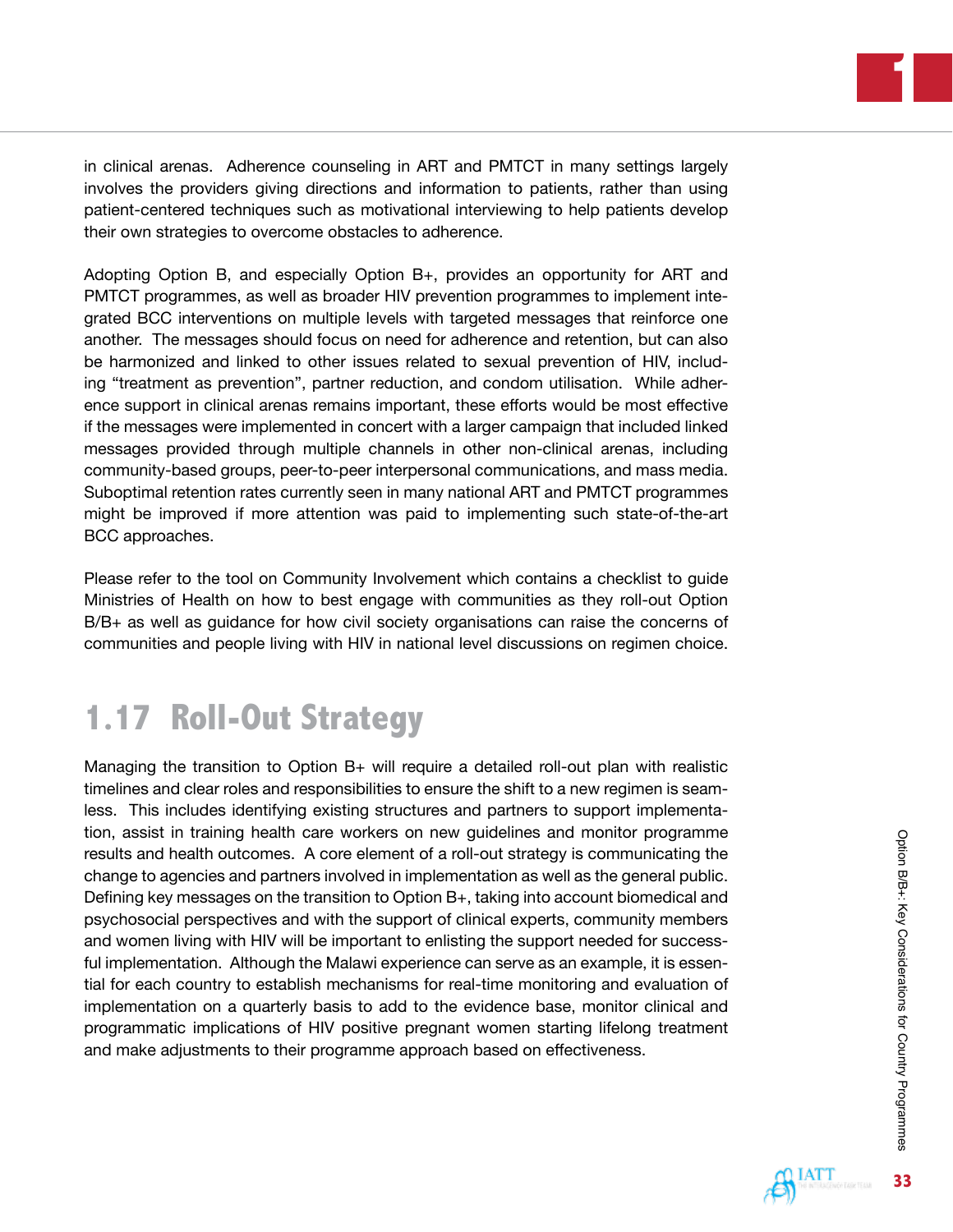# **1.18 Conclusion: Moving Forward Boldly Together**

As governments look toward achieving the elimination of mother to child transmission, simplifying testing and treatment offers a unique opportunity to reach the greatest number of HIV positive pregnant women and children in need. As with any large-scale change, transitioning to a new ARV regimen and implementation for PMTCT requires significant planning that engages stakeholders at all tiers of the health system and the development of strategies that are owned by PLHIV and local communities, implemented at the both the facility and community levels. The universal offer of ART to pregnant women living with HIV through Option B/B+ provides a tremendous opportunity for strengthening maternal and child health, and must be met with an approach that is efficient, ensures equitable access, and seeks the input and protects the rights of people living with HIV. With more countries approving Option B/B+, it is our hope that this toolkit can serve as a guide for decisions on implementation approaches. Documenting and sharing country specific experiences will add to the evidence on the long-term effectiveness and sustainability of Option B/B+, as we move forward boldly toward an AIDS-free generation by 2015.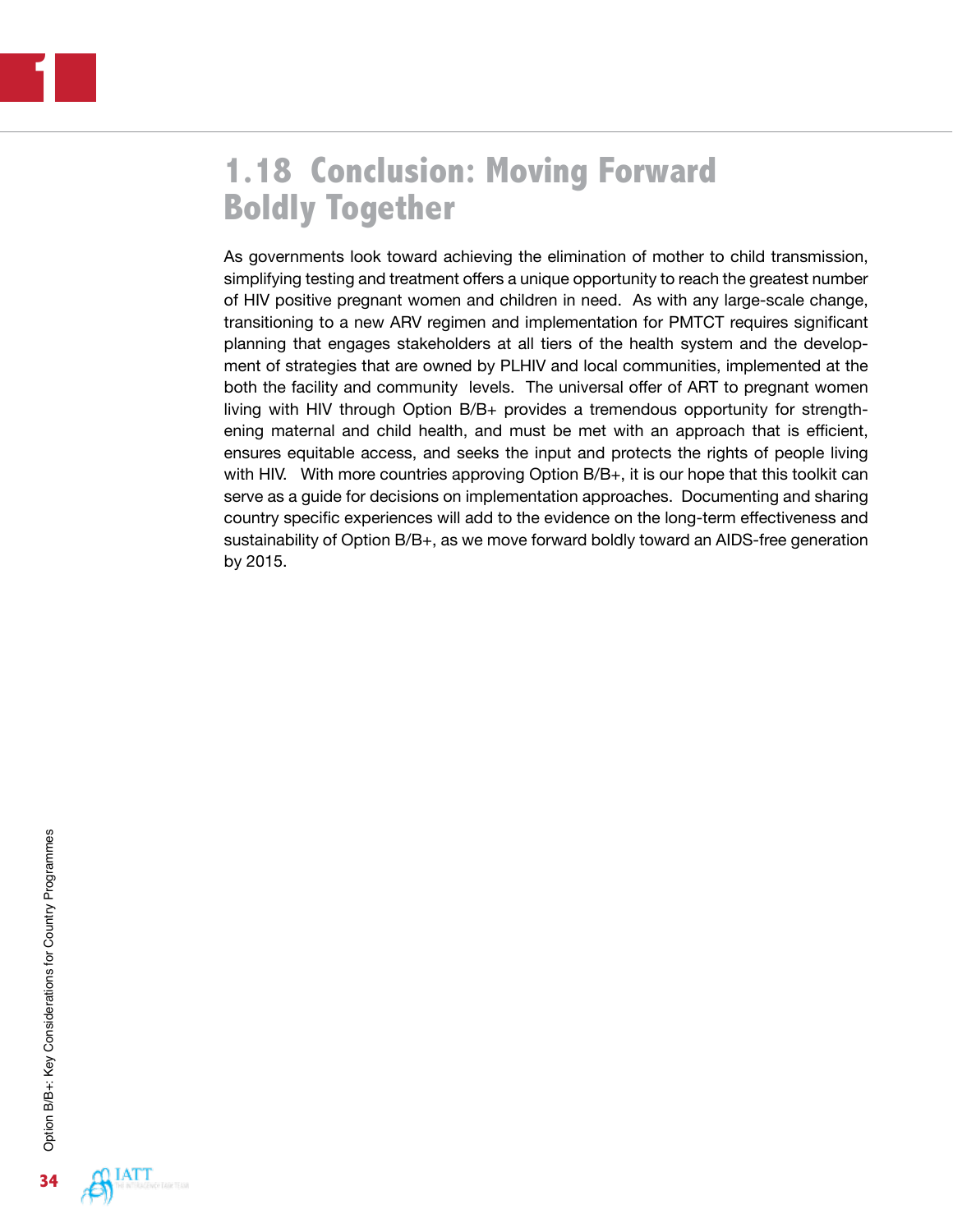# **References**

1 Joint United Nations Program on HIV/AIDS (UNAIDS). *Countdown to zero: global plan for the elimination of new HIV infections among children by 2015 and keeping their mothers alive, 2011–2015.* Geneva, UNAIDS, 2011. [http://www.unaids.org/en/media/unaids/contentassets/documents/unaid¬spublicat](http://www.unaids.org/en/media/unaids/contentassets/documents/unaid�spublication/2011/20110609_JC2137_Global-Plan-Elimination-HIV) [ion/2011/20110609\\_JC2137\\_Global-Plan-Elimination-HIV-](http://www.unaids.org/en/media/unaids/contentassets/documents/unaid�spublication/2011/20110609_JC2137_Global-Plan-Elimination-HIV), accessed 11 July 2012

2 UNAIDS, *Report on the Global AIDS Epidemic*, 2012, published estimates. [http://www.unaids.](http://www.unaids.org/en/media/unaids/contentassets/documents/epidemiology/2012/gr2012/20121120_UNAIDS_Global_Report_2012_en.pdf) [org/en/media/unaids/contentassets/documents/epidemiology/2012/gr2012/20121120\\_UNAIDS\\_](http://www.unaids.org/en/media/unaids/contentassets/documents/epidemiology/2012/gr2012/20121120_UNAIDS_Global_Report_2012_en.pdf) [Global\\_Report\\_2012\\_en.pdf](http://www.unaids.org/en/media/unaids/contentassets/documents/epidemiology/2012/gr2012/20121120_UNAIDS_Global_Report_2012_en.pdf)

3 UNAIDS, *Report on the Global AIDS Epidemic*, 2012, published estimates. [http://www.unaids.org/](http://www.unaids.org/en/media/unaids/contentassets/documents/epidemiology/2012/gr2012/20121120_UNAIDS_Global_Report_2012_en.pdf) [en/media/unaids/contentassets/documents/epidemiology/2012/gr2012/20121120\\_UNAIDS\\_Global\\_](http://www.unaids.org/en/media/unaids/contentassets/documents/epidemiology/2012/gr2012/20121120_UNAIDS_Global_Report_2012_en.pdf) [Report\\_2012\\_en.pdf](http://www.unaids.org/en/media/unaids/contentassets/documents/epidemiology/2012/gr2012/20121120_UNAIDS_Global_Report_2012_en.pdf)

4 WHO. *Antiretroviral drugs for treating pregnant women and preventing HIV infection in infants.*  Recommendations for a public health approach (2010 version). Geneva, WHO, 2010. [http://whqlibdoc.](http://whqlibdoc.who.int/publications/2010/9789241599818_eng.pdf) [who.int/publications/2010/9789241599818\\_eng.pdf,](http://whqlibdoc.who.int/publications/2010/9789241599818_eng.pdf) accessed 11 July 2012

5 Government of Malawi Ministry of Health *Quarterly HIV Program Report: HIV Testing and Counseling, Prevention of Mother to Child Transmission, and Antiretroviral Therapy (October – December 2011)* Lilongwe, Government of Malawi, 2012. [http://www.hivunitmohmw.org/uploads/Main/Quarterly\\_HIV\\_](http://www.hivunitmohmw.org/uploads/Main/Quarterly_HIV_Program_Report_2011_Q4.pd) [Program\\_Report\\_2011\\_Q4.pd](http://www.hivunitmohmw.org/uploads/Main/Quarterly_HIV_Program_Report_2011_Q4.pd)f, accessed 11 July 2012

6 Government of Malawi Ministry of Health. *Quarterly HIV Program Report: HIV Testing and Counsel*ing, Prevention of Mother to Child Transmission, and Antiretroviral Therapy (April – June 2011) Lilongwe, Government of Malawi, 2011(a) [http://www.hivunitmohmw.org/uploads/Main/Quarterly%20HIV%20](http://www.hivunitmohmw.org/uploads/Main/Quarterly%20HIV%20Programme%20Report%202011%20Q2.pdf) [Programme%20Report%202011%20Q2.pdf](http://www.hivunitmohmw.org/uploads/Main/Quarterly%20HIV%20Programme%20Report%202011%20Q2.pdf), accessed 11 July 2012

7 WHO. *Use of antiretroviral drugs for treating pregnant women and preventing HIV infection in infants: Programmatic update.* WHO, Geneva, 2012. [http://www.who.int/hiv/pub/mtct/programmatic\\_](http://www.who.int/hiv/pub/mtct/programmatic_update2012/en/index.html) [update2012/en/index.html,](http://www.who.int/hiv/pub/mtct/programmatic_update2012/en/index.html) accessed 11 July 2012

8 Business Leadership Council, UNICEF, and the Clinton Health Access Initiative. *A Business Case for Options B and B+ to Eliminate Mother to Child Transmission of HIV by 2015.* New York. 2012. [http://](http://www.unicef.org/aids/files/hiv_BusinesscaseB.pdf ) [www.unicef.org/aids/files/hiv\\_BusinesscaseB.pdf](http://www.unicef.org/aids/files/hiv_BusinesscaseB.pdf )

9 Chirwa Z. Integrating ART/PMTCT services into Maternal Neonatal & Child Health (MHCH) services to enhance test and treat for pregnant & lactating women (Option B+) the Malawi Experience at the International Treatment. *2nd International Treatment as Prevention Conference, Vancouver; 22 – 25 April 2012.* ( Session no. 1.5,<http://www.youtube.com/watch?v=pQVPtcxHWOs>; accessed 11 July 2012.)

10 Schouten EJ et al. Prevention of mother-to-child transmission of HIV and the health-related Millennium Development Goals: time for a public health approach. *The Lancet,* 2011, 378:282–284.

11 WHO, UNAIDS, UNFPA, UNICEF (2010) *Guidelines on HIV and infant feeding 2010: Principles and*  recommendations for infant feeding in the context of HIV and a summary of evidence. Geneva, WHO, 2010. [http://whqlibdoc.who.int/publications/2010/9789241599535\\_eng.pdf](http://whqlibdoc.who.int/publications/2010/9789241599535_eng.pdf), , accessed 11 July 2012

12 Government of Malawi Ministry of Health. *Malawi Integrated Guidelines for Clinical Management of HIV, 2011, First Edition.pdf* Lilongwe, Government of Malawi, 2011(b). [http://www.hivunitmohmw.org/](http://www.hivunitmohmw.org/uploads/Main/Malawi%20Integrated%20Guidelines%20for%20Clinical%20Management%20of%20HIV%202011%20First%20Edition.pdf) [uploads/Main/Malawi%20Integrated%20Guidelines%20for%20Clinical%20Management%20of%20](http://www.hivunitmohmw.org/uploads/Main/Malawi%20Integrated%20Guidelines%20for%20Clinical%20Management%20of%20HIV%202011%20First%20Edition.pdf) [HIV%202011%20First%20Edition.pdf,](http://www.hivunitmohmw.org/uploads/Main/Malawi%20Integrated%20Guidelines%20for%20Clinical%20Management%20of%20HIV%202011%20First%20Edition.pdf) accessed 11 July 2012

13 The Clinton Health Access Initiative (CHAI). *CHAI ARV Ceiling Price List.* CHAI, 2012 [http://www.](http://www.clintonhealthaccess.org/files/CHAI_ARV_Ceiling_Price_List_May_2012.pdf) [clintonhealthaccess.org/files/CHAI\\_ARV\\_Ceiling\\_Price\\_List\\_May\\_2012.pdf](http://www.clintonhealthaccess.org/files/CHAI_ARV_Ceiling_Price_List_May_2012.pdf), accessed July 16, 2012

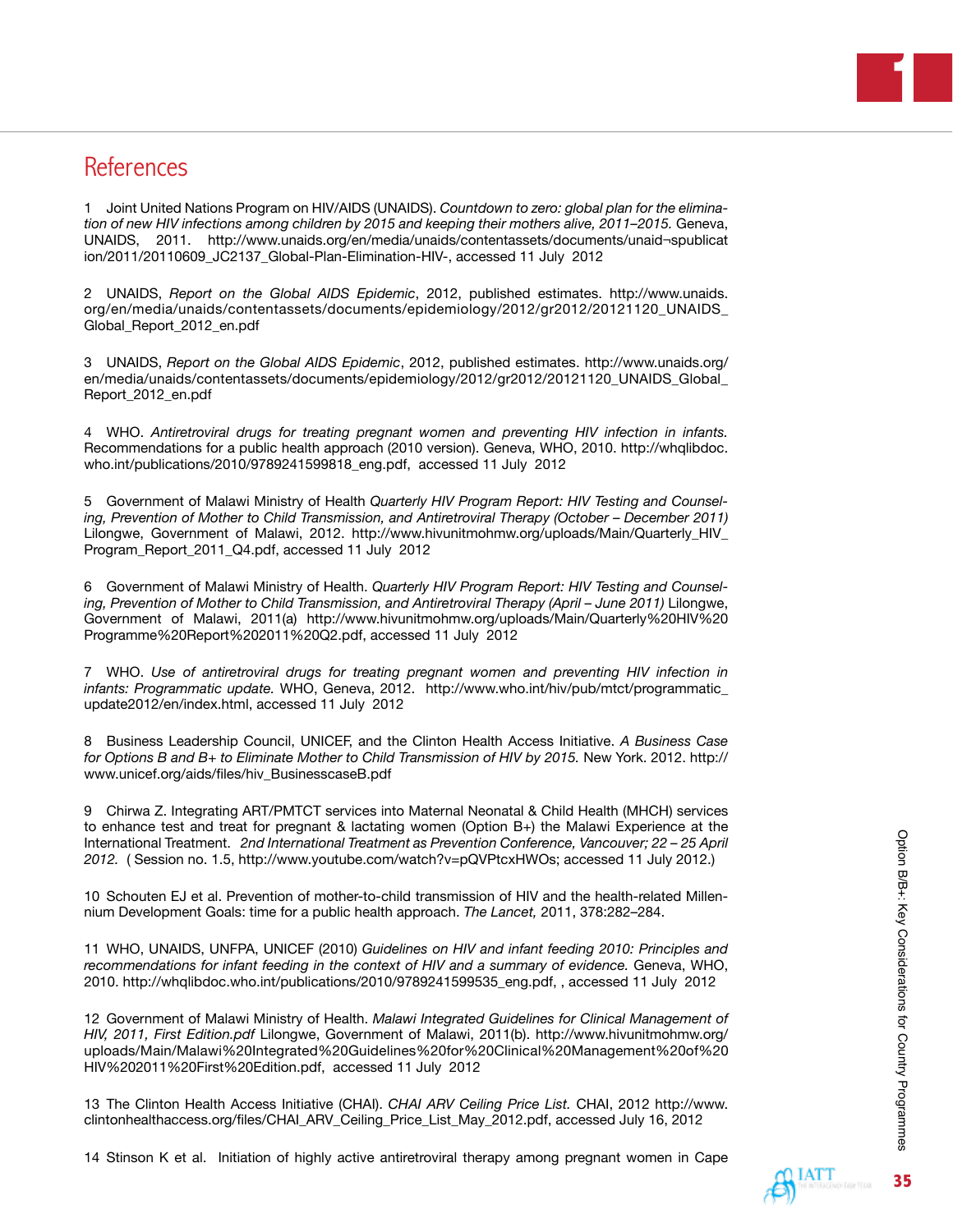Town, South Africa. *Trop Med Intl Health*, 2010, 15(7):825-32.

15 Killam WP, et al. Antiretroviral therapy in antenatal care to increase treatment initiation in HIV-infected pregnant women: a stepped-wedge evaluation. *AIDS*, 2010, 24(1):85-91.

16 Ferguson L, et al. Patient attrition between diagnosis with HIV in pregnancy-related services in Kenya: a retrospective study. *JAIDS*, 2012, 60(3):e90-e97

17 Sanne I, et al. Nurse versus doctor management of HIV-infected patients receiving antiretroviral therapy (CIPRASA): a randomized non-inferiority trial. *Lancet,* 2010, 376:33-40.

18 Callaghan M, et al. A systematic review of task- shifting for HIV treatment and care in Africa. *Hum Resour Health*, 2011.8:8. doi:10.1186/1478-4491-8-8

19 Long L et al. Treatment outcomes and cost-effectiveness of shifting management of stable ART patients to nurses in South Africa: an observation cohort. *PLoS Medicine*, 2011, 8:e1001055.

20 UNAIDS. South Africa's savings in procurement of antiretroviral drugs to increase access to treatment for people living with HIV. [http://www.unaids.org/en/resources/presscentre/featurestories/2012/](http://www.unaids.org/en/resources/presscentre/featurestories/2012/november/20121130zatreatmentprices/) [november/20121130zatreatmentprices/.](http://www.unaids.org/en/resources/presscentre/featurestories/2012/november/20121130zatreatmentprices/) *30 November 2012*. Accessed December 7, 2012.

21 Doherty, T. et al. Improving the coverage of the PMTCT programme through a participatory quality improvement intervention in South Africa. *BMC Public Health* 2009, 9:406. [http://www.biomedcentral.](http://www.biomedcentral.com/1471-2458/9/406) [com/1471-2458/9/406](http://www.biomedcentral.com/1471-2458/9/406). Accessed December 24, 2012.

22 Theuring, S et al. Male Involvement in PMTCT Services in Mbeya Region, Tanzania. *AIDS Behav* (2009) 13:S92–S102. <http://link.springer.com/content/pdf/10.1007%2Fs10461-009-9543-0>, Accessed December 24, 2012.

23 Morfaw, F LI et al. Male participation in prevention programmes of mother to child transmission of HIV: a protocol for a systematic review to identify barriers, facilitators and reported interventions *Systematic Reviews* 2012, 1:13. [http://www.systematicreviewsjournal.com/content/1/1/13,](http://www.systematicreviewsjournal.com/content/1/1/13) Accessed December 24, 2012.

24 Jani I et al. Point-of-care CD4 improves patient retention and time-to-initiation of ART in Mozambique. 18<sup>th</sup> International AIDS Conference, Vienna, Austria, 18-23 July 2010 (Abstract FRLBE101; [http://](http://pag.aids2010.org/Abstracts.aspx?SID=641&AID=17805) [pag.aids2010.org/Abstracts.aspx?SID=641&AID=17805,](http://pag.aids2010.org/Abstracts.aspx?SID=641&AID=17805) accessed July 11, 2012)

25 Mee P, et al (2008). Evaluation of the WHO criteria for antiretroviral treatment failure among adults in South Africa. *AIDS* 22:1971-7.

26 UNITAID. *HIV/AIDS diagnostic technology landscape - 2nd edition*. Geneva, UNITAID, 2012. [http://](http://www.unitaid.eu/images/marketdynamics/publications/UNITAID-HIV_Diagnostics_Landscape-2nd_edition.pdf) [www.unitaid.eu/images/marketdynamics/publications/UNITAID-HIV\\_Diagnostics\\_Landscape-2nd\\_](http://www.unitaid.eu/images/marketdynamics/publications/UNITAID-HIV_Diagnostics_Landscape-2nd_edition.pdf) [edition.pdf](http://www.unitaid.eu/images/marketdynamics/publications/UNITAID-HIV_Diagnostics_Landscape-2nd_edition.pdf), accessed 11 July 2012

27 UNAIDS, *Report on the Global AIDS Epidemic*, 2012, unpublished estimates.

28 Parpia ZA et al. *p24 antigen rapid test for diagnosis of acute paediatric HIV infection*. J Acquir Immune Defic Synd, 2010, 55(4):413-9.

29 van Deursen P et al. Measuring human immunodeficiency virus type 1 RNA loads in dried blood spot specimens using NucliSENS EasyQ HIV-1 v2.0. *Journal of Clinical Virology*, 2010, 47:120–125.

30 Boender, T, Sonia et al. Barriers to Initiation of Pediatric HIV Treatment in Uganda: A Mixed-Method Study. AIDS Res Treat, 2012; 2012. <http://www.ncbi.nlm.nih.gov/pmc/articles/PMC3286886/> . Accessed